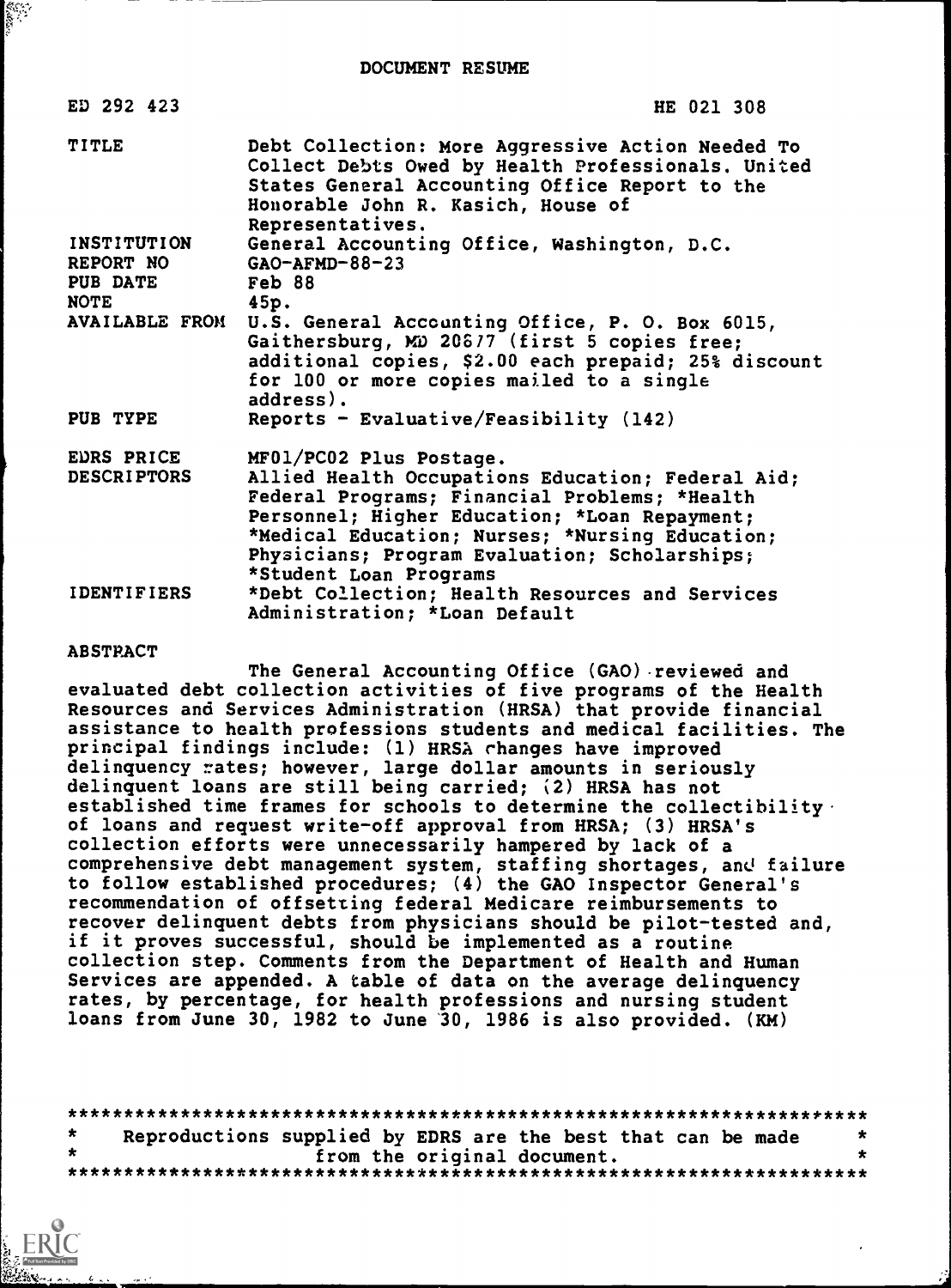#### GAO United States<br>Washington, D.C. 20548 General Accounting Office Washington, D.C. 20548

Accounting and Financial Management Division

B-228847

February 2, 1988

The Honorable John R. Kasich House of Representatives

Dear Mr. Kasich:

As you requested, this report describes the results of our review of the Department of Health and Human Service's (HHS) Health Resources and Services Administration's (HRSA) efforts to ensure collection of debts under its programs which provide financial assistance to health professionals and facilities. This is the fourth in a series of reports you requested on several agencies' debt collection activities.

Our review showed that HRSA has taken a number of actions to improve collection of debts under school-administered programs. However, additional debt collection improvements in these as well as in other HRSA programs providing assistance to health professionals could be made. The report contains recommendations to HHS for improving debt collection in these programs.

As agreed with your office, unless you publicly announce the contents of this report earlier, we plan no further distribution until 5 days from the date of this report. At that time, we will send copies to the Secretary of HHS, the Director of the Office of Management and Budget, and other interested parties. Copies will also be made available to others upon request.

Sincerely yours,

Wady

Frederick D. Wolf Director

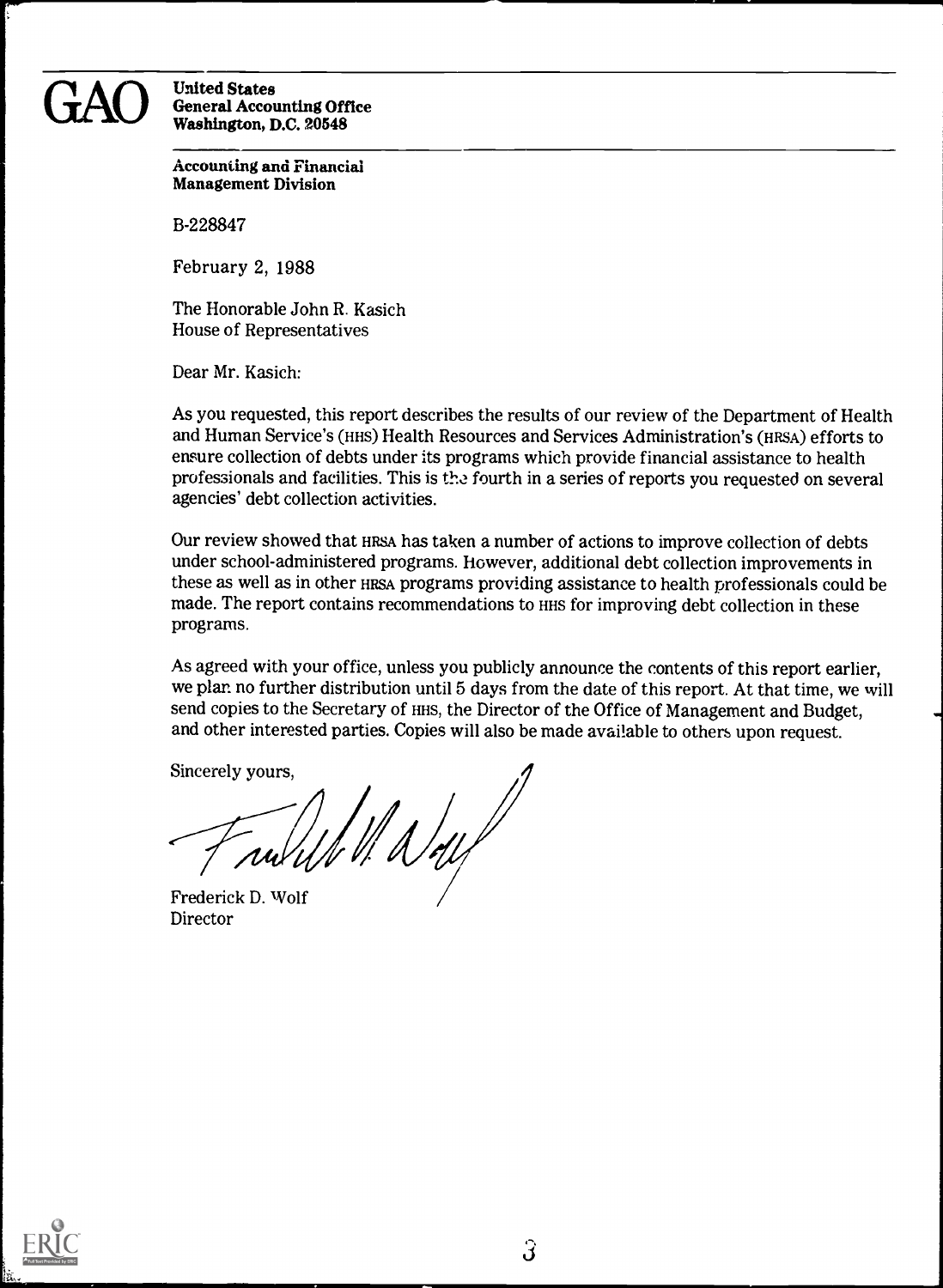# Executive Summary

| Purpose           | Debts owed to the Health Resources and Services Administration (HRSA)<br>for financial assistance provided to thousands of health professions stu-<br>dents and medical facilities totaled \$1.1 billion as of September 30, 1986.<br>The delinquent portion of these debts was about \$127 million. Further,<br>receivables under the scholarship program and insured loan program<br>have sharply increased over the past 5 years. In addition, insured loans,<br>which represent potential debts that may require future collection,<br>exceeded \$1.9 billion. These large amounts of receivables and insured<br>loans outstanding underscore the need for aggressive and effective<br>credit management and debt collection. |
|-------------------|-----------------------------------------------------------------------------------------------------------------------------------------------------------------------------------------------------------------------------------------------------------------------------------------------------------------------------------------------------------------------------------------------------------------------------------------------------------------------------------------------------------------------------------------------------------------------------------------------------------------------------------------------------------------------------------------------------------------------------------|
|                   | At the request of Representative John Kasich, GAO reviewed debt collec-<br>tion activities of five programs which represent approximately 83 and<br>92 percent of HRSA receivables and delinquencies, respectively. This<br>report evaluates these programs' efforts to collect debts owed to or<br>insured by HRSA and to monitor educational institutions' efforts to col-<br>lect loans due the institutions. The report also makes recommendations<br>for improvements.                                                                                                                                                                                                                                                       |
| <b>Background</b> | HRSA, a component of the Public Health Service (PHS) within the Depart-<br>ment of Health and Human Services (HIS), administers federal programs<br>designed to improve the nation's access to quality bealth services.<br>Financial assistance is provided to students of medical professions<br>through loans made by educational institutions with federal support,<br>through scholarships awarded by HRSA, and through federally insured<br>loans made by private lenders.                                                                                                                                                                                                                                                   |
|                   | Under the Health Professions and Nursing Student Loan Programs, HRSA<br>assists participating schools in establishing revolving loan funds which<br>consist of federal and school funds and from which institutions extend<br>loans to qualified health professions and nursing students. The institu-<br>tions extend the loans and are responsible for loan collection. The effec-<br>tive management and collection of these loans is important because<br>repayments are returned to the funds to be reloaned to other students.<br>As of June 30, 1986, schools reported \$542 million of loans in repay-<br>ment, of which \$47.5 million was delinquent.                                                                   |
|                   | Under the scholarship and loan insurance programs, HRSA has provided<br>assistance to over 83,000 medical and other health professions students.<br>Scholarship recipients who fail to serve in a geographic area with a<br>health manpower shortage must reimburse the government for awards<br>received, plus interest and penalties. As of September 30, 1986, HRSA                                                                                                                                                                                                                                                                                                                                                            |

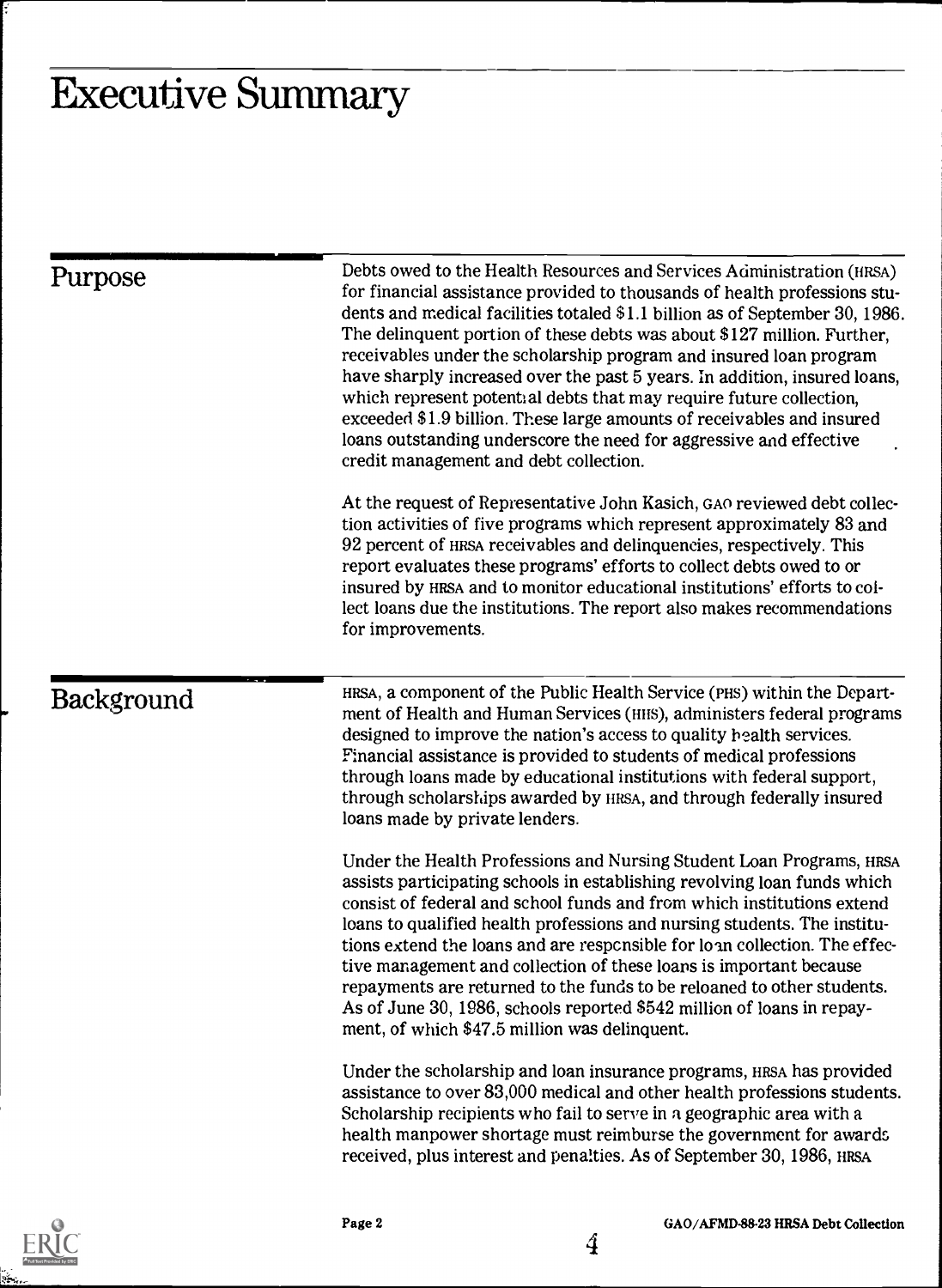|                                 | <b>Executive Summary</b>                                                                                                                                                                                                                                                                                                                                                                                                                                                                            |
|---------------------------------|-----------------------------------------------------------------------------------------------------------------------------------------------------------------------------------------------------------------------------------------------------------------------------------------------------------------------------------------------------------------------------------------------------------------------------------------------------------------------------------------------------|
|                                 |                                                                                                                                                                                                                                                                                                                                                                                                                                                                                                     |
|                                 |                                                                                                                                                                                                                                                                                                                                                                                                                                                                                                     |
|                                 |                                                                                                                                                                                                                                                                                                                                                                                                                                                                                                     |
|                                 |                                                                                                                                                                                                                                                                                                                                                                                                                                                                                                     |
|                                 | reported receivables and delinquencies for the scholarship program<br>totaling \$160 million and \$96.5 million, respectively. Under its loan<br>insurance program, HRSA pays insurance claims to lending institutions<br>for defaulted insured loans. As of September 30, 1986, loans insured<br>under this program totaled about \$1 billion, and receivables and delin-<br>quencies were \$30 million and \$21 million, respectively.                                                            |
| <b>Results in Brief</b>         | In response to congressional concern and GAO and inspector general (IG)<br>recommendations, HRSA has implemented several changes which have<br>improved health professions' and nursing schools' credit management<br>and collection of debts under the schocl-administered programs. How-<br>ever, health professions and nursing schools continue to carry large dol-<br>lar amounts in seriously delinquent loans on their records, and the<br>probability for collection of these loans is low. |
|                                 | An inadequate debt management system, HRSA's failure to follow estab-<br>lished debt collection procedures, and staff shortages have resulted in<br>significant delays in the administrative collection process.                                                                                                                                                                                                                                                                                    |
|                                 | In addition, HHS has not implemented the IG recommendation to offset<br>Medicare payments to physicians delinquent on payment for educational<br>assistance received from the Department.                                                                                                                                                                                                                                                                                                           |
| <b>Principal Findings</b>       |                                                                                                                                                                                                                                                                                                                                                                                                                                                                                                     |
| Changes in Delinquency<br>Rates | The imposition of a 5 percer t delinguency-rate performance standard<br>and other actions by HRSA to address problems identified by GAO and the<br>IG have contributed to the decline in average delinquency rates for<br>health professions schools. The delinquency rate for health professions<br>schools, as computed by GAO, declined from 10.5 percent as of June 30<br>1982, to 4.7 percent as of June 30, 1986. (See chapter 2)                                                             |
|                                 | While the delinquency rate for nursing schools declined from 23.3 per-<br>cent as of June 30, 1982, to 17.8 percent as of June 30, 1984, the rate<br>increased to 19.7 percent as of June 30, 1986. The overall nursing school<br>delinquency rate should decline after the June 30, 1987, reporting date<br>because HRSA expects that a large number of these schools will be termi-<br>nated from the program for failure to comply with the performance<br>standard. (See chapter 2.)            |
|                                 |                                                                                                                                                                                                                                                                                                                                                                                                                                                                                                     |



 $\ddot{\phantom{a}}$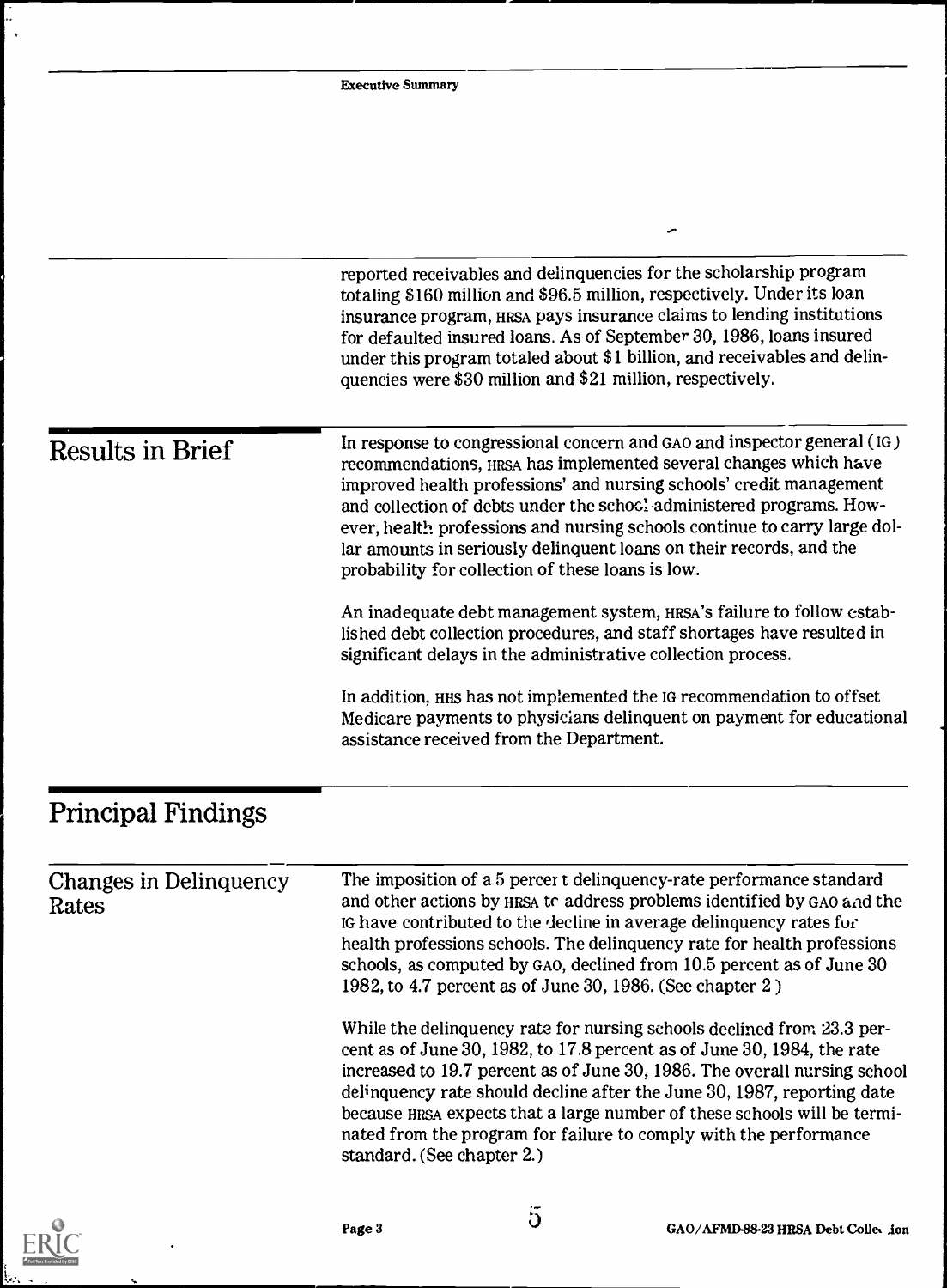| Write-Off of Delinquent<br>Loans                       | As of June 30, 1986, schools with health professions and nursing stu-<br>dent loans reported \$47.5 million in delinquent loans, of which \$27 mil-<br>lion (57 percent) was delinquent more than 3 years. Although the<br>probability of collection is low, HHS has not established time frames in<br>which schools must determine the collectibility of delinquent loans and<br>request write-off approval from HRSA for uncollectible loans. Participat-<br>ing schools can carry delinquent loans as long as they can meet the<br>delinquency-rate standard. Schools no longer participating in the pro-<br>grams can carry delinquent loans as receivables until the repayment<br>period for all loans has expired. GAO believes HRSA should establish time<br>frames for schools to write off delinquent loans and should require<br>schools to reimburse the funds (or HRSA in the case of schools which are<br>no longer participating in the programs) for those uncollectible loans<br>where the school did not follow collection steps required by HRSA. This<br>would make more funds available for health professions and nursing<br>students. (See chapter 3.) |
|--------------------------------------------------------|------------------------------------------------------------------------------------------------------------------------------------------------------------------------------------------------------------------------------------------------------------------------------------------------------------------------------------------------------------------------------------------------------------------------------------------------------------------------------------------------------------------------------------------------------------------------------------------------------------------------------------------------------------------------------------------------------------------------------------------------------------------------------------------------------------------------------------------------------------------------------------------------------------------------------------------------------------------------------------------------------------------------------------------------------------------------------------------------------------------------------------------------------------------------------|
| <b>Timeliness of Debt</b><br><b>Collection Process</b> | fRSA's collection of amounts due under the scholarship and insured loan<br>programs has been seriously hindered by collection delays. HRSA's collec-<br>tion efforts were unnecessarily extended by lack of a comprehensive<br>debt management system, staffing shortages, and failure to follow<br>established procedures. (See chapter 3.)<br>Under both the scholarship and insured loan programs, HRSA was not<br>adhering to the PHS established time frames for carrying out collection<br>steps. Under the scholarship program, HRSA issued untimely collection<br>notices and made few personal contacts. Also, HRSA established the due<br>date for delinquent scholarship accounts as 1 year from the date of the<br>first notice, instead of 1 year from the date the recipient breached the<br>service contract, as required by law—thereby granting debtors addi-<br>tional time before payment is due. (See chapter 3.)                                                                                                                                                                                                                                        |
| <b>Offsetting Medicare</b><br>Payments                 | In April 1985, HHS's IG recommended that federal Medicare reimburse-<br>ments be offset to recover delinquent debts from physicians who<br>received educational assistance from the Department. However, HHS<br>opposes this measure because of its belief that physicians would circum-<br>vent offset by billing patients instead of HHS. HHS in these cases would<br>reimburse the patient rather than the physician. GAO believes that sig-<br>nificant amounts of delinquent debt could be recovered through offset.<br>HHS should pilot test Medicare offset, and, if it proves successful, HHS                                                                                                                                                                                                                                                                                                                                                                                                                                                                                                                                                                        |

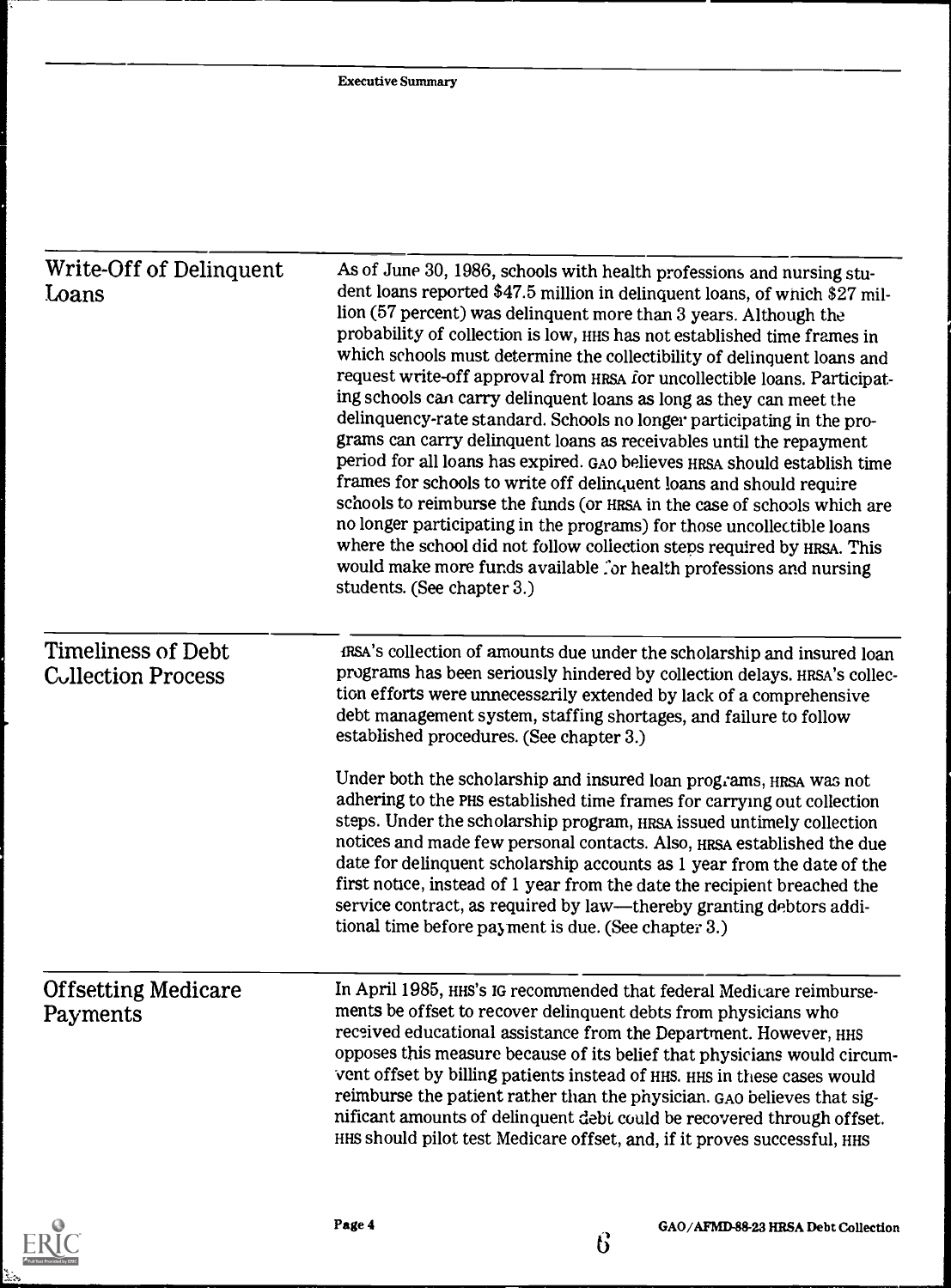|                        | should then implement offset as a routine collection step. (See chapter<br>3.)                                                                                                                                                                                                                                                                                                                                                                                                                                                                                                                                                                                                                                                                                                                                                                                                                                                                                                                                                     |
|------------------------|------------------------------------------------------------------------------------------------------------------------------------------------------------------------------------------------------------------------------------------------------------------------------------------------------------------------------------------------------------------------------------------------------------------------------------------------------------------------------------------------------------------------------------------------------------------------------------------------------------------------------------------------------------------------------------------------------------------------------------------------------------------------------------------------------------------------------------------------------------------------------------------------------------------------------------------------------------------------------------------------------------------------------------|
| Recommendations        | GAO makes several recommendations to the Secretary of HHS to help<br>improve the management and collection of debts under the school-<br>administered, the scholarship, and the insured loan programs. (See<br>chapters 2 and 3 for specific recommendations.)                                                                                                                                                                                                                                                                                                                                                                                                                                                                                                                                                                                                                                                                                                                                                                     |
| <b>Agency Comments</b> | HHS agreed with GAO's findings and with most of the recommendations.                                                                                                                                                                                                                                                                                                                                                                                                                                                                                                                                                                                                                                                                                                                                                                                                                                                                                                                                                               |
|                        | HHS disagreed with the recommendation to pilot test the offset of Medi-<br>care reimbursements to physicians delinquent on HRSA medical education<br>assistance. HHS opposes offset pri arily because it believes it would not<br>work. Instead of offset, HHS plans to use the authority given it in<br>recently passed legislation to exclude delinquent physicians from the<br>Medicare program as a means of facilitating the collection of unpaid<br>debts. This legislation, however, requires the Secretary to take all rea-<br>sonable steps available before using exclusion. Further, the committee<br>reports on this legislation specifically state that the Secretary should<br>explore the use of Medicare offset. GAO believes that the potential for<br>collection of significant amounts of debt through Medicare offset justi-<br>fies a pilot test of the use of Medicare offset and full implementation of<br>this collection tool if the test is successful. (See chapters 2 and 3 for<br>specific comments.) |

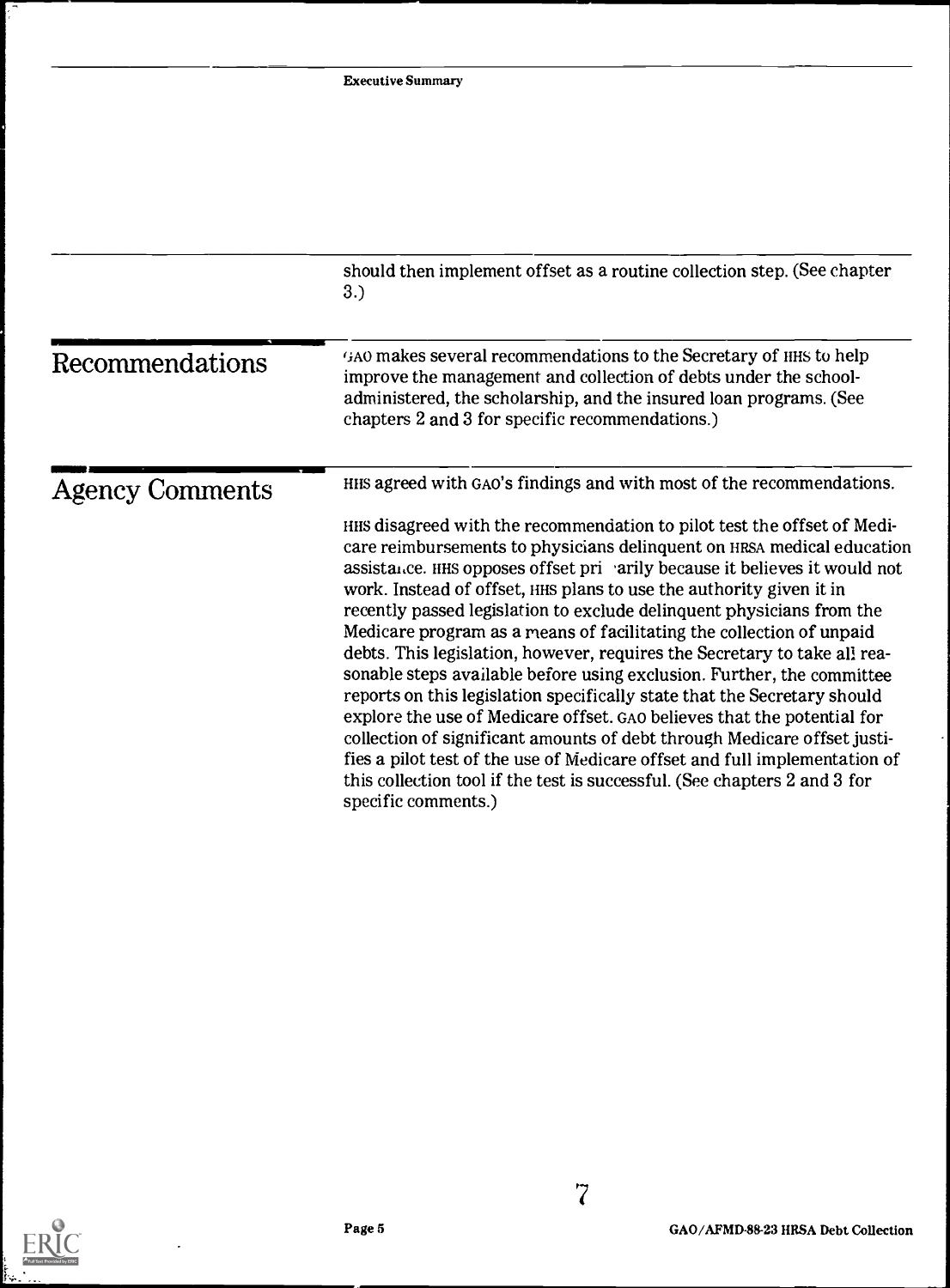# **Contents**

ع شاد<br>م

| <b>Executive Summary</b>            |                                                                                                                                                       | 2  |
|-------------------------------------|-------------------------------------------------------------------------------------------------------------------------------------------------------|----|
| Chapter 1                           |                                                                                                                                                       | 8  |
| Introduction                        | Prior Debt Collection and Credit Management Problems<br>Identified                                                                                    | 10 |
|                                     | Objectives, Scope, and Methodology                                                                                                                    | 10 |
| Chapter 2                           |                                                                                                                                                       | 13 |
| Additional                          | Program Description and Administration                                                                                                                | 13 |
| <b>Improvement Possible</b>         | HPSL Delinquency Rates Decline, but NSL Rates Remain<br>High                                                                                          | 14 |
| in Loan Programs<br>Administered by | Schools Not Required To Write Off Uncollectible Loans<br>and Reimburse the Funds                                                                      | 17 |
| <b>Schools</b>                      | Conclusions                                                                                                                                           | 19 |
|                                     | Recommendations                                                                                                                                       | 20 |
|                                     | <b>Agency Comments and Our Evaluation</b>                                                                                                             | 20 |
| Chapter 3                           |                                                                                                                                                       | 21 |
| <b>HRSA Debt Collection</b>         | Collection Delays in the Scholarship Program                                                                                                          | 21 |
|                                     | Collection Delays in the Insured Loan Program                                                                                                         | 27 |
| <b>Actions Could Be</b><br>Improved | Medicare Reimbursements to Delinquent Physicians Could<br>Be Withheld                                                                                 | 31 |
|                                     | Conclusions                                                                                                                                           | 33 |
|                                     | Recommendations                                                                                                                                       | 33 |
|                                     | <b>Agency Comments and Our Evaluation</b>                                                                                                             | 34 |
| Appendix                            | Appendix I: Comments From the Department of Health<br>and Human Services                                                                              | 38 |
| Table                               | Table 2.1: Health Professions and Nursing Student Loans<br>Average Delinquency Rates (Percentage) June 30,<br>1982 to June 30, 1986 (Computed by GAO) | 15 |



ļ.

 $\overline{\phantom{a}}$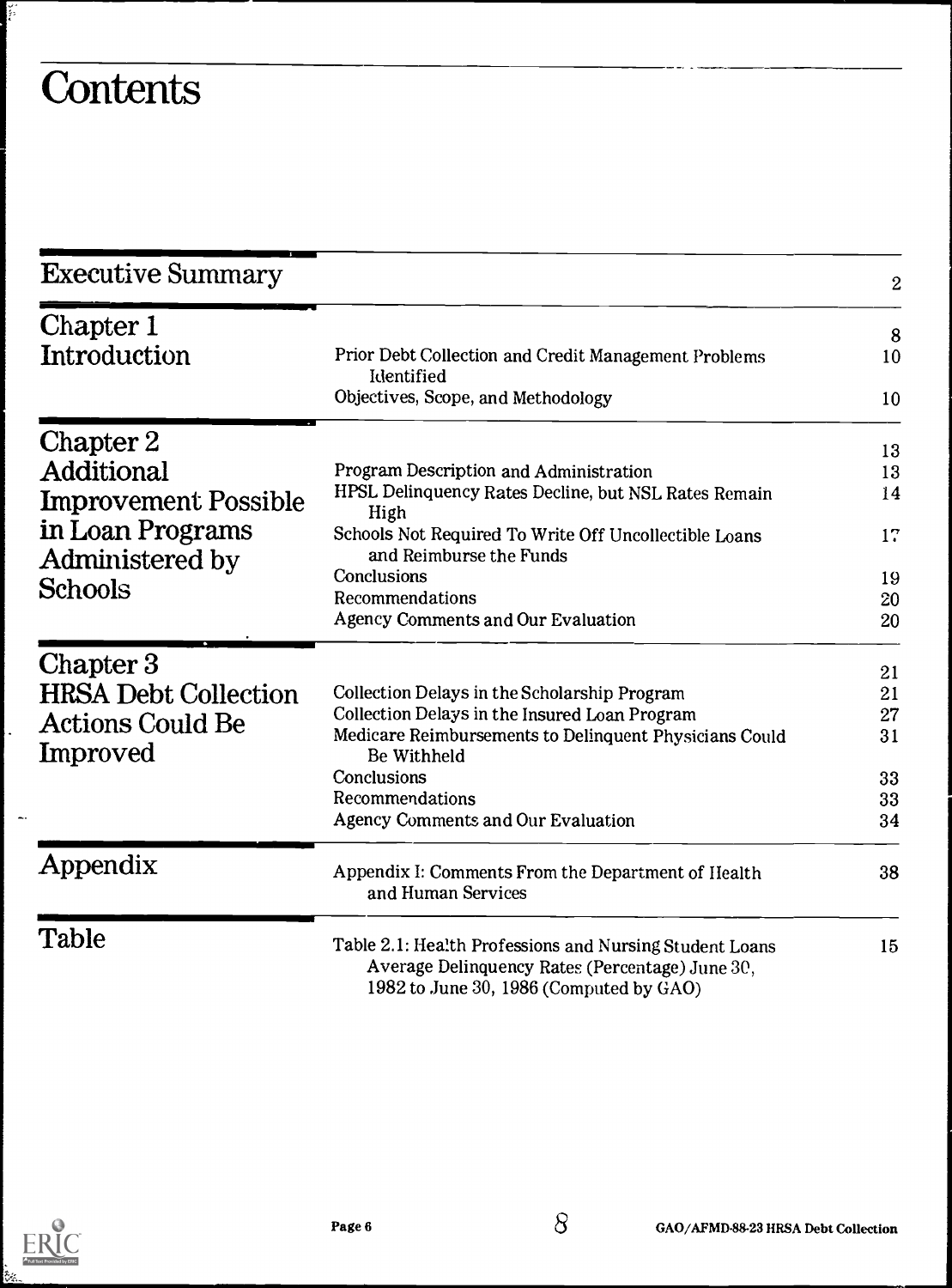Contents

#### Abbreviations

| <b>General Accounting Office</b>             |
|----------------------------------------------|
| <b>Health Care Financing Administration</b>  |
| Department of Health and Human Services      |
| Health Professions Student Loan program      |
| Health Resources and Services Administration |
| inspector general                            |
| <b>Internal Revenue Service</b>              |
| Nursing Student Loan program                 |
| Office of Management and Budget              |
| <b>Public Health Service</b>                 |
| Student Loan Insurance Fund                  |
|                                              |

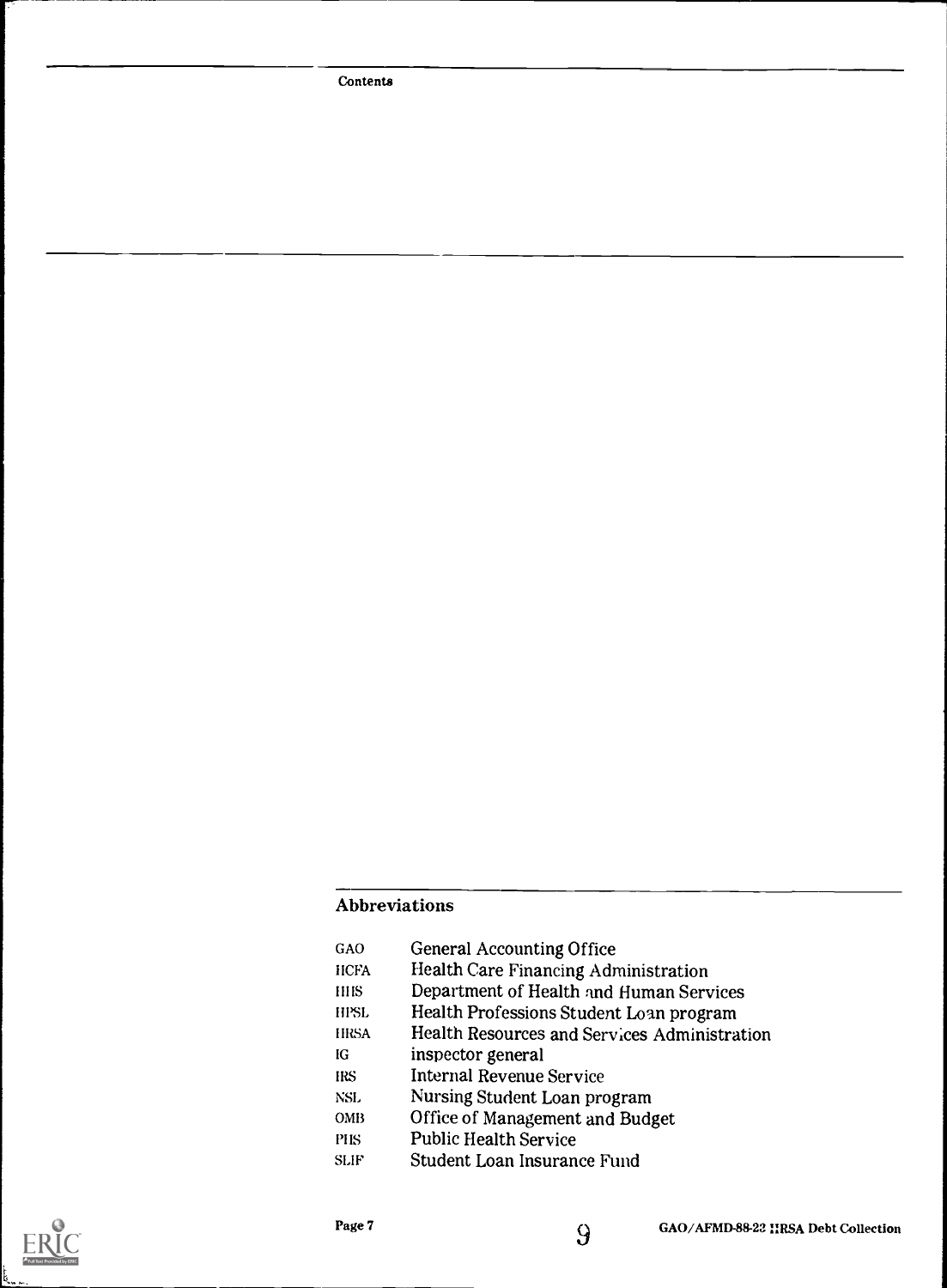### Chapter 1 Introduction

The continued increase in debts due the federal government has been the focus of much attention from both the Congress and the administration over the past several years. This concern, along with numerous reports issued by GAO identifying weaknesses in the government's debt collection efforts, has resulted in increased emphasis on the debt collection problem.

Since 1982, legislation such as the Debt Collection Act of 1982 and the Deficit Reduction Act of 1984 has strengthened federal agencies' debt collection authorities. The President has made debt collection a r riority and has designated the Office of Management and Budget (OMB) as the focal point for the administration's debt collection initiatives. In 1985, OMB issued circular A-129, which prescribes the administration's policies and procedures for managing federal credit programs and collecting receivables. In addition, in 1986, OMB gave the Department of the Treasury responsibility for policy decisions for carrying out the administration's debt collection initiatives.

Because of his continuing interest in improving the federal government's debt collection efforts, Representative John Kasich requested that we review several agencies' debt collection activities This  $re_t$ . t, which is the fourth' in a series responding to that request, evaluates the Health Resources and Services Administration's (HRSA) efforts to ensure collection of debts under its loan and loan insurance programs.

HRSA, a component of tne Public Health Service (PHs) within the Department of Health and Human Services (HHs), is responsible for ensuring that the nation has access to quality and economical health services. As part of its mission, HRSA provides various types of financial assistance to medical students and health facilities. It does this through loan programs administered by schools, by making and insuring loans, and by operating a student scholarship program.

While the primary responsibility for collecting debts arising from its programs rests with HRSA, HRSA receives guidance and direction from PHS and HHS. At the departmer level, HHS establishes overall debt collection



I Our three previous reports are: Debt Collection: Information on the Amount of Debts Owed the Federal Government (GAO/AFMD-86-13FS, December 3, 1985), <u>Justice Department: Impediments Faced</u> in Litigating and Collecting Debts Owed the Government (GAO/GGD- 87-7BR, October 15, 1986), Debt Collection: Interior's Efforts to Collect Delinquent Royalties, Fines, and Assessments (GAO/ APMD-87-21BR, June 18, 1987).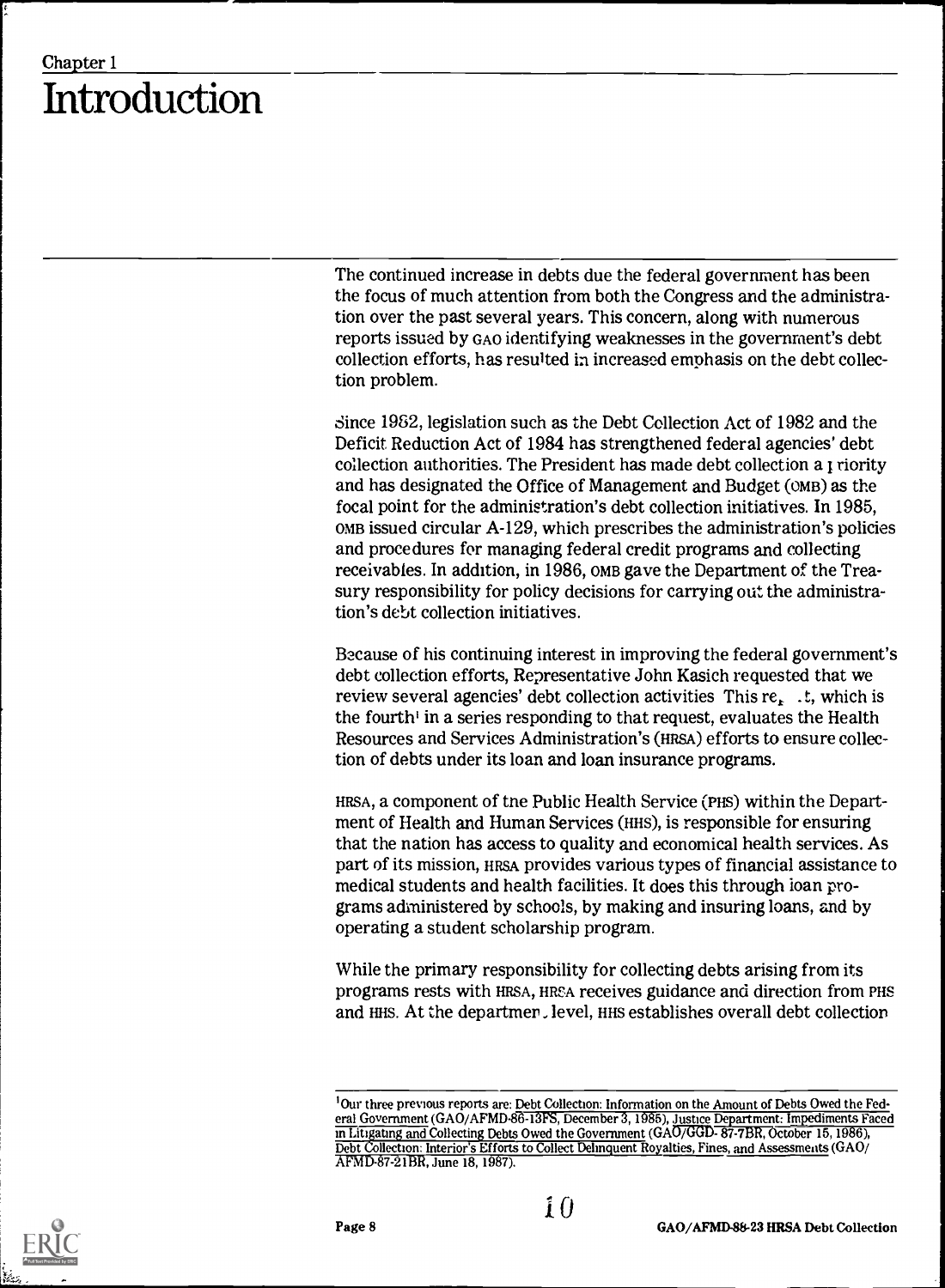policy for its various programs and activities. PHS, in turn, develops policies and procedures applicable to its components, such as HRSA, and monitors their activities.

HRSA'S five financial assistance programs which we reviewed can be grouped into two broad categories—those administered by participating schools and those administered directly by HRSA. Schools administer the Health Professions Student Loan and the Nursing Student Loan programs. Programs administered directly by HRSA are the Nationa; Health Service Corps scholarship program, the Health Education Assistance Loan program, and the Health Facilities Direct and Guaranteed Loan program.

Receivables arise under these programs when funds are made available to educational institutions to help finance loan programs which they administer, borrowers default on loans insured by HRSA, scholarship recipients fail to meet service requirements, or direct loans are made by HRSA for health facilities.

As of September 30, 1986, HRSA reported total receivables of \$1.1 billion and delinquencies of \$127 million. As of the same date, HRSA reported receivables of \$908 million and delinquencies of \$117 million for the five programs included in our review. These amounts represented 83 and 92 percent of total HRSA receivables and delinquencies, respectively. In addition, these programs account for all loans insured by HRSA. As of the end of fiscal year 1986, insured loans under these programs, which represent potential receivables, totaled \$1.9 billion.

Additional information on the school-administered programs is provided in chapter 2. Chapter 3 discusses HRSA administered programs which provide scholarships and insured loans to health professionals.

In addition, HRSA provides assistance to health facilities through direct loans and insured loans made by financial institutions. The majority of the facilities' loans were provided by the Hill-Burton loan program, which made or insured loans to hospitals and other medical facilities for construction and renovation until the late 1970's. The program no longer makes or insures new loans. As of September 3U, 1986, direct and insured Hill-Burton loans totaled approximately \$1 billion. Since fiscal year 1982, both receivables and delinquencies resulting from this program have decreased. At the end of fiscal year 1986, receivables totaled about \$145 million and delinquencies were zero. Because of the relatively small amount of receivables and the fact that loans are no longer

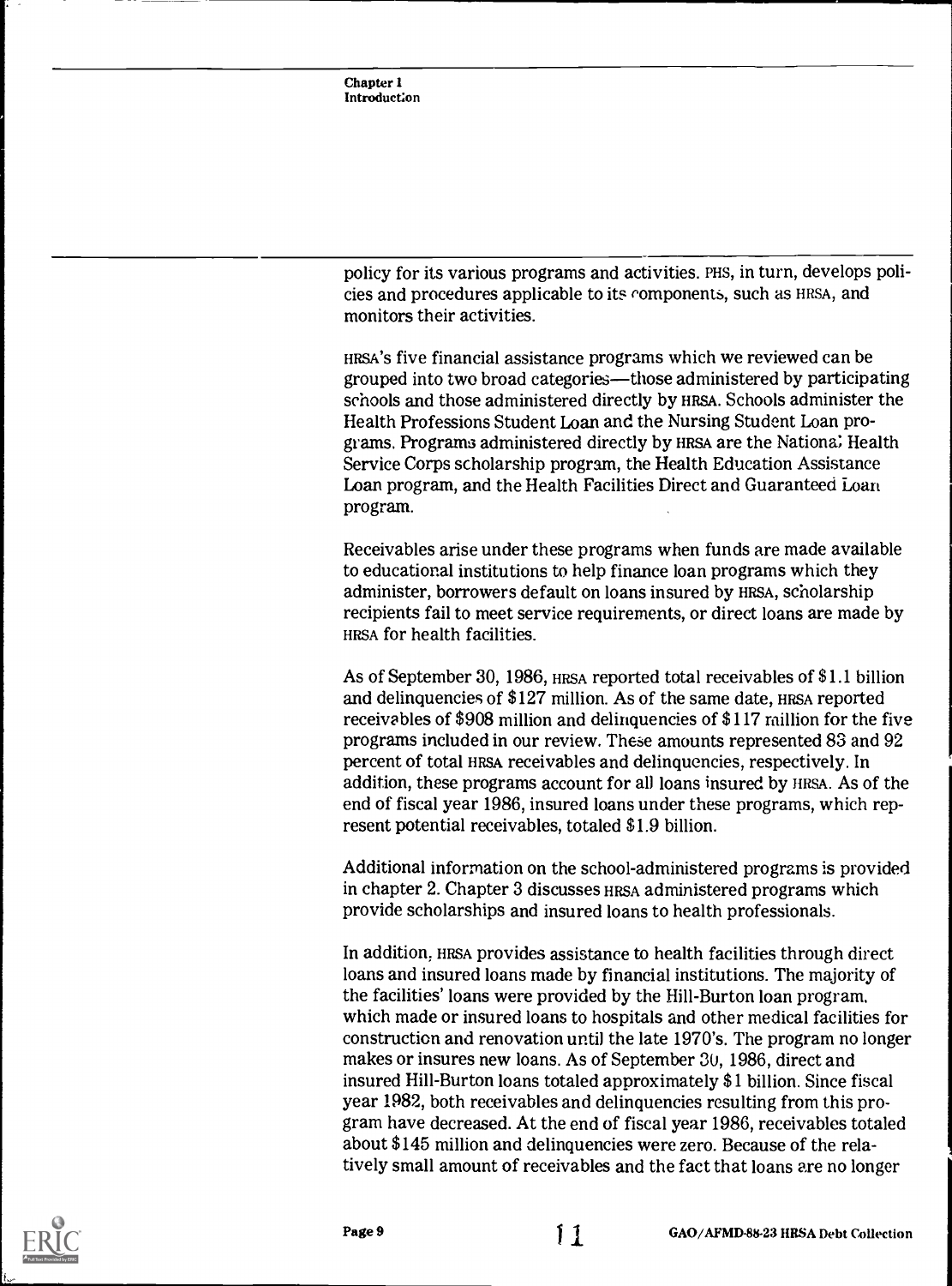|                                                                                        | Chapter 1<br>Introduction                                                                                                                                                                                                                                                                                                                                                                                                                                                                                                                                                                                                                                                        |
|----------------------------------------------------------------------------------------|----------------------------------------------------------------------------------------------------------------------------------------------------------------------------------------------------------------------------------------------------------------------------------------------------------------------------------------------------------------------------------------------------------------------------------------------------------------------------------------------------------------------------------------------------------------------------------------------------------------------------------------------------------------------------------|
|                                                                                        |                                                                                                                                                                                                                                                                                                                                                                                                                                                                                                                                                                                                                                                                                  |
|                                                                                        | being made under this program, we do not discuss this program further<br>in the report.                                                                                                                                                                                                                                                                                                                                                                                                                                                                                                                                                                                          |
|                                                                                        | Aggressive credit management and debt collection is important for the<br>successful collection of HRSA receivables. When borrowers refuse to<br>repay their loans, they are given benefits to which they are not entitled,<br>and the government is deprived of the use of its funds. Moreover, the<br>amount of money available for other medical and nursing students is<br>reduced.                                                                                                                                                                                                                                                                                           |
| <b>Prior Debt Collection</b><br>and Credit<br><b>Management Problems</b><br>Identified | Problems in HRSA's credit management and debt collection have been<br>highlighted in the past by GAO and HHS IG audit reports and a PHS man-<br>agement review. For example, in 1982, we reported <sup>2</sup> that HIIS's failure to<br>adequately manage the school-administered programs resulted in high<br>delinquency rates. In that report, we made several recommendations to<br>address these long-standing problems.                                                                                                                                                                                                                                                   |
|                                                                                        | Recognizing the need for improved debt collection, the IG has also<br>reviewed several aspects of HRSA's debt collection activities. For exam-<br>ple, in a 1986 report, the IG reported that unless actions are taken to<br>reduce the growth in claims under the insured loan program, the insur-<br>ance fund could become insolvent, and an estimated \$20.5 million in<br>appropriations could be needed to pay fiscal year 1988 claims. The IG<br>made several recommendations to help ensure the solvency of the insur-<br>ance fund, such as seeking legislative authority to sell delinquent loans<br>and raising the insurance premium to an actuarially sound figure. |
|                                                                                        | As part of its monitoring responsibility, PHS conducted a study of its<br>components' delinquent debt processes in 1985. That review showed<br>that HRSA was taking an average of 22 months to refer delinquent cases<br>to the Department of Justice. Chapters 2 and 3 contain more specific<br>details on previously identified debt collection problems in our selected<br>programs.                                                                                                                                                                                                                                                                                          |
| Objectives, Scope, and<br>Methodology                                                  | The objer tive of this report is to evaluate the efforts of five HRSA pro-<br>grams to collect debts owed to or insured by HRSA and to examine the<br>way HRSA monitors educational institutions' efforts to collect loans made                                                                                                                                                                                                                                                                                                                                                                                                                                                  |
|                                                                                        | $^2$ <u>Actions Underway To Reduce Delinquencies In the Health Professions and Nursing Student Loan</u><br>Programs (GAO/AFMD-83-7, December 1, 1982)                                                                                                                                                                                                                                                                                                                                                                                                                                                                                                                            |

J

 $\frac{1}{2}$ 

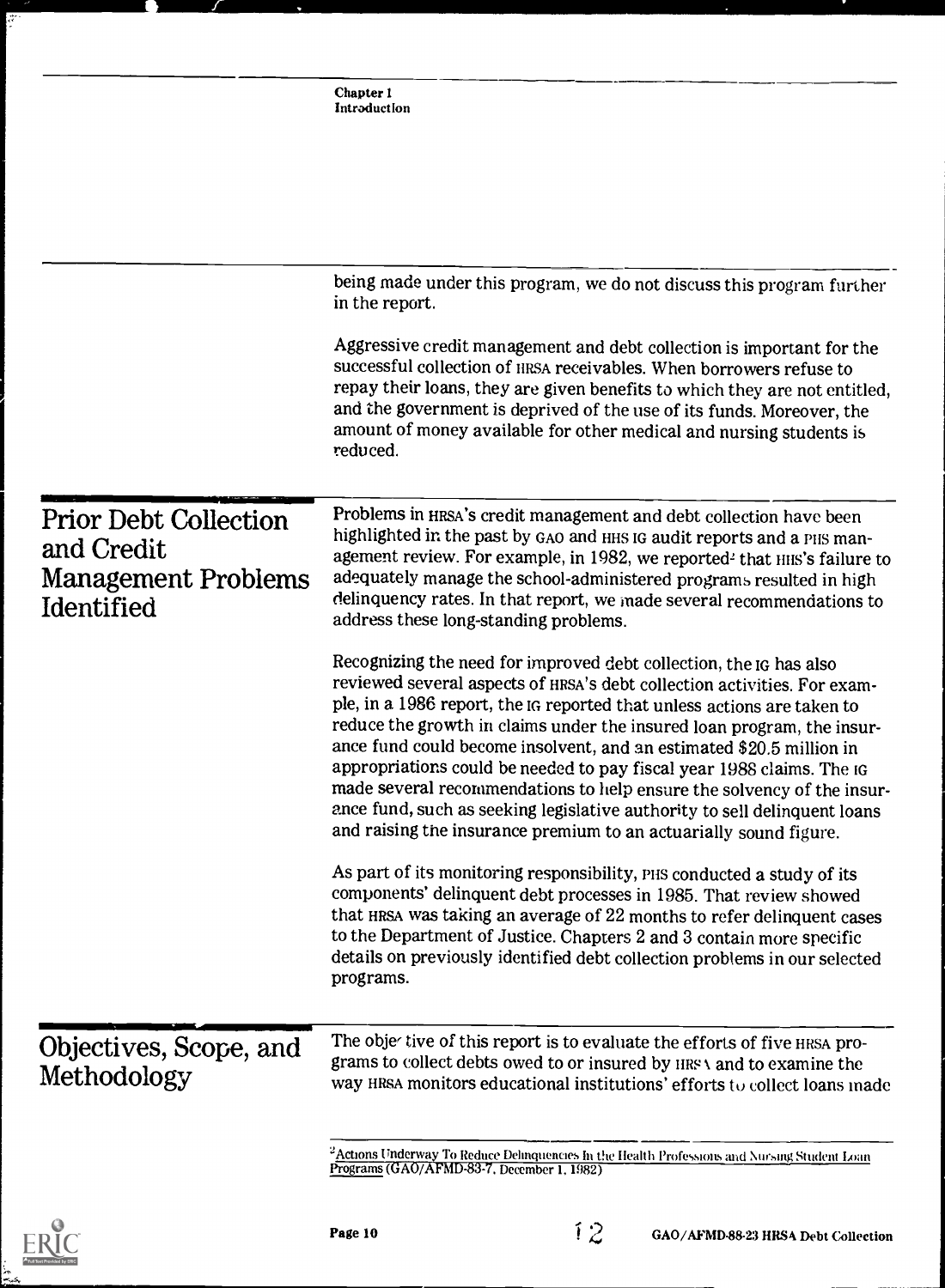| Chapter 1<br>Introduction                                                                                                                   |
|---------------------------------------------------------------------------------------------------------------------------------------------|
|                                                                                                                                             |
|                                                                                                                                             |
|                                                                                                                                             |
|                                                                                                                                             |
| to health professions and nursing students. We focused our review on<br>the following programs through which HRSA provides this assistance: |
| $H_{\text{c}}(u)$ . Due from $\Omega_{\text{c}}(u)$ . $\Omega_{\text{c}}(u)$ and $\Omega_{\text{c}}(u)$ and due $\Omega_{\text{c}}(v)$      |

- Health Professions Student Loan program (HPSL),
- Nursing Student Loan program (NsL),
- National Health Service Corps Scholarship program,
- Health Education Assistance Loan program, and
- Health Facilities Direct and Guaranteed Loan program.

Our objective was to evaluate HRSA'S efforts to collect or ensure that debts under each of the above programs are collected. Specifically, we evaluated steps HRSA took to ensure that schools participating in HPSL and NSL programs were effectively collecting debts. In addition we evaluated policies and procedures followed by HRSA to collect debts under those programs it administers directly.

We identified debt collection procedures by interviewing pertinent officials of each of the programs reviewed and officials of PHS and IIHS. We also reviewed appropriate credit management and debt collection policies and procedures, such as regulations, manuals, and memoranda of the Department, PHS, and HRSA. We interviewed officials and reviewed documents to determine steps taken to collect receivables, impediments to debt collection, past results, and future debt collection plans.

We reviewed IG reports on the selected programs and discussed review results and the status of actions on the IG recommendations with officials of that office. We also reviewed an internal PHS study on debt collection activities of each of its components and their major programs.

We also determined actions taken by HRSA to correct deficiencies identified in our 1982 report on the schoo' administered loan programs. We reviewed regulations, policies, and procedures which HRSA implemented to correct the deficiencies, and we examined HRSA'S actions to monitor schools' collection activities. We also identified the actions HRSA had taken against schools for not complying with its requirements. We did not visit schools to assess their debt collection activities.

Our evaluation of HRSA'S debt collection policies and procedures included an analysis of 30 cases in detail. This included 10 cases each for the scholarship, insured loan, and school-administered loan programs. Our review of the scholarship and insured loan cases focused on examining the steps HRSA took to collect delinquent debts, the problems experienced

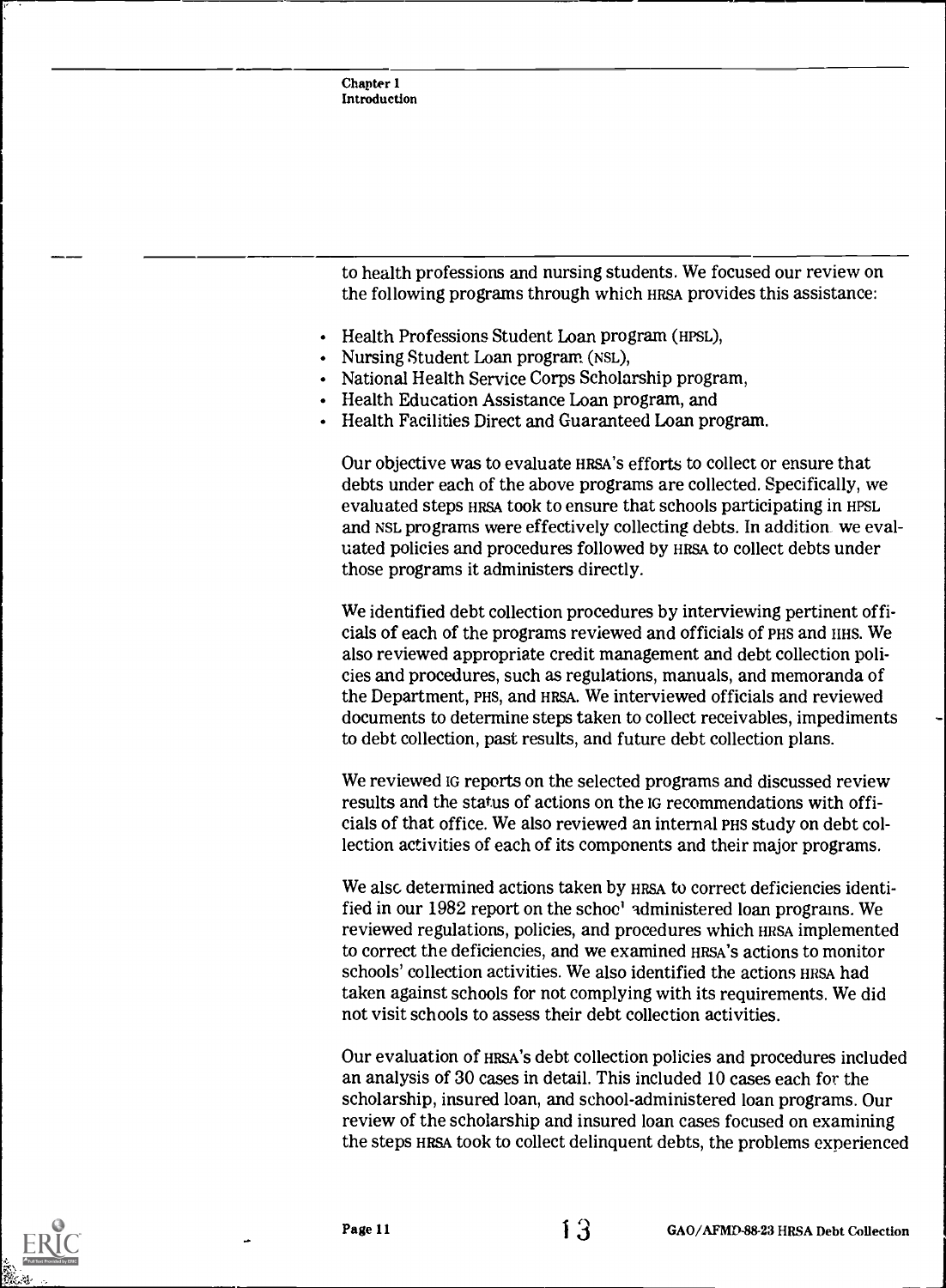in attempting to collect, and the time taken to complete collection activities. We reviewed school-administered cases to determine the type of actions the schools were taking to collect debts, the schools' delinquency rates, and how HRSA was monitoring the schools' program administration activities.

We determined changes in the amount of receivables, delinquencies, and collections for HRSA in total and for each of the programs reviewed for fiscal years ending 1982 through 1986. We discussed the reasons for increases and decreases in receivables, delinquencies, and collections with appropriate agency officials.

Our review was performed from May 1986 through April 1987 in accordance with generally accepted government auditing standards.  $O^{\cdot}$ r work was performed at the Health Resources and Services Administration in Rockville, Maryland. Most statistical information, such as receivables, collections, and delinquencies were analyzed for the fiscal years ended September 30, 1982, through September 30, 1986.

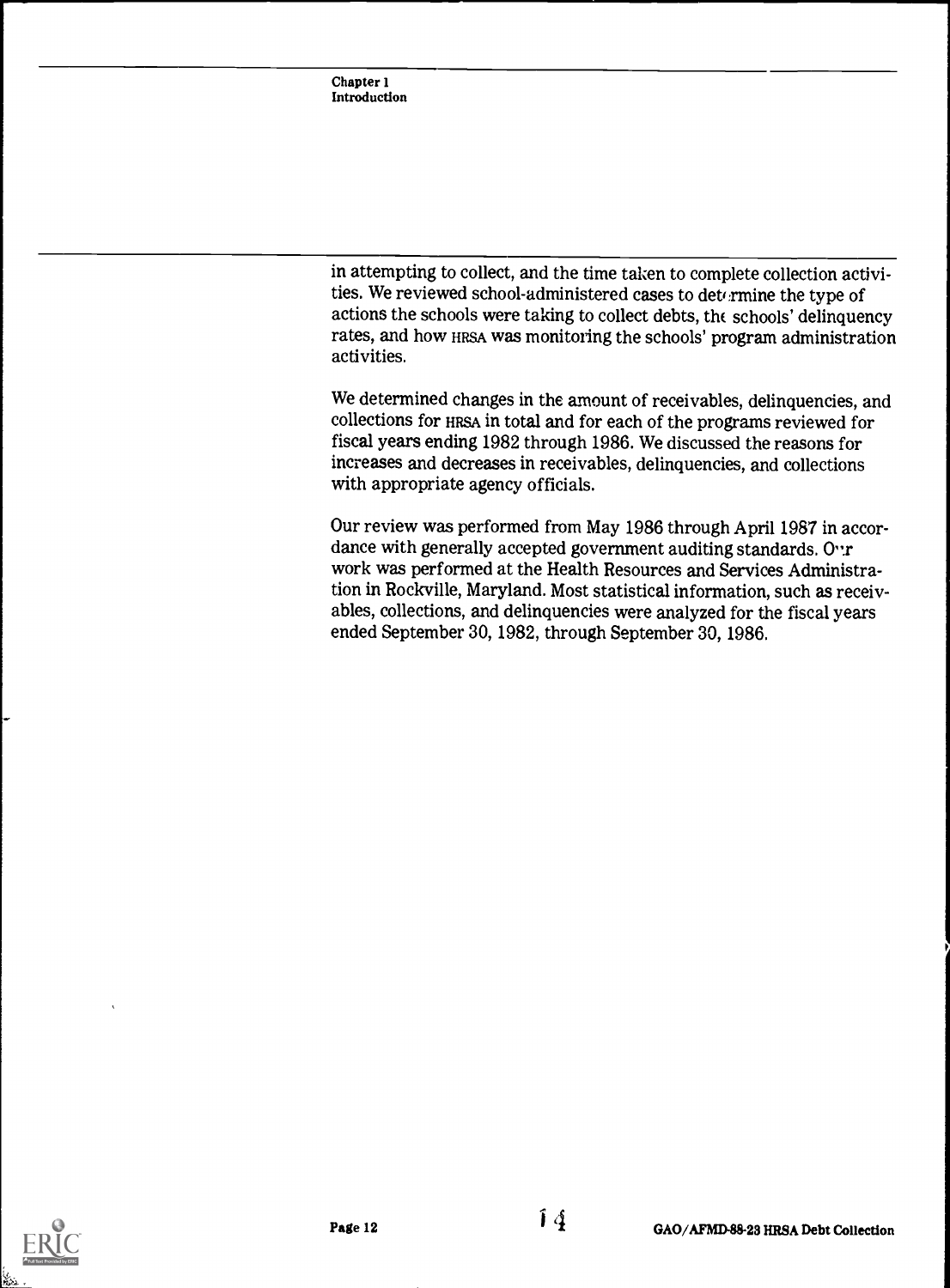## Additional Improvement Possible in Loan Programs Administered by Schools

|                                                  | While the overall delinquency rate for schools participating in the<br>Health Professions Student Loan program (HPSL) has been brought<br>within limits established by HRSA, the rate for those schools participating<br>in the Nursing Student Loan program (NSL) is seriously high. Many delin-<br>quent loans due from students of these two programs are unlikely to<br>ever be collected, considering the history and age of these loans. This<br>situation deprives other students of the use of millions of dollars in loan<br>funds which might otherwise be available to them through these pro-<br>grams. Some loans have remained delinquent for extended periods-<br>3 years or longer—because HRSA has not established time limits within<br>which schools are required to determine the collectibility of delinquent<br>loans, request HRSA approval to write off uncollectible loans, and reim-<br>burse the revolving fund (or HRSA in the case of schools no longer partic-<br>ipating in the programs) for those loans where required collection steps<br>have not been performed. |
|--------------------------------------------------|------------------------------------------------------------------------------------------------------------------------------------------------------------------------------------------------------------------------------------------------------------------------------------------------------------------------------------------------------------------------------------------------------------------------------------------------------------------------------------------------------------------------------------------------------------------------------------------------------------------------------------------------------------------------------------------------------------------------------------------------------------------------------------------------------------------------------------------------------------------------------------------------------------------------------------------------------------------------------------------------------------------------------------------------------------------------------------------------------|
| <b>Program Description</b><br>and Administration | In response to an anticipated national shorta <sub>b</sub> $\lambda$ f doctors, nurses, and<br>other health professionals, the Congress established HPSL through Public<br>Law 88-129 in 1963, and NSL through Public Law 88-581 in 1964. The<br>legislation provides for low interest loans to be made by participating<br>schools to eligible health professions and nursing students.<br>HRSA has overall management responsibility for the programs. This<br>responsibility includes awarding funds to participating institutions, pro-<br>viding guidance and direction to the schools, and monitoring schools'<br>activities to ensure that the funds are used in accordance with federal<br>program and fiscal regulations. Receivables reported by HRSA represent<br>the government's share of the revolving funds at the schools. As of Sep-<br>tember 30, 1986, HRSA reported receivables from schools of about                                                                                                                                                                            |
|                                                  | \$573 million.<br>Participating schools have a wide range of administrative responsibili-<br>ties under the programs. These include making loans to eligible students;<br>processing requests for loan repayments, deferments, and cancellations;<br>collecting loans due from former students; requesting HRSA approval to<br>write off uncollectible loans; and reporting annually to HRSA on the oper-<br>ation and status of the loan programs.                                                                                                                                                                                                                                                                                                                                                                                                                                                                                                                                                                                                                                                  |
|                                                  | Schools make loans from revolving funds consisting of federal govern-<br>ment and school funds. Each participating school is required to contrib-<br>ute at least one-ninth of the amount received from the government.                                                                                                                                                                                                                                                                                                                                                                                                                                                                                                                                                                                                                                                                                                                                                                                                                                                                              |
|                                                  |                                                                                                                                                                                                                                                                                                                                                                                                                                                                                                                                                                                                                                                                                                                                                                                                                                                                                                                                                                                                                                                                                                      |



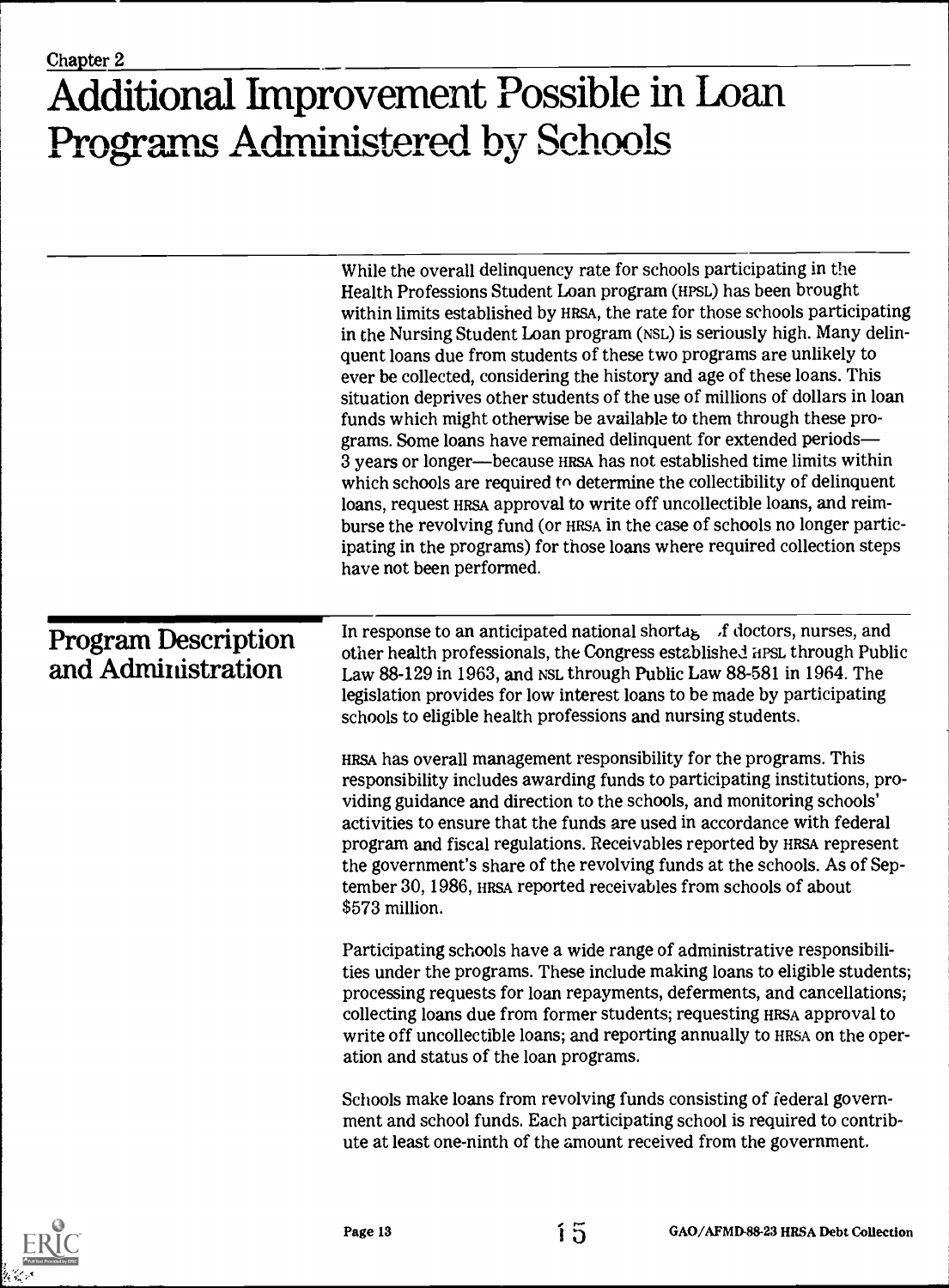|                                                                        | Chapter 2<br>Additional Improvement Possible in Loan<br>Programs Administered by Schools                                                                                                                                                                                                                                                                                                                                                                                                                                                                                                                                                                                                                                                                   |
|------------------------------------------------------------------------|------------------------------------------------------------------------------------------------------------------------------------------------------------------------------------------------------------------------------------------------------------------------------------------------------------------------------------------------------------------------------------------------------------------------------------------------------------------------------------------------------------------------------------------------------------------------------------------------------------------------------------------------------------------------------------------------------------------------------------------------------------|
|                                                                        |                                                                                                                                                                                                                                                                                                                                                                                                                                                                                                                                                                                                                                                                                                                                                            |
|                                                                        | Loan repayments plus interest received by the schools must be returned<br>to the revolving funds to be reloaned. This recycling of funds continues<br>for as long as the school participates in the programs. The government's<br>share of each participating school's fund (HRSA's receivables) must be<br>returned to HRSA when a school discontinues its participation in the pro-<br>grams or when HRSA terminates a school's involvement.                                                                                                                                                                                                                                                                                                             |
|                                                                        | Loan repayments are to be made over a 10-year period, beginning 12<br>months after course completion for health professionals and 9 months<br>after completion for nurses. However, a borrower may be eligible for<br>periods of deferment during which interest does not accrue.                                                                                                                                                                                                                                                                                                                                                                                                                                                                          |
|                                                                        | If a school cannot collect a delinquent loan and it has followed "due dili-<br>gence" <sup>3</sup> standards established by HRSA, up to 90 percent of the loan is<br>written off in the school's revolving fund against the government's<br>share of the loan. If a school writes off a loan for which due diligence<br>collection standards were not followed, it will be required to reimburse<br>the fund for the principal and interest which remains uncollected.                                                                                                                                                                                                                                                                                     |
|                                                                        | As of June 30, 1986, the approximately 940 schools participating in<br>these programs reported loans valued at \$542 million in repayment sta-<br>tus, of which. \$47.5 million was delinquent. Since these amounts are<br>receivables of the participating schools, and not of HRSA, collection activ-<br>ities are performed by the schools. The efficient collection of these loans<br>is crucial to the programs' mission because collections are used by the<br>schools to make additional loans to other students.                                                                                                                                                                                                                                   |
| <b>HPSL Delinquency</b><br>Rates Decline, but NSL<br>Rates Remain High | Since 1982, the average delinquency rate for schools participating in the<br>HPSL program has gradually declined, while the average delinquency<br>rate for schools participating in the NSL program has remained seriously<br>high. As of June 30, 1986, nursing schools reported approximately<br>\$133 million of loans in repayment status, of which \$26.2 million, or<br>19.7 percent, was past due 60 days or more.                                                                                                                                                                                                                                                                                                                                 |
|                                                                        | HRSA used three different formulas to compute the delinquency rates for<br>the period 1982 to 1986. <sup>4</sup> In order to provide a consistent basis for com-<br>parative purposes, we computed the rates for these years using the                                                                                                                                                                                                                                                                                                                                                                                                                                                                                                                     |
|                                                                        | $3$ Due diligence standards include a  umber of steps to be followed by schools in attempting to collect<br>de'inquent loans before HRSA will approve a write-off. These steps are detailed later in this chapter.<br><sup>4</sup> In August and October 1985, the Congress statutorily established the formula for computing the<br>delinquency rate for the Health Professions and Nursing Student Loan programs. For the health pro-<br>fessions programs in total, using the new method of calculation, the delinquency rate was 2.54 per-<br>cent for the period ending June 30, 1986. For the nursing programs in total, using the new method of<br>calculation, a delinquency rate of 8.7 percent was reported for the period ending June 30, 1986. |

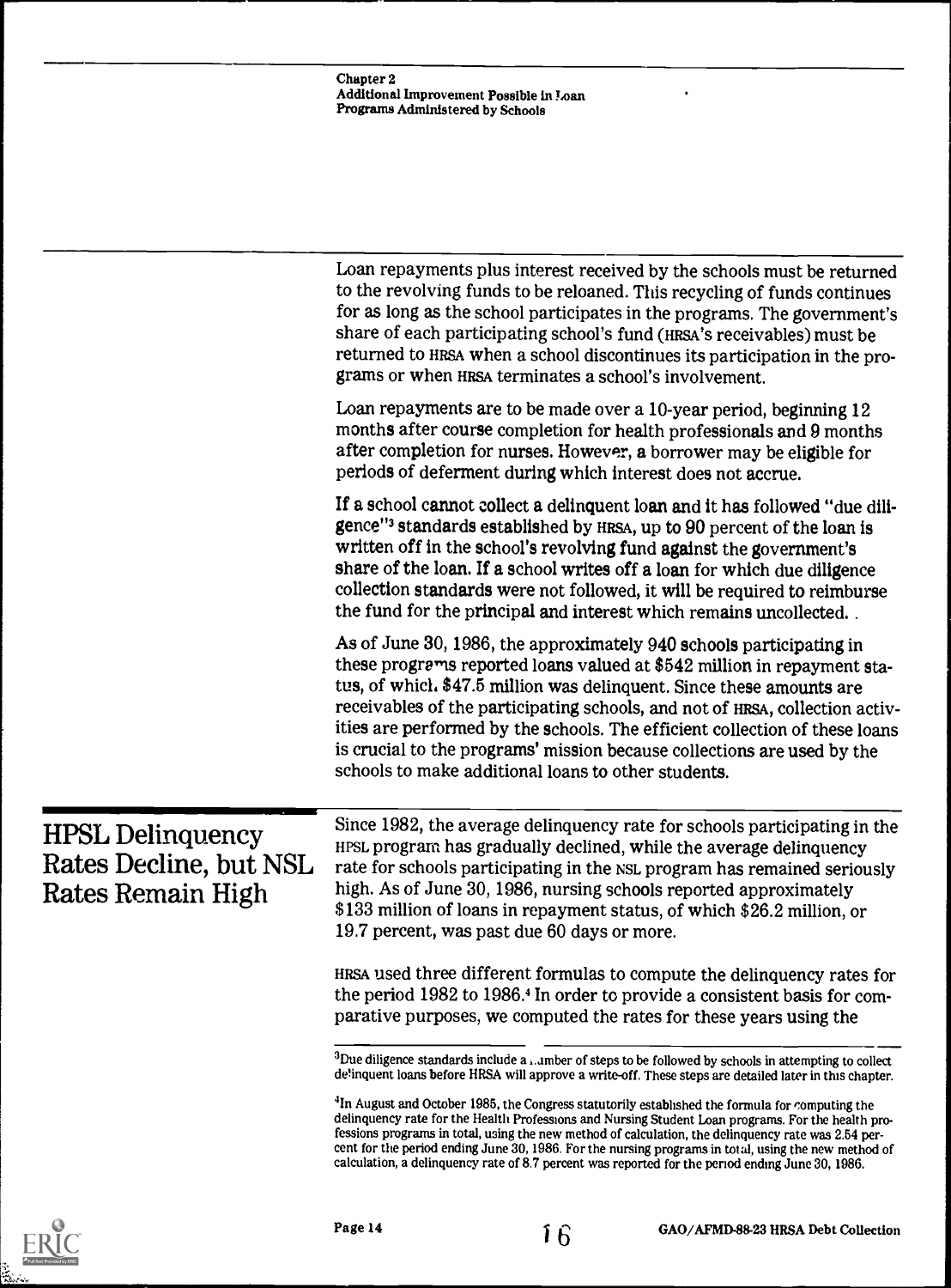formula which was used throughout most of the period (see table 2.1). Our computations showed that between June 30, 1982, and June 30, 1986, the average delinquency rate for the HPSL program dropped from 10.5 percent to 4.7 percent. The NSL program rates remained relatively high, declining only from 23.3 percent at June 30, 1982 to 19.7 percent at June 30, 1986.

#### Table 2.1: Health Professions and Nursing Student Loans Average Delinquency Rates (Percentage) June 30, 1982 to June 30, 1986 (Computed by GAO)

| 1982 | 1983            | 1984    | 1985 | 1986 |
|------|-----------------|---------|------|------|
| 10.5 | .               | 56      | 40   | 4.7  |
| 233  | 20 <sub>5</sub> | 8<br>17 | 18   | 19.7 |
|      |                 |         |      |      |

Note We computed the rate for each year by dividing the total amount of loans delinquent more than 60 days (less any principal repaid or cancelled) by the total of all loans in repayment status This is the delinquency rate formula used by HRSA in 1983, 1984, and 1985

HRSA attributed the delinquency rate decline for the HPSL program to actions taken in response to 1981 congressional hearings on the pr $\sim$ gram's debt collection activities' , our 1982 report, and subsequent audits performed by the Department's Office of Inspector General. These actions also affected the NSL program, and contributed to a delinquency rate decline in 1983 and 1984; however, the average delinquency rate for this program has since risen annually and remains seriously high as of June 30, 1986.

Our 1982 report pointed out that the schools generally did not comply with due diligence requirements in billing and collecting outstanding loans and that HHS needed to monitor the programs more closely and require schools to meet a delinquency-rate standard to continue in the programs. Responding to the recommendations in that report and to congressional and IG concerns, HHS initiated a number of actions to improve the administration of both the Health Professions and the Nursing Student Loan programs. These actions included:

- requiring schools to obtain HRSA approval prior to writing off delinquent loans;
- revising regulations to enhance debt collection and program management;
- disseminating guidance to schools through policy memoranda;
- holding program-management workshops for schools;
- sponsoring program reviews and technical assistance visits; and

<sup>5</sup> Hearings before the Senate Committee on Cove-nmental Affairs, on the HPSL and NSL high delinquency rates, December 8, 1981.



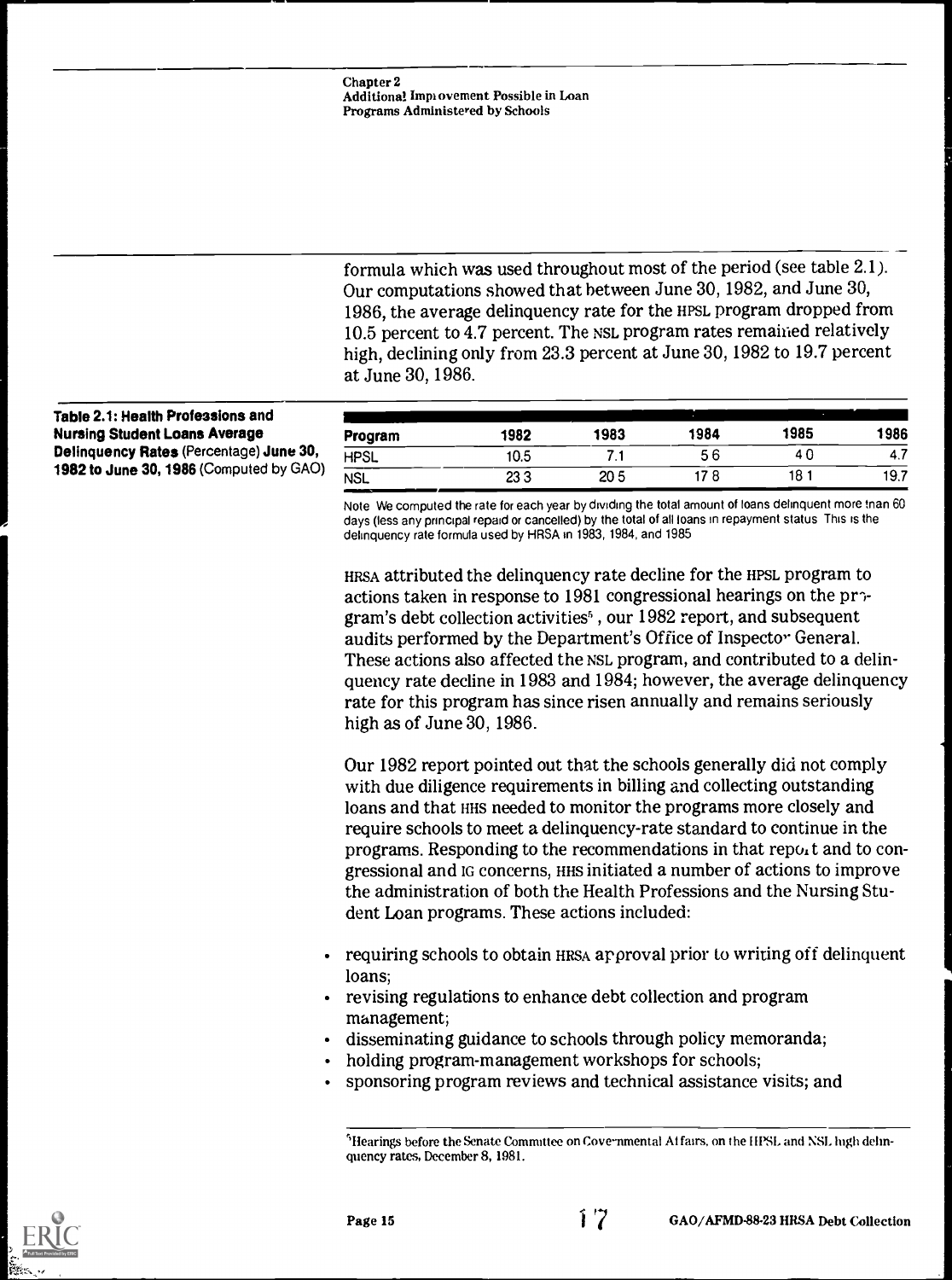Chapter 2 Additional Improvement Possible in Loan Programs Administered by Schools

revising reporting requirements to obtain more data from schools.

In addition, in June 1983, HHS issued regulations creating a 5 percent delinquency-rate standard for the HPSL program. Similar regulations for the NSL program were issued in August 1985. By establishing a delinquency-rate performance standard, HRSA placed the burden of efficient debt collection on the schools. To continue participating in the program, schools must, among other things, achieve a delinquency rate of no more than 5 percent at June 30 of each year or reduce their existing delinquency rate by 50 percent within 6 months, and an additional 50 percent for each 6 month period thereafter, until the school's delinquency rate does not exceed 5 percent. Schools that fail to comply are subject to probation, suspension, and potential termination from the programs.

A school is initially placed in probation when the delinquency rate exceeds the 5 percent standard as of each June 30 period. Under the terms of probation, the school may continue operating all aspects of the program for the following 6 months. If the school fails to meet the 5 percent standard or to reduce its delinquency rate by 50 percent within this period, it is placed in suspension. While in suspension, a school is restricted from extending any new loans. If the school again fails to reduce its delinquency rate by the required amount within the next 6 months, it is terminated from the program and must return the federal share of the program's funds to the federal government.

Based on reports received from the schools for the year ended June 30, 1986, HRSA had terminated four health professions schools for failure to meet the performance standard. In addition, four other health professions schools were awaiting a final determination of termination pending an administrative appeal, one school was in suspension, and ten schools were in probation.

As of June 30, 1986, 522 nursing schools were in probation. Since about 300 of these were in suspension as of December 31, 1986, and 130 have not disbursed loans to students for the past 2 academic years or mole, HRSA officials expected that a sizable number of schools would be terminated after the June 30, 1987, reporting period for not meeting the performance standard.

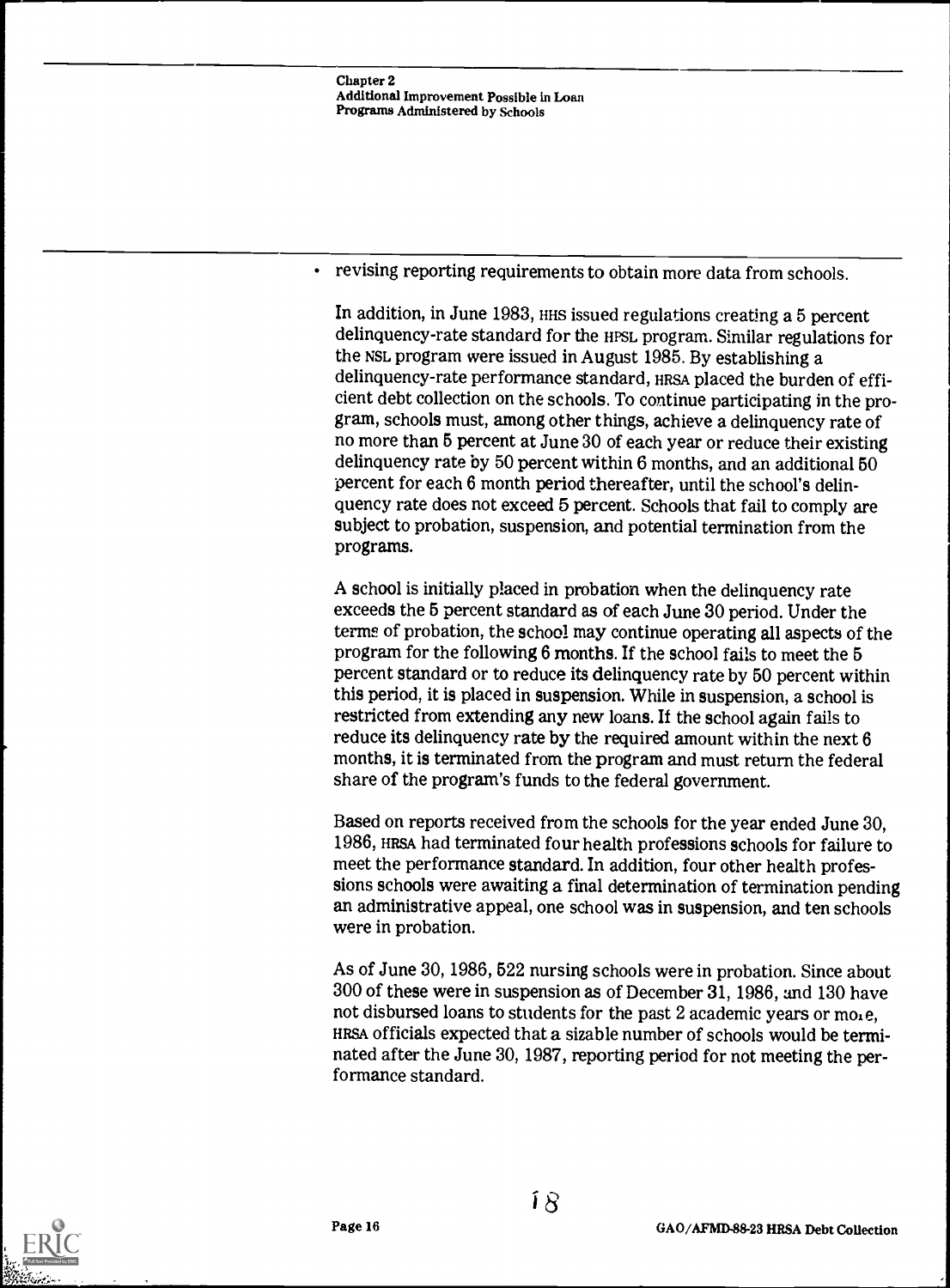|                                                                                                  | Although schools are carrying large dollar amounts of seriously delin-                                                                                                                                                                                                                                                                                                                                                                                                                                                                                                                                                                                                                                                                                                                                                                                                                                                                                                                                                                                                                                                                       |
|--------------------------------------------------------------------------------------------------|----------------------------------------------------------------------------------------------------------------------------------------------------------------------------------------------------------------------------------------------------------------------------------------------------------------------------------------------------------------------------------------------------------------------------------------------------------------------------------------------------------------------------------------------------------------------------------------------------------------------------------------------------------------------------------------------------------------------------------------------------------------------------------------------------------------------------------------------------------------------------------------------------------------------------------------------------------------------------------------------------------------------------------------------------------------------------------------------------------------------------------------------|
| <b>Schools Not Required</b><br>To Write Off<br>Uncollectible Loans<br>and Reimburse the<br>Funds | quent loans for which the probability of collection is low, HRSA has not<br>required schools to write off these loans as uncollectible. Specifically,<br>HESA has not established time limits in which the schools must determine<br>the collectibility of these loans, write off those loans which are uncol-<br>lectible, and reimburse the funds for those where the schools did not<br>follow required collection steps. As a result, the dollar amount of those<br>loans for which the schools would be required to reimburse the funds is<br>not available to be loaned to other health professions and nursing stu-<br>dents, and receivables and delinquency rates are higher than necessary.<br>As of June 30, 1986, approximately 57 percent (\$27.3 million) of the<br>delinquent loans reported by schools participating in the Health Profes-<br>sions and Nursing Student Loan prearance were delinquent 3 years or<br>more. About \$6.8 million of this amount was attributable to the HPSL<br>program and about \$20.5 million to the NSL program.<br>Schools may request HRSA approval to write off uncollectible loans. If |
|                                                                                                  | HRSA approves a write-off, 90 percent of the loan is written off against<br>the government's share of the fund and the remaining 10 percent is<br>written off against the school's share.                                                                                                                                                                                                                                                                                                                                                                                                                                                                                                                                                                                                                                                                                                                                                                                                                                                                                                                                                    |
|                                                                                                  | Before HRSA will approve a write-off, the school must prove that it fol-<br>lowed due diligence in attempting to collect the loan. Program regula-<br>tions, effective September 1985, require schools to follow 10 due<br>diligence steps in attempting to collect delinquent loans. These 10 steps<br>are: (1) an entrance interview, (2) an exit interview, (3) grace period<br>contacts, $(4)$ deferment contacts, $(5)$ regular billings, $(6)$ follow-up on<br>past-due accounts, (7) address searches, when necessary, to locate debt-<br>ors, $(8)$ use of collection agents, $(9)$ use of litigation when appropriate,<br>and (10) referral of delinquent accounts to credit bureaus when<br>appropriate.                                                                                                                                                                                                                                                                                                                                                                                                                           |
|                                                                                                  | Schools continue to be responsible for any loans which do not receive<br>write-off approval and may subject the accounts to additional collection<br>efforts as appropriate. However, the school is allowed to determine the<br>point in time at which it will reimburse the loan fund for the principal<br>and interest which continues to accrue on the unpaid principal valance<br>for those loans which can neither be collected from the borrower nor<br>approved for write-off by HRSA. As long as schools carry uncollectible                                                                                                                                                                                                                                                                                                                                                                                                                                                                                                                                                                                                         |
|                                                                                                  |                                                                                                                                                                                                                                                                                                                                                                                                                                                                                                                                                                                                                                                                                                                                                                                                                                                                                                                                                                                                                                                                                                                                              |

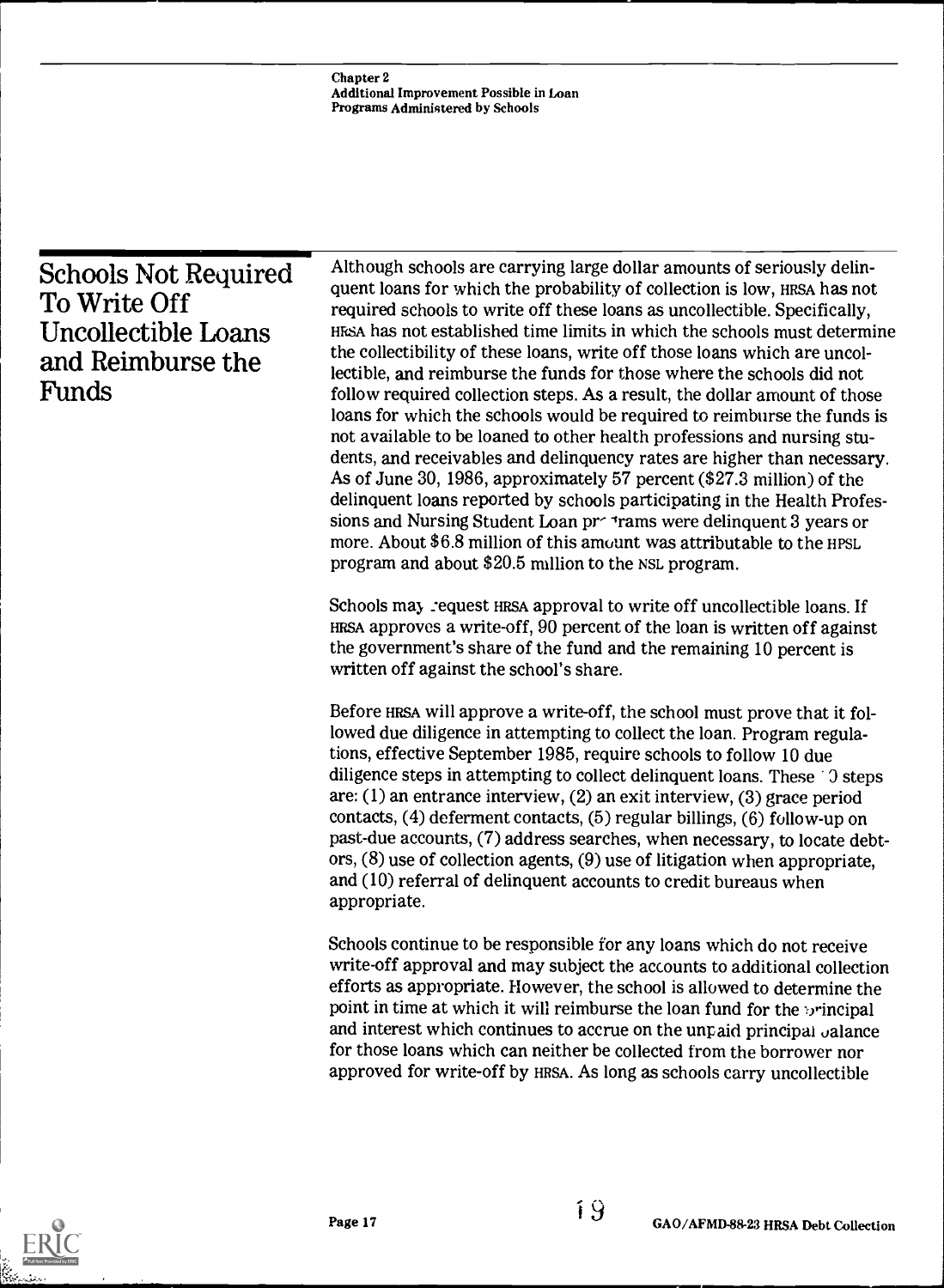Chapter 2 Additional Improvement Possible in Loan Programs Administered by Schools

loans as receivables (rather than reimburse the fund for the uncollectible amount), they must report the loans as delinquent amounts—which tends to raise the school's delinquency rate.<sup>6</sup>

HRSA officials believe that many of these older delinquent accounts would probably not be approved for write-off. This is supported by past write-off history, whereby HRSA, through September 30, 1986, had rejected 54 percent of the \$6.9 million in delinquent loans for which schools had requested write-off approval. In addition, a November 1985 IG report stated that an audit of 11 schools found that the schools had delayed writing off \$2.5 million of principal on loans which were at least 2 years delinquent and which had little probability of repayment.

In responding to the IG report, HRSA stated that the schools should not be required to write off these loans until the effectiveness of the 5 percent performance standard and the penalties for noncompliance are determined. In our opinion, HRSA should not allow schools to avoid reimbursing the funds for uncollectible loans simply because they can continue to meet the delinquency-rate performance standard. Doing so deprives other students of the use of these funds and increases the schools' receivable and delinquency rates.

Moreover, HRSA officials were not concerned about the older delinquent loans still carried as receivables by the schools because schools are required to meet the delinquency-rate performance standard, which tends to keep the total delinquencies at an acceptable level. They also believed that allowing schools to carry older delinquent loans forces them to emphasize collection of newer loans, which have a higher probability of collection.

Although we agree that the establishment and enforcement of a delinquency-rate performance standard is needed to control delinquencies, schools should not be allowed to carry uncollectible loans indefinitely or until the repayment period expires for those schools which are no longer participating in the programs. Such a policy does not encourage schools to emphasize collection of older loans. Since the probability of collection decreases as debts become older, good financial, program, and credit management dictates that delinquent debts be periodically reviewed for write-off.



 $\rm ^6$ Those schools which are no longer participating in the loan programs, but which still have outstanding loans in repayment status, are not subject to the delinquency -rate standard and can therefore continue to carry delinquent loans. These schools, however, are required to return all collections to HRSA on a quarterly basis.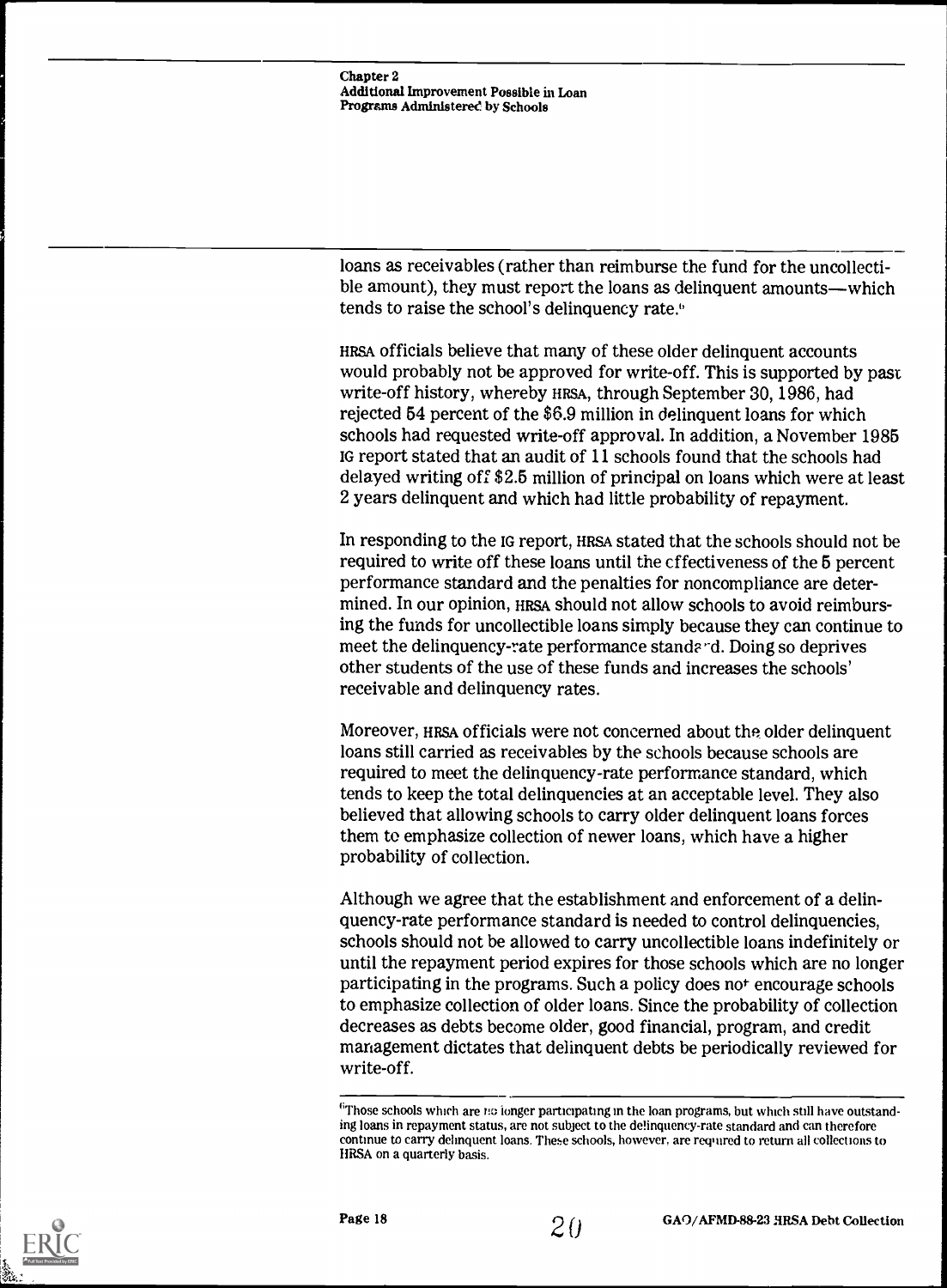Chapter 2 Additional Improvement Possible in Loan Programs Administered by Schools

HRSA officials also exphined that interest continues to accrue on the loan principal which must be nlaced into the fund when the school decides to reimburse the fund. However, in our opinion, the low interest rates on these delinquent loans provide little incentive for schools to reimburse the fund. The interest rates for the health professions and nursing student loans are 9 and 6 percent, respectively.

HRSA officials also believe that the programs' mission might be adversely affected if schools were required to reimburse the fund for uncollectible loans which HRSA would not approve for write-off. They are concerned that such a requirement might cause some schools to declare bankruptcy and/or close down their programs. However, schools will have to repay these amounts if they stop participating in the programs or if their delinquency rates exceed the performance standard. Allowing schools to delay reimbursing the fund will postpone, but not reduce, this financial burden.

HRSA needs to encourage schools to write off uncollectible loans and reimburse the funds for those for which write-off approval is not granted. To accomplish this, HRSA should establish time limits within which schools must determine the collectibility of delinquent loans and request HRSA'S approval to write off those determined to oe uncollectible. If schools are unable to demonstrate that they have satisfied due diligence in collecting these loans, HRSA needs to require the schools to reimburse the funds within specified periods so that additional awards can be made to other needy students.

Conclusions HRSA's imposition of a delinquency-rate performance standard has contributed to the decline in average delinquency rates for schools participating in the HPSL program. However, the rates for schools participating in the NSL program remain high.

> HRSA could further reduce the delinquency rates and make additional funds available to other students if it prohibited schools from continuing to carry, as receivables, delinquent accounts for which there is little probability of collection. HRSA needs to further encourage schools to prevent accounts from becoming delinquent by establishing time limits in which schools must determine the collectibility of delinquent accounts, request HRSA approval for write-off, and reimburse the funds for those accounts for which write-off is not approved. A similar time limit for write-off action should also be imposed on schools which are no longer

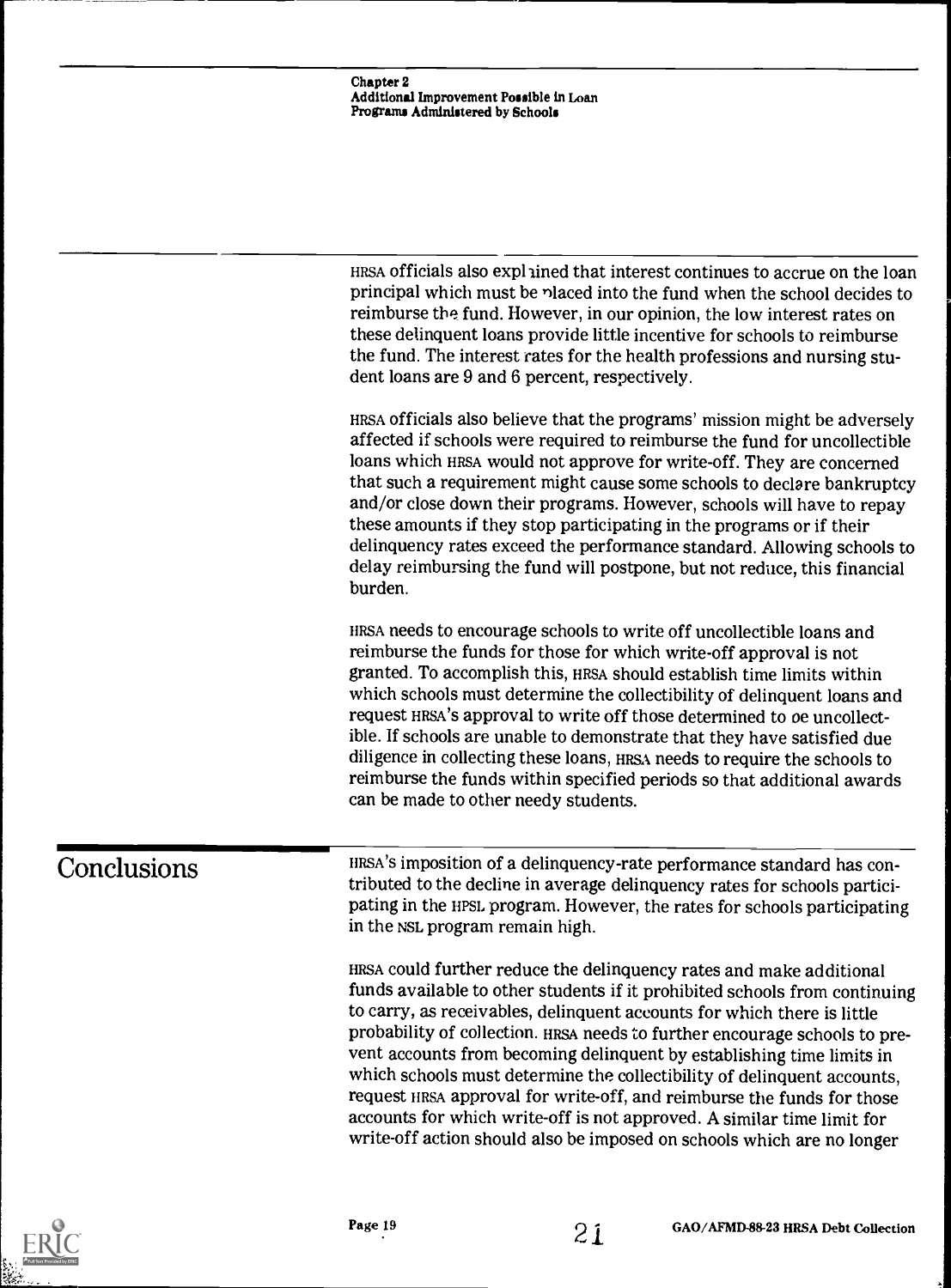|                                       | Chapter 2<br>Additional Improvement Possible in Loan<br>Programs Administered by Schools                                                                                                                                                                                                                                                                                                                                                                                                                                                                                                                                                                             |
|---------------------------------------|----------------------------------------------------------------------------------------------------------------------------------------------------------------------------------------------------------------------------------------------------------------------------------------------------------------------------------------------------------------------------------------------------------------------------------------------------------------------------------------------------------------------------------------------------------------------------------------------------------------------------------------------------------------------|
|                                       |                                                                                                                                                                                                                                                                                                                                                                                                                                                                                                                                                                                                                                                                      |
|                                       | participating in the Health Professions and Nursing Student Loan pro-<br>grams but which still have loans in repayment status.                                                                                                                                                                                                                                                                                                                                                                                                                                                                                                                                       |
| Recommendations                       | We recommend that the Secretary of HHS direct the Administrator of<br>HRSA to establish time limits within which schools participating in the<br>Health Professions and Nursing Student Loan programs must determine<br>the collectibility of delinquent loans and must request HRSA write-off<br>approval for those which are determined to be uncollectible. We also<br>recommend that the Administrator set time limits within which the<br>schools must reimburse the funds, or HRSA (in the case of those schools<br>which are no longer participating in the programs) for those loans for<br>which the schools did not follow required collection procedures. |
| Agency Comments and<br>Our Evaluation | HHS agreed with our recommendations and will implement them if its<br>Office of the General Counsel determines that HHS has the legal author-<br>ity to do so.                                                                                                                                                                                                                                                                                                                                                                                                                                                                                                       |
|                                       |                                                                                                                                                                                                                                                                                                                                                                                                                                                                                                                                                                                                                                                                      |

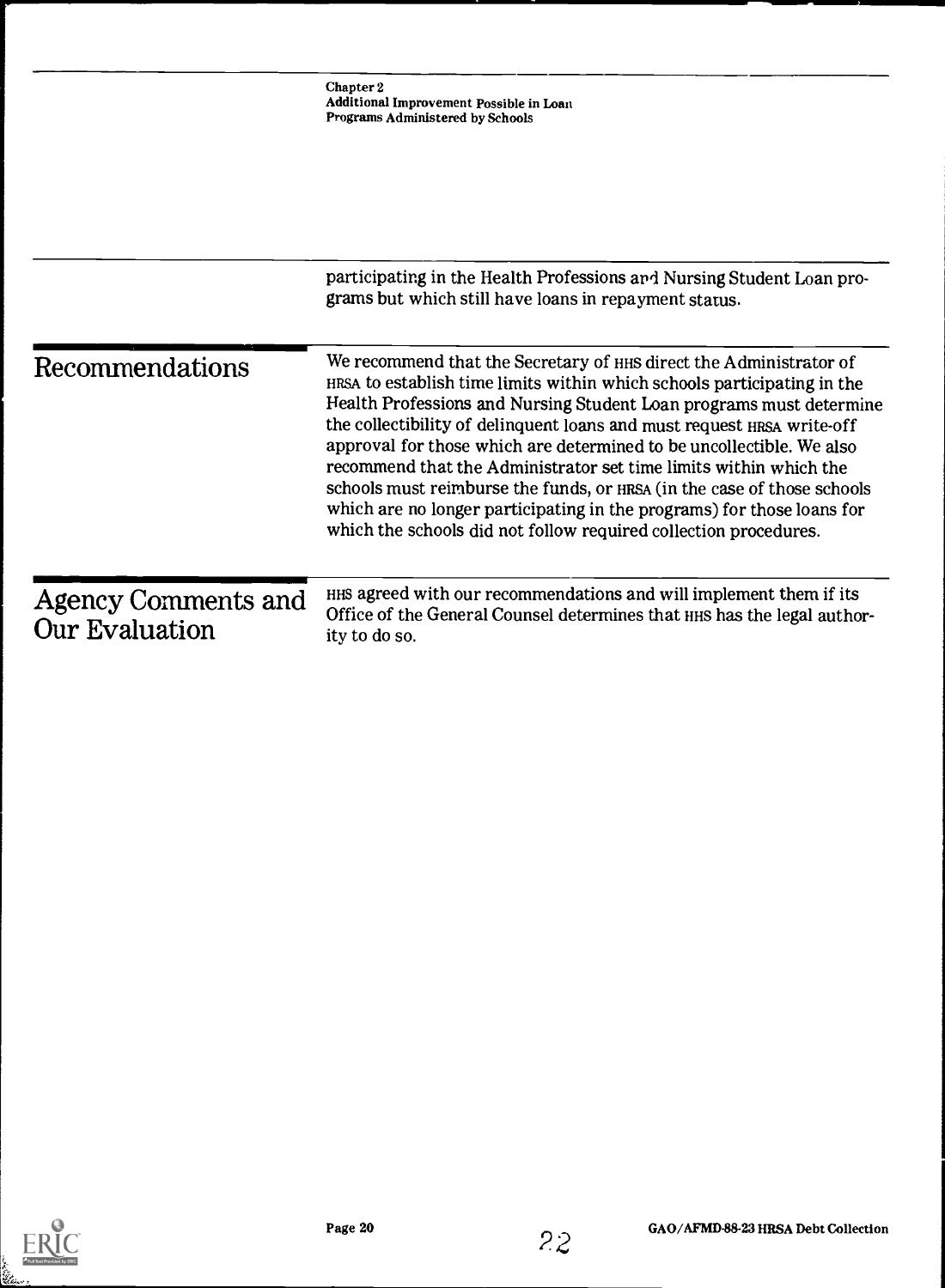### Chapter 3 HRSA Debt Collection Actions Could Be Improved

|                                                           | Collection delays have seriously hindered HRSA s collection of receivables<br>under the National Health Service Corps and the Health Education<br>Assistance Loan programs. The time spent in attempting to collect these<br>debts was unnecessarily extended because HRSA did not follow estab-<br>lished collection procedures and other appropriate practices. In addition,<br>HHS does not withhold Medicare payments to physicians who owe delin-<br>quent debts to HRSA under these programs although HHS regulations<br>allow use of this collection tool. |
|-----------------------------------------------------------|-------------------------------------------------------------------------------------------------------------------------------------------------------------------------------------------------------------------------------------------------------------------------------------------------------------------------------------------------------------------------------------------------------------------------------------------------------------------------------------------------------------------------------------------------------------------|
|                                                           | Timely collection actions are important because debts become increas-<br>ingly difficult to collect the longer they are past-due. Delays in the col-<br>lection process give debtors additional time to incur other monetary,<br>personal, or professional obligations which may hinder their ability or<br>willingness to reimburse HRSA.                                                                                                                                                                                                                        |
|                                                           | The following sections discuss collection delays in the scholarship and<br>insured loan programs and the potential for withholding Medicare pay-<br>ments to satisfy amounts owed by physicians who are delinquent.                                                                                                                                                                                                                                                                                                                                               |
| <b>Collection Delays in</b><br>the Scholarship<br>Program | HRSA delayed issuing collection notices and entered into prolonged nego-<br>tiations, including numerous telephone contacts with debtors, after<br>accounts became fully due and payable. These practices delayed both<br>the administrative collection process and the referral of delinquent<br>cases requiring litigation to the Department of Justice.                                                                                                                                                                                                        |
| <b>Collection Procedures</b>                              | HRSA provides scholarship assistance to students of health professions<br>who agree to serve a minimum of 2 years in a geographic area with a<br>health manpower shortage. Upon completion of training, recipients are<br>assigned to a shortage area and are scheduled to report on a given date.<br>Since the first scholarship awards in fiscal year 1974, HRSA has provided<br>support to over 13,600 health professions students under this program.                                                                                                         |
|                                                           | Scholarship recipients who do not comply with the service requirement<br>upon completion of their training are in default of their service contract.<br>In these cases, legislation, <sup>7</sup> effective in 1977, requires full repayment of<br>3 times the scholarship amount plus interest by the end of a 1-year<br>period, which commences on the date the service contract was breached.<br>Recipients who neither repay nor agree to provide service by the conclu-<br>sion of this 1-year period are delinquent. As of September 30, 1986, HRSA         |
|                                                           |                                                                                                                                                                                                                                                                                                                                                                                                                                                                                                                                                                   |

 $\overline{7}$ Title 42 U.S C. Section 254o (b)(1) and 294h (c)(2).

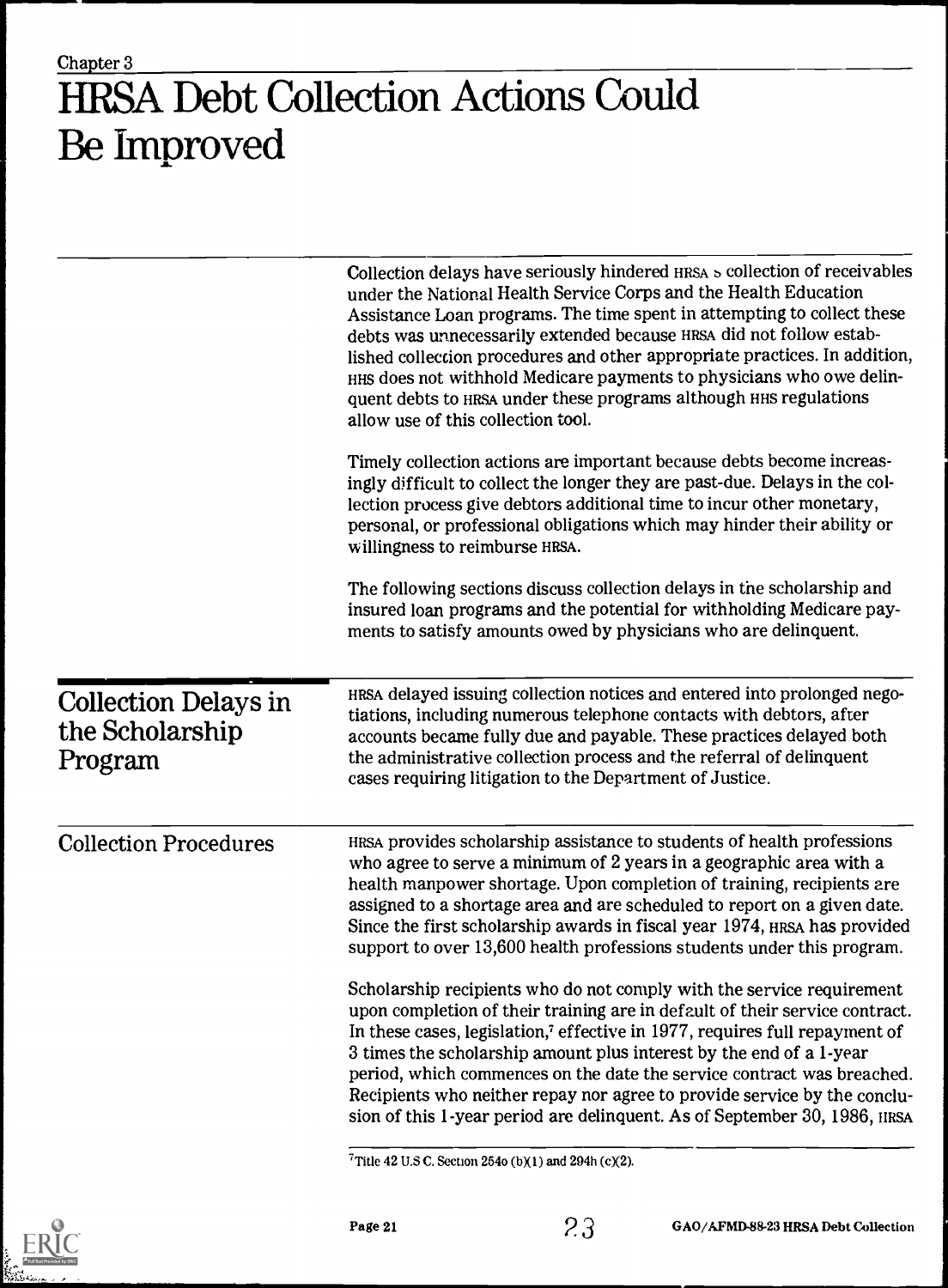| Chapter 3                          |  |
|------------------------------------|--|
| HRSA Debt Collection Actions Could |  |
| Be Improved                        |  |

reported \$160 million in receivables for this program, of which \$96.5 million, or about 60 percent, was delinquent.

Receivables and delinquencies for scholarship indebtedness have sharply increased over the past 5 years. One of the major reasons for this increase was the legislative imposition of the treble damage penalty for scholarships received after 1977, which directly impacted amounts of receivables and delinquencies. Prior to this time, individuals who defaulted on their service contracts were required to repay only the amount of support received plus interest within 3 years from the contract default date. Another factor contributing to this increase was the rise in contract defaults from the large number of scholarship recipients who were scheduled to begin service during the early to mid-1980's. HRSA officials informed us that they follow the PHS Debt Management Manual in collecting delinquent debts. This manual provides guidance on debt collection procedures and sets time limits for performing collection steps so that collection actions can be completed and cases referred to the Department of Justice within 1 year after the agency's initial billing. For example, the manual requires issuance of three written demand letters. The first is to be sent 5 days after the debt becomes delinquent, and the remaining two are to be sent at 30-day intervals. In addition, the manual provides for expediting the collection process by eliminating certain steps when a determination is made that it would be futile to continue those steps. During the 1-year period following a breach of contract and before debts

become fully due and payable, HRSA'S collection activities primarily involve issuing two written collection notices. The first, a default notice, advises the recipient that the debt is fully payable by the end of the 1 year period. The second notice reminds the recipient of the date on which the debt becomes fully due and payable. After the 1-year period expires, HRSA issues a final demand notice which informs the recipient that the debt is delinquent because full repayment or agreement to fulfill the service contract did not occur by the due date.

Delays in Collection Although the PHS manual does not address notices issued prior to the due date of a debt and HRSA has no written policy on when these notices should be sent, HRSA officials informed us that the initial default notice is to be sent when the recipient defaults. They also stated that reminder notices are to be sent 60 days prior to the due date and that final demand notices are to be sent within a week or two after delinquency.



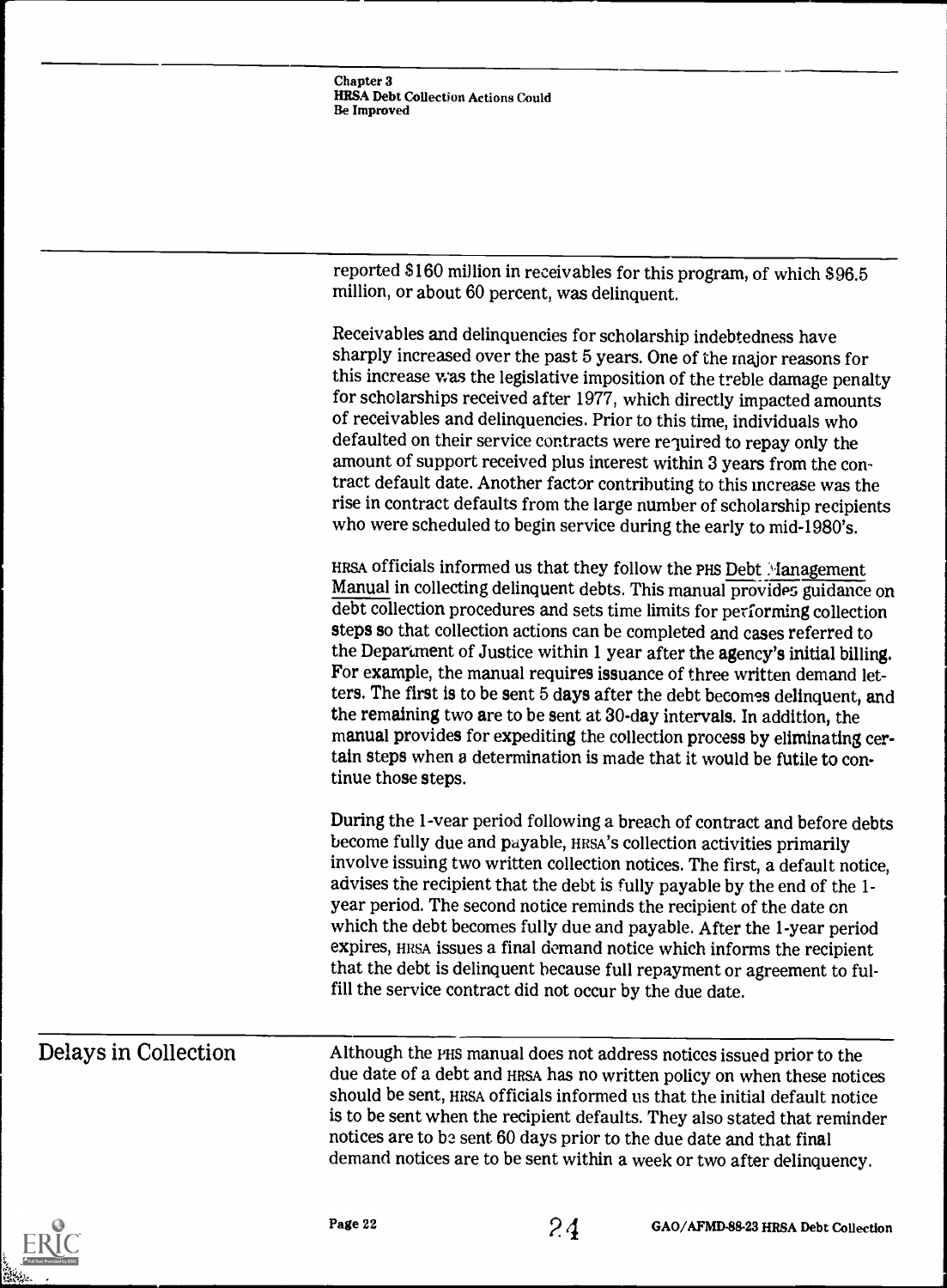However, our analysis of the 185 collection notices issued by HRSA during the 4-month period from October 1986 through January 1987 showed the following:

- HRSA issued initial default notices an average of 5 months after debtors defaulted on their service contracts.
- HRSA notices reminding debtors that their debt would become fully payable on a given date were issued at inconsistent intervals, ranging from about 2 months before this date to almost 4 months after the debt was due. These notices, on average, were sent about 1 week before the debt was due.
- Final demand notices were issued an average of 4 months after the debt became fully due and payable.

The following are specific examples of delays in HRSA's issuance of collection notices:<sup>8</sup>

- HRSA issued an initial default notice to a debtor owing about \$226,000 approximately 15.5 months after she defaulted on her service contract.
- HRSA issued a final demand notice to a debtor owing about \$91,000 over 6 months after conclusion of the 1-year period when the debt became fully due and payable.

HRSA collection activities after delinquency include using a private collection contractor and referring accounts to the Department of Justice for litigation. For tax year 1986, HRSA participated in the Internal Revenue Service's (IRs) tax refund offset program.° As part of the tax refund offset effort, HRSA reported delinquent scholarship accounts to a consumer reporting agency and plans to continue referring accounts on a regular basis. However, there were extensive delays in initiating these collection steps.

HRSA spent an average of almost 17 months after debts became due attempting to collect six of the ten accounts we reviewed before it terminated collection efforts and referred the cases to the Department of Justice for litigation. By the end of February 1987, the four remaining cases had been delinquent an average of almost 21 months. Similar delays were noted in a 1985 PHS study, which found that HRSA was spending approximately 20.8 months attempting to collect delinquent scholarship





<sup>8</sup>As of mid-July 1987, HRSA had not collected any amount from these debtors.

 $^{9}$ The Deficit Reduction Act of 1984 gives the IRS temporary authority to withhold income tax refunds payable in 1986 and 1987 to recover past-due legally enforceable debt payable to federal agencies.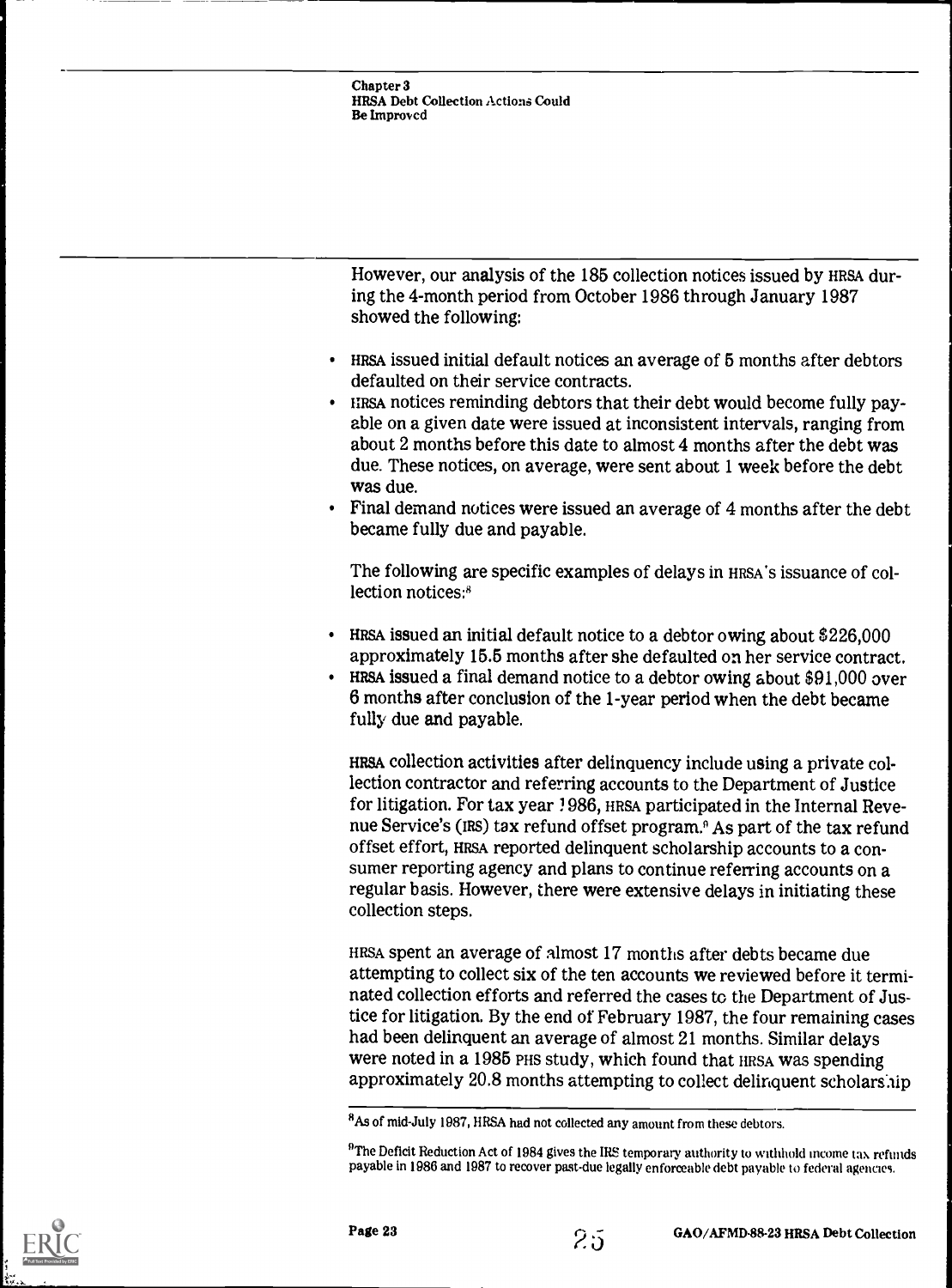debts. The following examples illustrate the delays in scholarship collections.

In April 1984, an individual scheduled to begin service in July 1984 requested to be released from her service obligation for a variety of personal and professional reasons. HRSA denied this request and notified her on August 30, 1984, that she was considered in default as of July 1, 1984. HRSA required that she repay \$96,000 (which represented 3 times the scholarship amount of about \$32,000) within 1 year from the date of the notice. This allowed the debtor 2 more months than is allowed under legislation to repay her indebtedness.

During the 1-year period, the debtor retained the services of an attorney, continually requested waiver of her indebtedness, and offered partial payment of about \$32,000 in full satisfaction of the debt.'" HRSA discor.tinued negotiations and referred the case to the Department of Justice for litigation in October 1986, 13 months after it had become delinquent. By this time, the debtor owed approximately \$126,000. As of mid-July 1987, HRSA had collected about \$609 from this debtor.

HRSA considered an individual in default of his service contract as of July 1, 1980, because he pursued an unapproved postgraduate training program. However, IIRSA did not issue a default notice until January 15, 1981, granting the debtor an additional 7-month period because of "administrative delay." At this time, HRSA informed the debtor that his financial obligation totaled almost \$75,000 and required him to fully repay by February 1, 1982.

Although the individual failed to pay by the due date, HRSA issued additional collection notices, which extended the required response date almost 9 months after delinquency Subsequently, the account was referred to a collection contractor. HRSA did not conduct additional collection activities after the contractor returned the account, nor did it refer the account to the Department of Justice until over 7 months later. By the time the account was referred, about the end of April 1984, the debtor owed approximately \$110,000, about \$44,000 of which represented accrued interest. As of mid-July 1987, HRSA had not yet collected any amount from this debtor.





<sup>&</sup>lt;sup>10</sup>HRSA did not accept this because legislation requires recipients who default to either fulfill their service contract or to repay 3 times the amount of the scholarship awards plus interest According to HRSA officials, acceptance of only the scholarship amount would adversely affect the program's mission, which is to provide medical care to underserved areas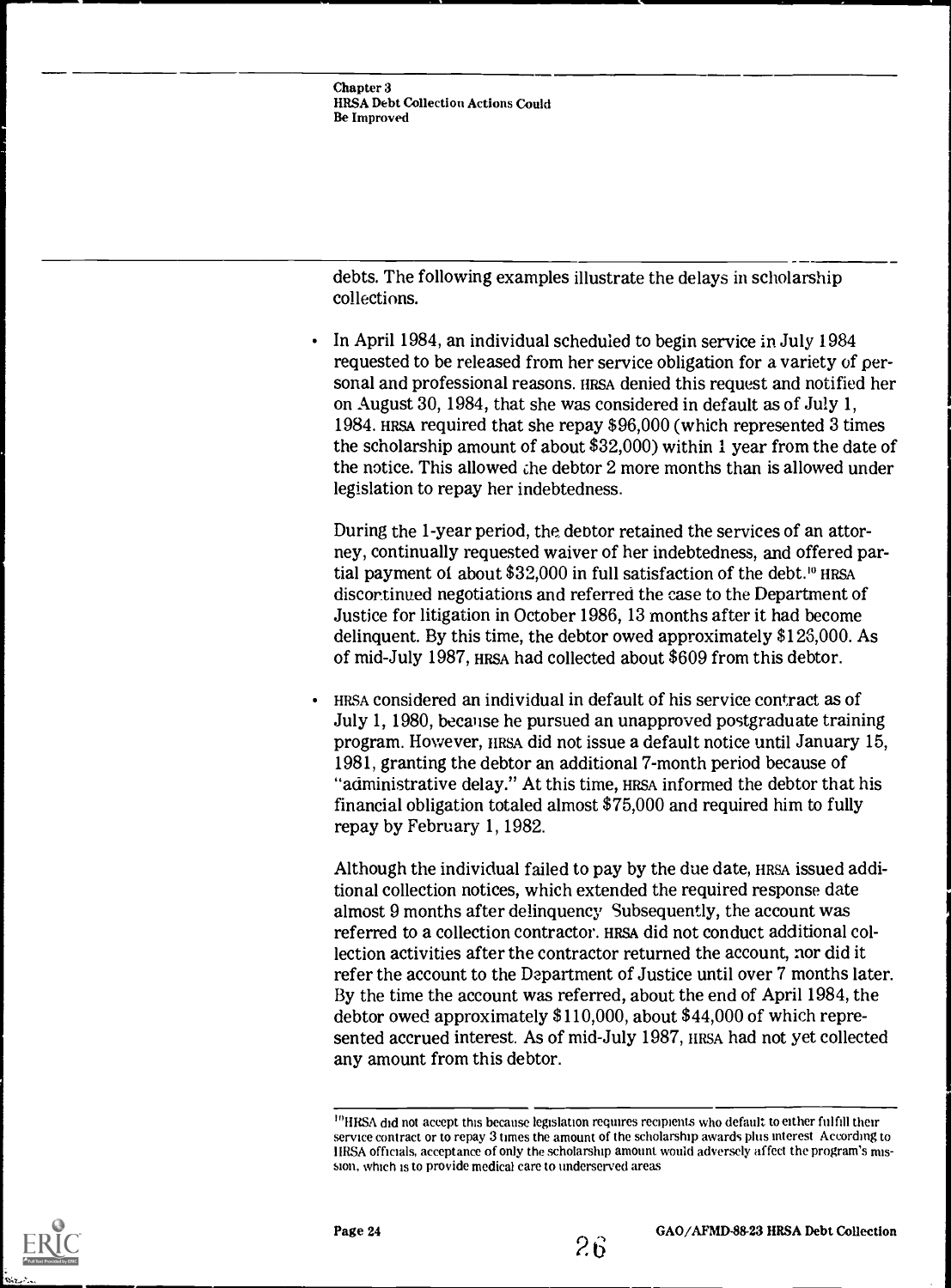### Reasons for Delays

A major reason for collection delays in the scholarship program was the lack of a comprehensive debt management system. Without such a system, the scholarship collection process is slowed because of the time it takes to reconcile information between the various systems presently maintained by accounting and program offices and the time required to obtain current account information when needed. A comprehensive debt management system would automatically generate and inonitor collection notices, maintain current account status and balance information, and centralize debt collection efforts under a uniform, comprehensive management system.

Delays in issuing default notices during the 1-year period occur primarily because of the time it takes to pass notification of default through the various HRSA organization levels to the division responsible for collections. HRSA officials believe that a comprehensive debt management system would also help expedite this notification process.

HRSA efforts to implement a debt management system have been delayed by an HHS departmentwide moratorium issued in November 1983, prohibiting procurement or upgrades of financial and accounting systems. The moratorium was imposed to ensure that such development projects are consistent with the Department's objective of establishing a standard accounting system. In mid-August 1987, HHS granted HRSA a waiver of the moratorium so that it could obtain a debt management system. We believe that a comprehensive system will help HRSA manage delinquent scholarship accounts and reduce the time spent on collections.

Collection delays also occurred because of HRSA'S policy of making the due date 1 year from the date of the initial default notice instead of 1 year from the date of contract default, as required by legislation. This policy was adopted so that debtors would not be penalized for HRSA'S tardiness in issuing default notices. Given the delays in HRSA'S issuance of default notices, an average of 5 months for the notices included in our review, this practice grants debtors additional time before repayment is due.

HRSA'S practice is inconsistent with the program's legislation requiring full repayment within 1 year from the date of contract default. Further, this practice is unnecessary because scholarship recipients, having entered into the scholarship agreement, should be aware of their contractual responsibilities and terms of repayment upon default. They represent a sophisticated and highly-educated group of debtors.

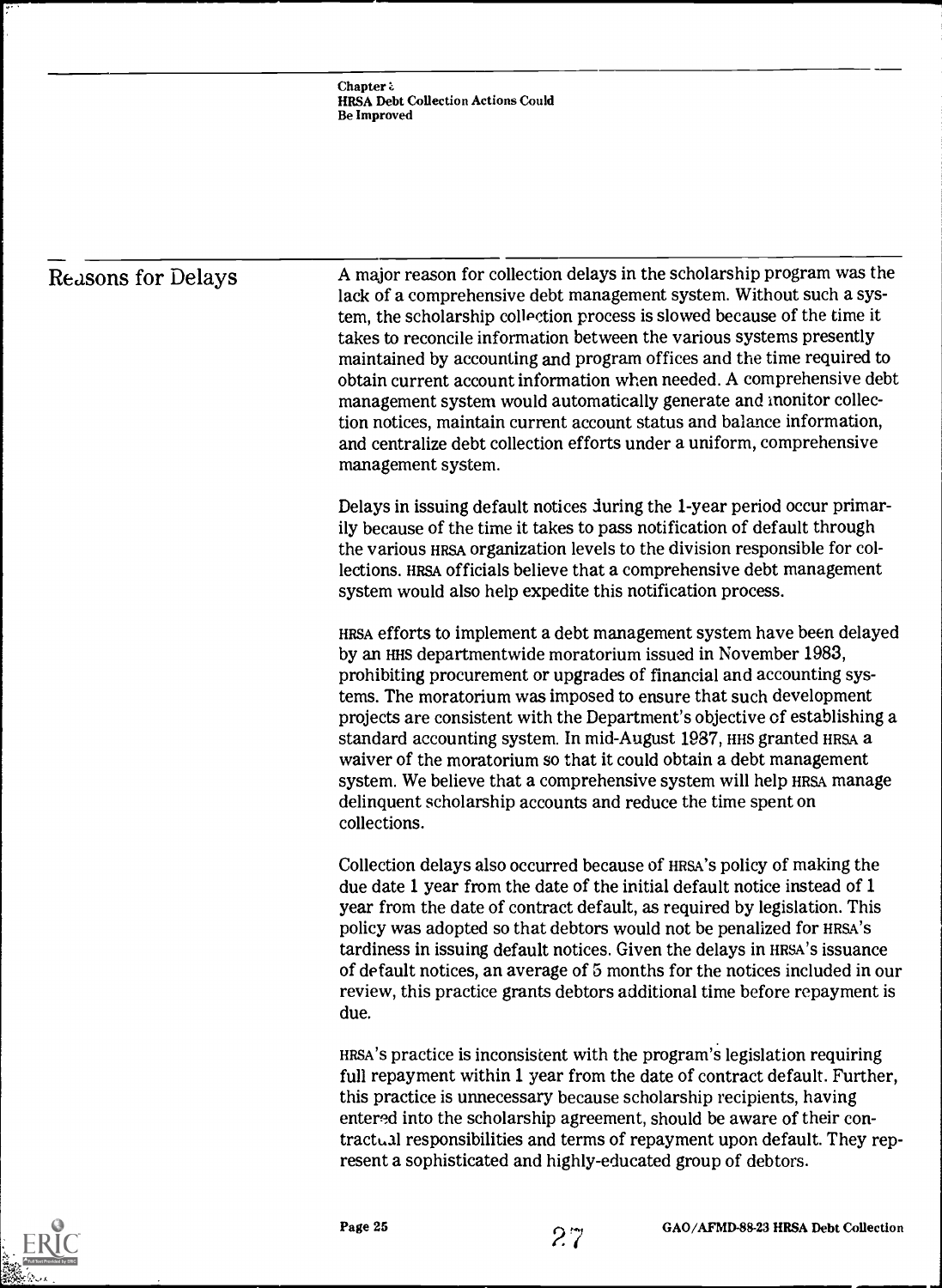Another factor impeding HRSA scholarship collections is the limited collection actions conducted during the 1-year period. HRSA currently issues two demand notices during this period. However, our case review and analysis of HRSA collection notices showed that these notices were issued on an irregular and untimely basis. According to HRSA officials, additional collection actions are not taken because scholarship debts are not due and payable until conclusion of the 1-year period.

We recognize that, by law, the debtor may legally wait until the end of the 1-year period before paying the debt. However, we believe HRSA could do more during this period to encourage the debtor to repay or fulfill the service commitment and to obtain information about the debtor which would be useful when more extensive debt collection actions become necessary. Since the average indebtedness for scholarship defaulters is about \$120,000, including interest and treble damage penalty, it is in both the government's and the debtor's best interests to address the indebtedness as early as possible.

In order to avoid delays in collection actions, we believe that HRSA should issue collection notices at regular, predetermined intervals throughout the 1-year period. For example, HRSA could issue notices within 1 month after the debtor defaults on the service contract, 1 month prior to the end of the 1-year period, and at other regular intervals during this period. HRSA could also establish procedures for ensuring that all such notices are issued on a timely basis. For maximum effectiveness, these notification letters should become progressively stronger with each issuance.

In addition, we believe that IIRSA should attempt to personally contact debtors by telephone during the 1-year period. These contacts, as well as debtor responses to the collection notices, would provide HRSA with pertinent information concerning the debtor's financial, professional, and personal situation, and the debtor's interest in fulfilling the program's service requirement. This information would help HRSA determine, by conclusion of the 1-year period, whether the debtor plans to honor the service commitment and whether additional collection efforts may be necessary.

The collection process was also extended because HRSA participated in prolonged negotiations and contacts with debtors after scholarship debts became due. This communication occurred through letters and in some cases by telephone. Although we recognize that this practice was intended to further the program's mission by encouraging defaulted



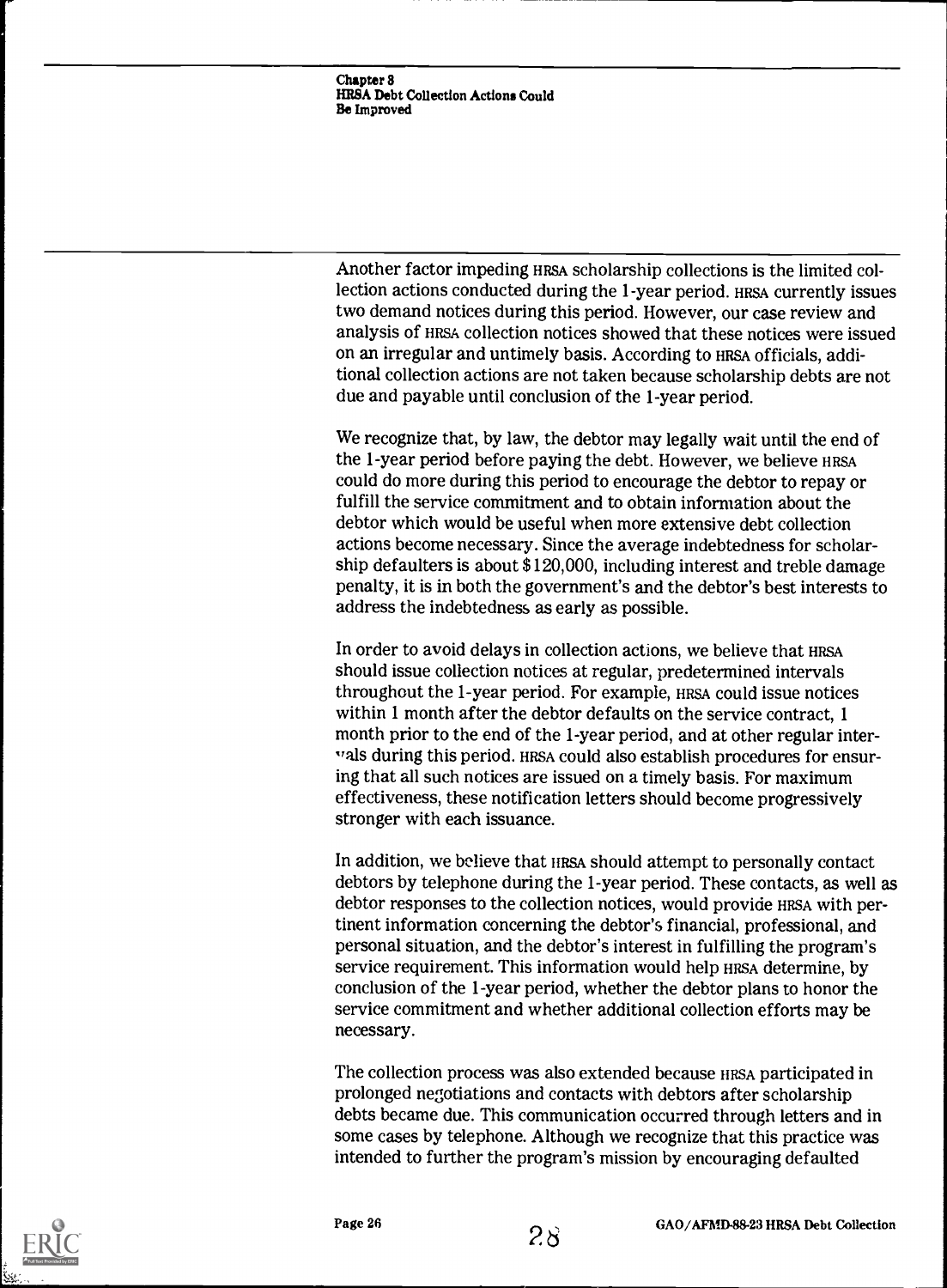|                                                     | Chapter 3<br>HRSA Debt Collection Actions Could<br><b>Be Improved</b>                                                                                                                                                                                                                                                                                                                                                                                                                                                                                                                                               |
|-----------------------------------------------------|---------------------------------------------------------------------------------------------------------------------------------------------------------------------------------------------------------------------------------------------------------------------------------------------------------------------------------------------------------------------------------------------------------------------------------------------------------------------------------------------------------------------------------------------------------------------------------------------------------------------|
|                                                     |                                                                                                                                                                                                                                                                                                                                                                                                                                                                                                                                                                                                                     |
|                                                     | recipients to complete the service obligation, we believe that by the con-<br>clusion of the 1-year period, HRSA should already have determined<br>whether the debtor considered service a viable alternative.                                                                                                                                                                                                                                                                                                                                                                                                      |
|                                                     | HRSA could further improve the timeliness of its collections if it adhered<br>to PHS collection procedures and timetables for required collection activi-<br>ties after expiration of the 1-year period. At a minimum, those scholar-<br>ship recipients who have not agreed to serve, or who have not arranged<br>suitable repayment terms by the end of the 1-year period should be<br>given appropriate notice immediately upon expiration of the period.<br>HRSA should then make referrals to consumer reporting agencies, private<br>collection contractors, and/or the Department of Justice for litigation. |
| Collection Delays in<br>the Insured Loan<br>Program | HRSA has also experienced serious collection delays under its insured<br>loan program. HRSA issued numerous and repetitive collection notices<br>and allowed long intervals of time to elapse between collection actions.<br>Further, it did not follow PHS debt collection standards which prescribe<br>time limits for completing collection efforts. The significance of HRSA's<br>delays is heightened by the fact that insured loan accounts are already<br>seriously delinquent upon assignment to HRSA.                                                                                                      |
| <b>Collection Procedures</b>                        | HRSA insures loans made by approved private lenders to health profes-<br>sions students. Lenders are responsible for collecting these loans. Lend-<br>ers attem; t to collect the defaulted amounts and seek HRSA collection<br>assistance, which consists of three letters to the borrower on HRSA letter-<br>head, before submitting insurance claims. HRSA disburses funds for<br>approved claims of defaulted insured loans from the Student Loan<br>Insurance Fund (SLIF). <sup>11</sup>                                                                                                                       |
|                                                     | After insurance fund payments are made to financial institutions,<br>insured notes are assigned to HRSA. The rate of claims paid from the<br>insurance fund has been sharply increasing over the past several years.<br>Over 81 percent of the claims paid since inception of the program in<br>1978 were paid in fiscal years 1985 and 1986 alone.                                                                                                                                                                                                                                                                 |
|                                                     | As of September 30, 1986, loans insured under this program totaled<br>about \$1 billion. As of the same date, HRSA reported over \$30 million in                                                                                                                                                                                                                                                                                                                                                                                                                                                                    |
|                                                     | <sup>1</sup> 'The SLIF is comprised of insurance premiums collected from borrowers at the time of loan award,<br>HRSA collection of defaulted loan amounts, and investment income carned on SLIF balances. Current                                                                                                                                                                                                                                                                                                                                                                                                  |

statute establishes the maximum insurance premium charge at 8 percent of the loan amount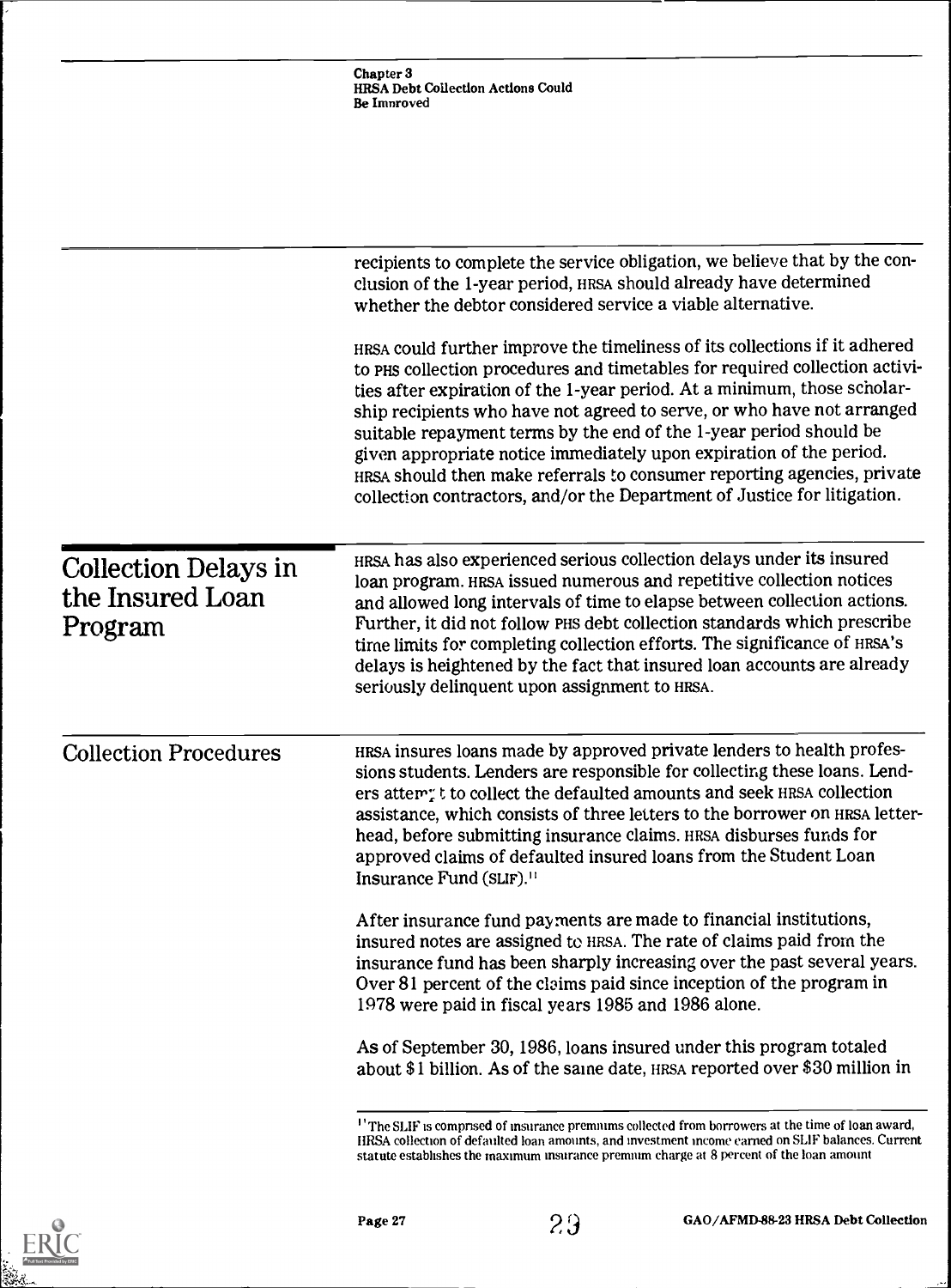| receivables, which represented claims it had paid for defaulted insured   |  |
|---------------------------------------------------------------------------|--|
| loans. Approximately 62 percent (\$21 million) of the receivables as of   |  |
| September 30, 1986, were delinquent. The timely collection of insured     |  |
| loan accounts would provide additional funds to the insurance fund,       |  |
| which, according to HHS's IG, could become insolvent in fiscal year 1988. |  |

As in the scholarship program, HRSA officials informed us that they follow the PHS Debt Management Manual in attempting to collect debts. HRSA collection activities after assignment of insured loans primarily involve issuing collection notices and referring accounts to the Department of Justice for litigation. According to HRSA officials, they also attempt to personally contact debtors by telephone before referral to Justice.

On a limited test basis, HRSA used the services of a private collection contractor in 1982 and 1986, but the contractor was unsuccessful in collecting most of HRSA'S debt. The contractor was only able to collect \$3,200 of the approximately \$920,000 in the insured loan accounts referred. HRSA is currently negotiating a new administrationwide collection contract, and when this is accomplished, defaulted insured accounts will be referred. HRSA officials stated that they are not using collection services available under the General Services Administration governmentwide contract because it does not provide for the service-contingent debt which arises under the scholarship program.

As in the scholarship program, for tax year 1986, HRSA participated in the IRS tax refund offset program. Prior to referring accounts to IRS, HRSA reported them to a consumer reporting agency. However, according to HRSA officials, HRSA has not continued such reporting on a regular basis because of staffing constraints. We believe HRSA should, as allowed under the Debt Collection Act of 1982, and as required by the PHS Debt Management Manual, routinely report delinquent insured loan accounts to a consumer reporting agency.

### Delays in Collection

HRSA had unsuccessfully attempted to collect six of the ten accounts in our sample for an average of almost 18 months before it referred the cases to the Department of Justice for litigation. Of the six, one debtor paid in full after HRSA referred the account to the Department of Justice. Of the four remaining cases not referred to Justice by the end of February 1987, three had been in the collection process almost 20 months, and HRSA had postponed collection actions on the fourth to allow the debtor to take his licensing examination. Similar delays were noted in a 1985

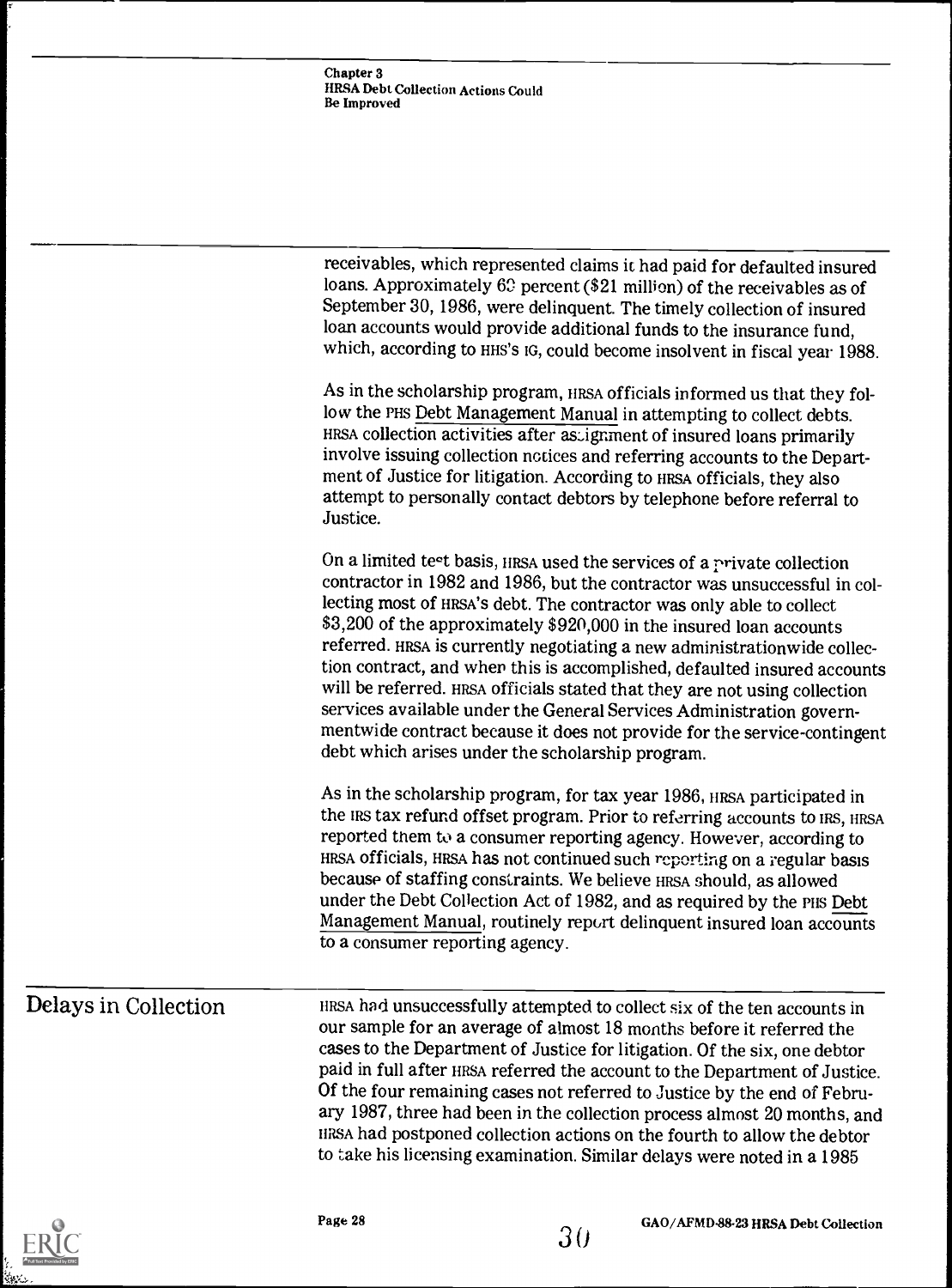|                           | Chapter 3<br><b>HRSA Debt Collection Actions Could</b><br><b>Be Improved</b>                                                                                                                                                                                                                                                                                                                                                                                                                                                                                                                                                                                                                                                                                                                                                                                                                                                                                                                                                                                                                                                                                                                                                                                                                                                                                                                                                                                                                                                     |
|---------------------------|----------------------------------------------------------------------------------------------------------------------------------------------------------------------------------------------------------------------------------------------------------------------------------------------------------------------------------------------------------------------------------------------------------------------------------------------------------------------------------------------------------------------------------------------------------------------------------------------------------------------------------------------------------------------------------------------------------------------------------------------------------------------------------------------------------------------------------------------------------------------------------------------------------------------------------------------------------------------------------------------------------------------------------------------------------------------------------------------------------------------------------------------------------------------------------------------------------------------------------------------------------------------------------------------------------------------------------------------------------------------------------------------------------------------------------------------------------------------------------------------------------------------------------|
|                           |                                                                                                                                                                                                                                                                                                                                                                                                                                                                                                                                                                                                                                                                                                                                                                                                                                                                                                                                                                                                                                                                                                                                                                                                                                                                                                                                                                                                                                                                                                                                  |
|                           |                                                                                                                                                                                                                                                                                                                                                                                                                                                                                                                                                                                                                                                                                                                                                                                                                                                                                                                                                                                                                                                                                                                                                                                                                                                                                                                                                                                                                                                                                                                                  |
|                           | PHS study which found that HRSA was spending approximately 17.7<br>months attempting to collect delinquent insured loan accounts.                                                                                                                                                                                                                                                                                                                                                                                                                                                                                                                                                                                                                                                                                                                                                                                                                                                                                                                                                                                                                                                                                                                                                                                                                                                                                                                                                                                                |
|                           | The following examples illustrate these collection delays:                                                                                                                                                                                                                                                                                                                                                                                                                                                                                                                                                                                                                                                                                                                                                                                                                                                                                                                                                                                                                                                                                                                                                                                                                                                                                                                                                                                                                                                                       |
| $\bullet$<br>٠            | Over a period of over 19 months, HRSA issued six notices to a debtor who<br>owed approximately \$20,000. The debtor did not respond to any of the<br>notices, and the case was referred to the Department of Justice. Eleven<br>months elapsed between the fifth and sixth notices. During this period,<br>HRSA was unsuccessful in contacting the debtor by letter and telephone<br>to request information on the status of the debt. Over 3 months elapsed<br>between the sixth notice and the date HRSA referred the case to Justice.<br>As of mid-July 1987, HRSA had not collected any amount from this<br>debtor.<br>During a period of 18 months, HRSA issued six notices, two of them<br>"final" and one providing the debtor an additional 15 days to respond,<br>before referring a debt valued at over \$22,000 to the Department of Jus-<br>tice. The debtor did not respond to any of HRSA's notices. Almost 8<br>months elapsed between the date of the final notice and the date the<br>case was referred to Justice. As of mid-July 1987, HRSA had collected<br>\$1,350 from this debtor.<br>During a period of over 13 months, HRSA issued seven collection notices,<br>three of which were returned unclaimed, to a debtor owing about<br>\$21,000. Over 3 months elapsed between : suance of the sixth and sev-<br>enth notices. An additional 3 months elapsed between the seventh notice<br>and referral of the case to Justice. By mid-July 1987, HRSA had not col-<br>lected any amount from this debtor. |
| <b>Reasons for Delays</b> | As was the case with scholarship collections, HRSA lacks a comprehen-<br>sive debt management : <i>j</i> stem which would facilitate timely collection<br>action. Compounding this situation are inefficient collection procedures<br>and a general lack of staff assigned to this collection function.                                                                                                                                                                                                                                                                                                                                                                                                                                                                                                                                                                                                                                                                                                                                                                                                                                                                                                                                                                                                                                                                                                                                                                                                                          |
|                           | HRSA often issues numerous and sometimes redundant notices to debtors,<br>a procedure which lengthens the administrative collections process This<br>is partially because HRSA was following an outdated edition of the PHS<br>Debt Management Manual which required four written notices for this<br>type of debt. The current manual requires issuance of only three written<br>notices. In addition, HRSA officials informed us that collection notices are<br>often returned unclaimed or unforwardable. As a result, time must be                                                                                                                                                                                                                                                                                                                                                                                                                                                                                                                                                                                                                                                                                                                                                                                                                                                                                                                                                                                           |



 $\lambda$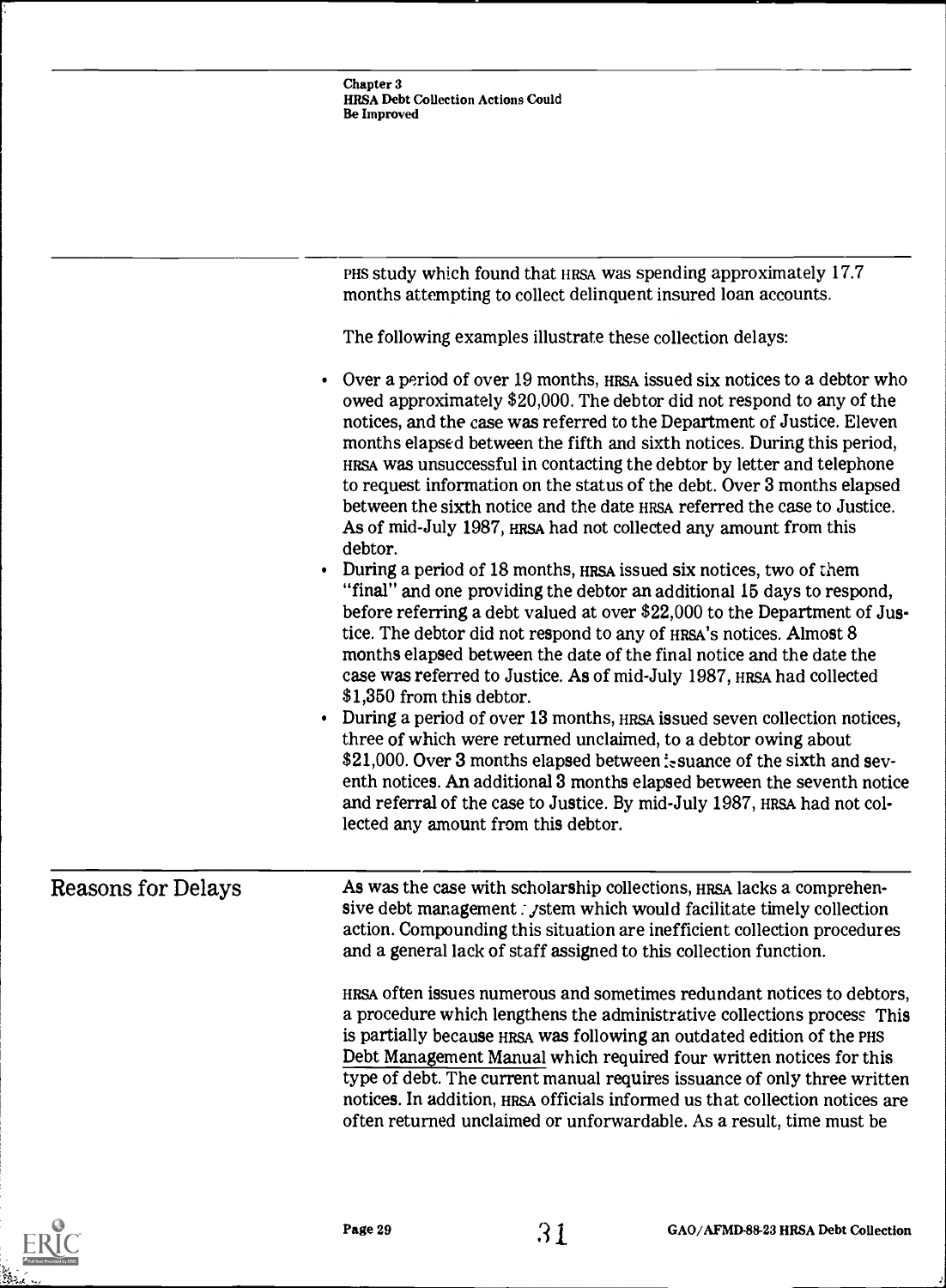taken to verify or correct the addresses and to remail the notices. However, of the 19 notices issued in the case examples listed earlier, we found documentation that only 4 had been returned unclaimed.

HRSA officials further attributed the collection problems to a lack of staff. Only four full-time staff are currently handling the approximately 1,450 defaulted insured loan accounts. Staff resources have remained stable despite the rise in receivables from under \$400,000 at the end of fiscal year 1982 to over \$30 million by the end of fiscal year 1986. In addition to developing a debt management system, HRSA plans to centralize debt collection responsibility. Currently, insured loan collections are conducted by the division responsible for the program. HRSA officials believe the development of a comprehensive collection system and the centralization of the collection function should help alleviate its staffing problem.

Because insured accounts are delinquent when assigned to HRSA and lenders have already unsuccessfully attempted to collect these debts, timely completion of administrative collertion actions is imperative. As allowed by the Debt Collection Act and provided for in the PHS Debt Management Manual, if further demand for payment appears futile, HRSA should expedite steps that would best protect the government.

In many cases collection actions could be limited to a notice advising the debtor that the account has been assigned to HRSA, that IIRSA will initiate collection actions if suitable repayment arrangements are not made within a specified time period, and that the debtor has certain rights. Unless the specific circumstances of a case indicate otherwise, if the debtor does not respond within the period established by HRSA, HRSA should immediately proceed to refer delinquent accounts to consumer reporting agencies, private collection contractors, and/or the Department of Justice for litigation.

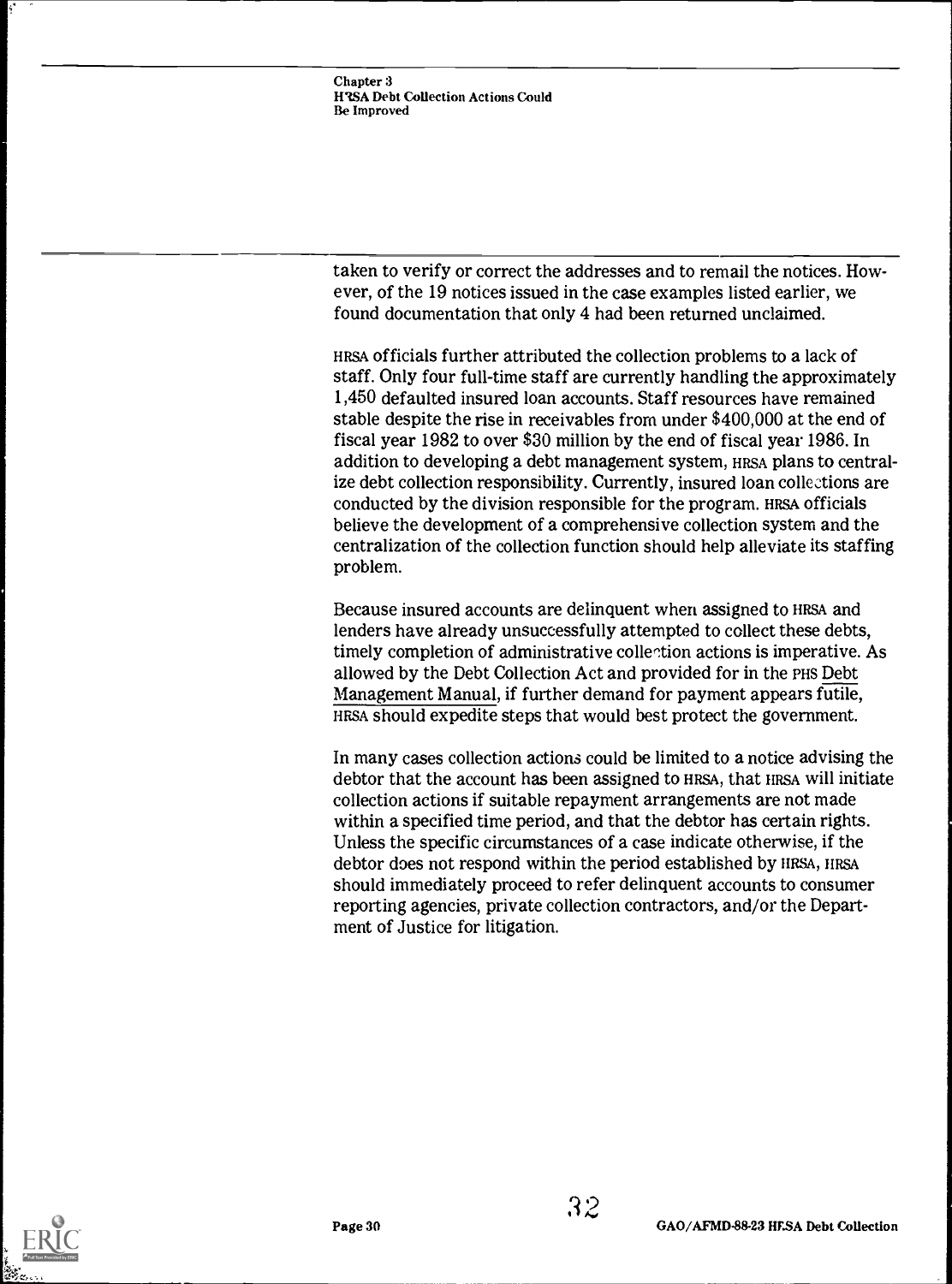Chapter 3 HRSA Debt Collection Actions Could Be Improved

| Medicare<br>Reimbursements to<br>Delinquent Physicians<br>Could Be Withheld | HHS regulations would allow the offsetting of Medicare reimbursements<br>to physicians delinquent on PHS medical educational assistance. How-<br>ever, HHS has not utilized offset because of a belief that physicians<br>would circumvent this effort by refusing to accept Medicare assign-<br>ment. <sup>12</sup> Under these circumstances, Medicare patients could instead pay<br>the cost of services received and request a reimbursement from HHS.<br>Since the physicians would not be receiving a reimbursement, there<br>would be no opportunity for offset on the part of HHS. |
|-----------------------------------------------------------------------------|--------------------------------------------------------------------------------------------------------------------------------------------------------------------------------------------------------------------------------------------------------------------------------------------------------------------------------------------------------------------------------------------------------------------------------------------------------------------------------------------------------------------------------------------------------------------------------------------|
|                                                                             | According to an April 1985 report issued by the HHS Inspector General,<br>HHS's failure to use offset results in continued federal Medicare reim-<br>bursements to individuals indebted to the Department under other pro-<br>grams. The IG recommended that HHS offset Medicare payments to<br>recover debts from physicians delinquent on PHS medical educational<br>assistance. <sup>13</sup>                                                                                                                                                                                           |
|                                                                             | In responding to the IG report, PHS concurred with the recommendation<br>to offset Medicare reimbursements to delinquent physicians. The Health<br>Care Financing Administration (HCFA), which is responsible for adminis-<br>tering the Medicare program, did not support offset, primarily because it<br>believed that delinquent physicians would circumvent the offset effort<br>by not accepting Medicare assignment. HCFA believes a more effective<br>sanction is possible by totally excluding delinquent physicians from the<br>Medicare program.                                 |
|                                                                             | The Department of Health and Human Services also objects to Medicare<br>offset for the same reason as HCFA. Offset is possible only when partici-<br>pating physicians bill HHS for services and receive direct federal reim-<br>bursements. HHS officials believe physicians may simply stop accepting<br>Medicare assignment and require that Medicare patients seek reimburse-<br>ment from HHS. Offset would, therefore, be circumvented. According to<br>Department officials, for this type of offset to be effective, HHS would                                                     |
|                                                                             | <sup>12</sup> Under Medicare assignment, physicians bill HHS for services rendered to Medicare beneficiaries<br>and receive direct federal reimbursements. Physicians are obligated to accept standard charges estab-<br>lished by HHS for particular services as full payment.                                                                                                                                                                                                                                                                                                            |
|                                                                             | <sup>13</sup> In this report, which addressed the Medicare and Medicaid programs in total, the IG also recom-                                                                                                                                                                                                                                                                                                                                                                                                                                                                              |

I31n this report, which addressed the Medicare and Medicaid programs in total, the IG also recommended that Medicaid payments to delinquent physicians be offset. The IG reported that for a sample of 254 delinquent scholarship recipients, 80 received Med<sup>1</sup> are and Medicaid reimbursements totaling about \$3.5 million. Reimbursements to these individuals ranged from approximately \$1,100 to about \$309,000. The IG projected that HHS could have recovered about \$2.3 million of the total principal debt of the sampled cases if offset had been utilized. An IG official informed us that about \$1.1 million (50 percent) of this amount is attnbutable to the Medicare program. Because of the significant administrative questions which arise because the program is predominantly administered by the various states, we did not address the potential for offset of Medicaid reimbursements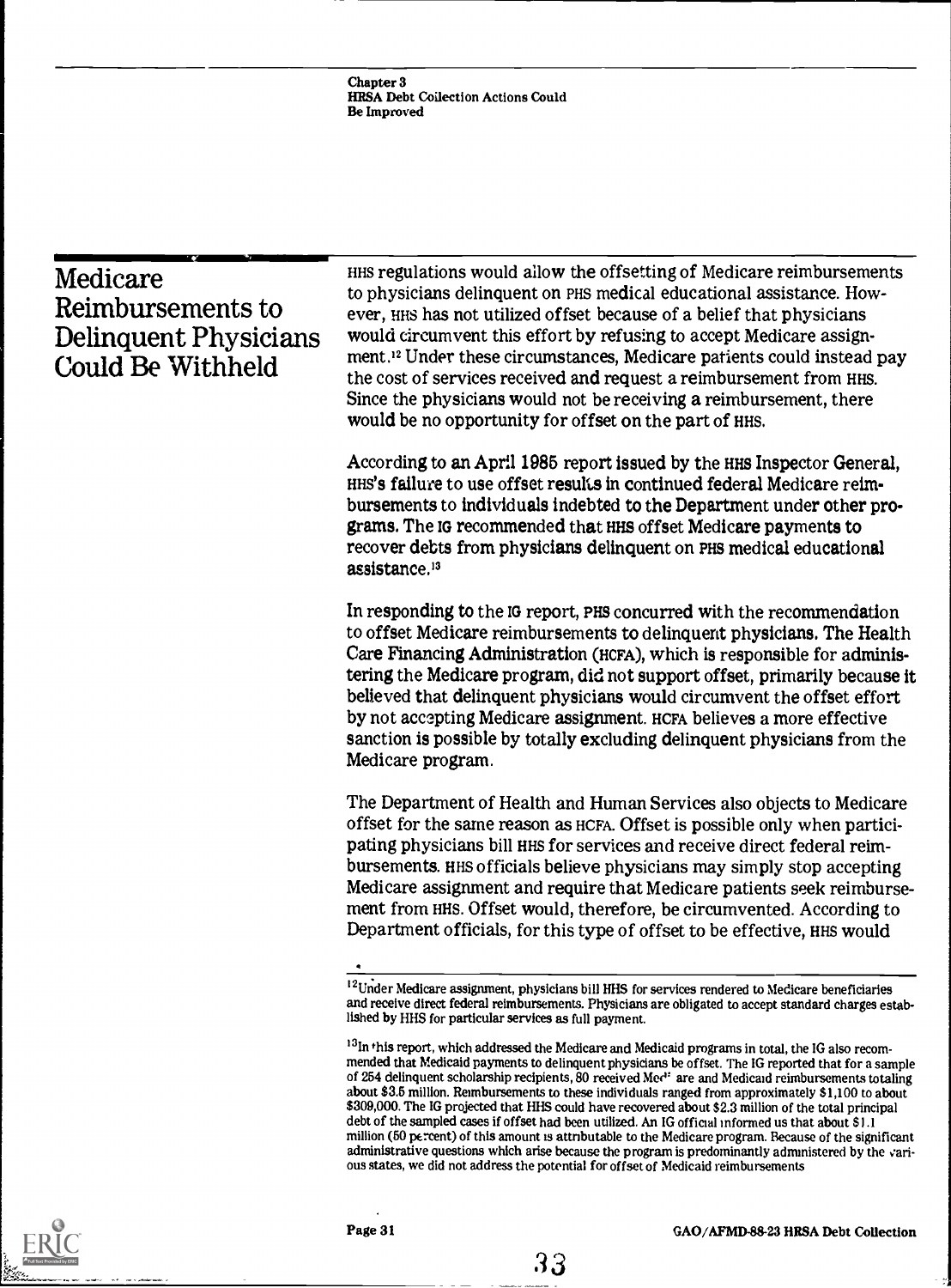have to require physicians delinquent on HRSA educational assistance to accept Medicare assignment. HHS officials informed us that the Department is unwilling to seek authority requiring mandatory Medicare assignment for physicians who are delinquent because they believe physicians would choose not to participate in the Medicare program. However, HHS has not performed any studies or analyses to determine whether offset would, in fact, affect physician participation in the Medicare program.

As an alternative to offset, HHS favors excluding physicians from the Medicare program if they are delinquent under PHS education assistance programs. HHS'S IG supports exclusion in cases where all other available collection measures have been exhausted. Under exclusion, if the services of non-participating physicians are used, patients normally eligible for Medicare coverage would have to pay the physician, without any Medicare assistance. HHS believes the mere possibility of exclusion would induce delinquent physicians to pay debts owed because of the potential for lost income.

The Medicare and Medicaid Patient and Program Protection Act of 1987 (Public Law 100-93), dated August 18, 1987, authorizes HHS, under certain circumstances, to exclude physicians from the Medicare program if they are in default on repayment of HHS scholarships or loans for health professions education. However, prior to exclusion, the act requires inis to take all reasonable steps available to secure repayment of such obligations. We believe offset is a reasonable step which should be attempted prior to exclusion.

We believe that the IG report demonstrates opportunities to recover significant numbers of delinquent debts through administrative offset. In a report issued in July 1986, we detailed the amount of physicians' income resulting from the Medicare program.<sup>14</sup> Based on 1981 data, we reported that approximately 17 percent of physicians' gross income resulted from the Medicare program, ranging from 1 to 35 percent depending on specialty, and that an average of 36 percent of all Medicare payments were direct federal reimbursements made to participating physicians. We believe this report demonstrates the effect of the Medicare program on physician income. Further, a physician participation rate of 36 percent illustrates that many opportunities for offset may exist.



<sup>&</sup>lt;sup>14</sup> Medicare Physician Income by Specialty and Place of Service (GAO/HRD-86-90BR. July 24, 1986).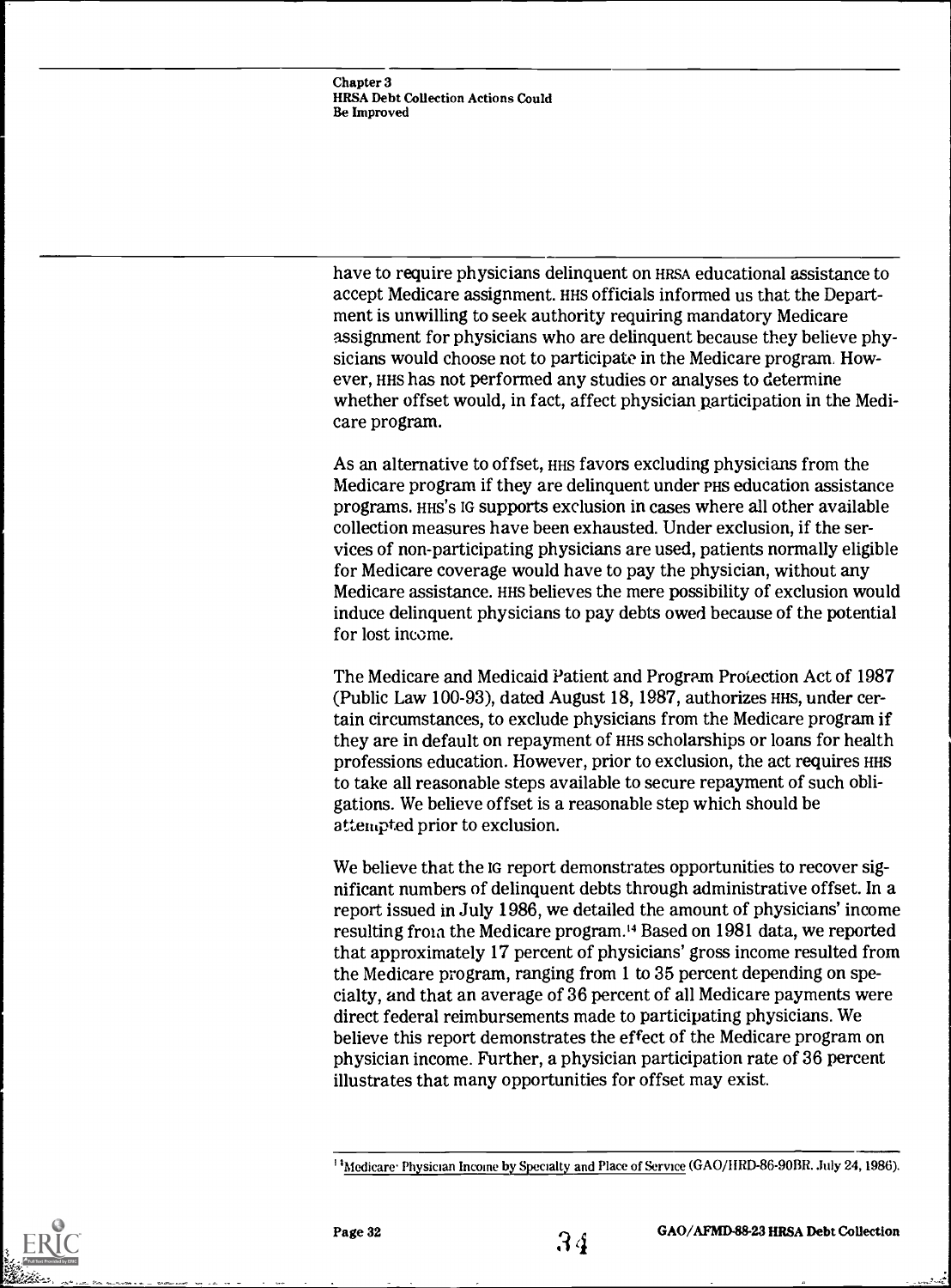n ir (m<del>il</del>b

e<br>S

Ŀ,

.<br>اف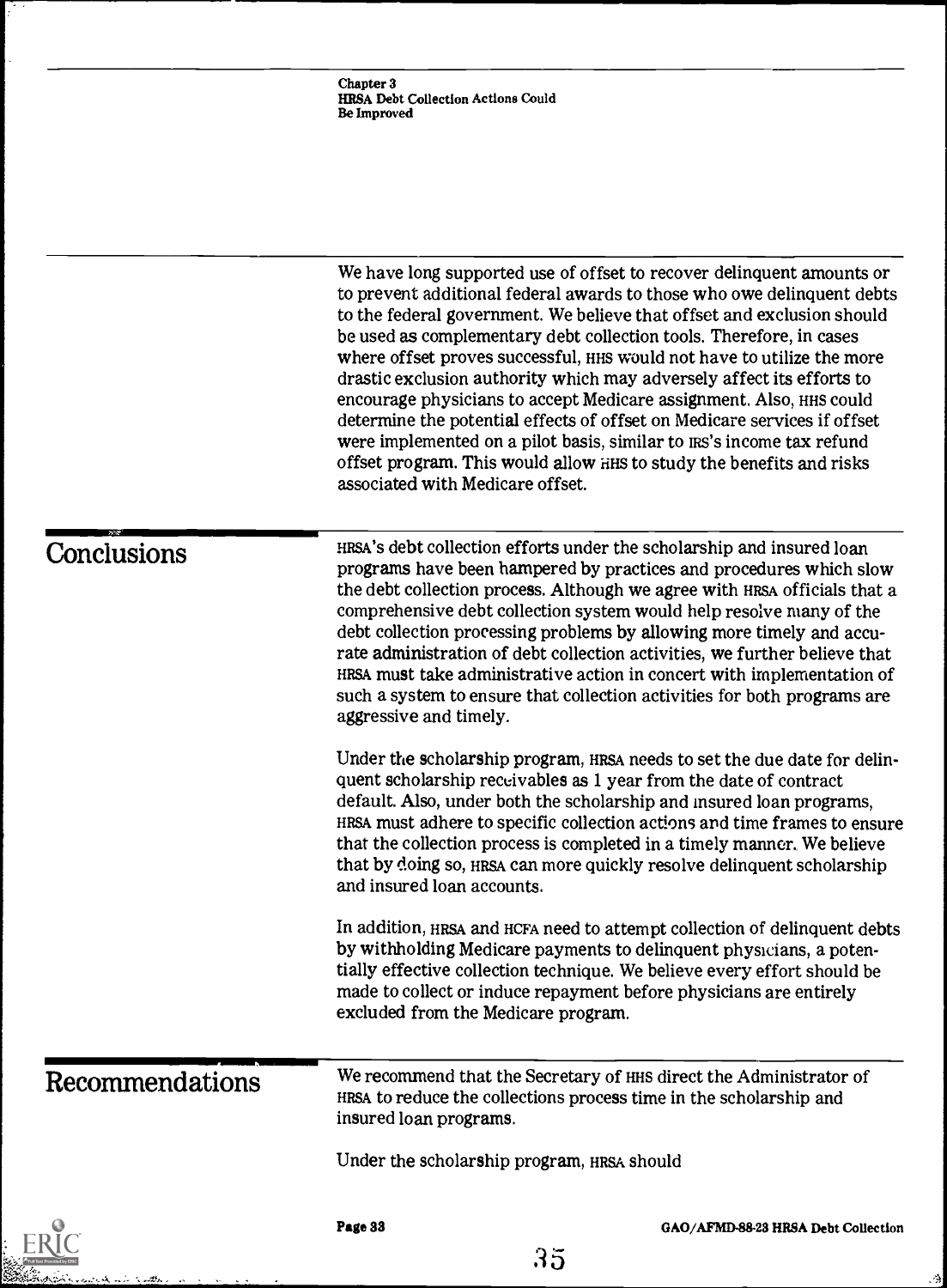|                                              | Chapte. $\sqrt{ }$<br><b>HRSA Debt Collection Actions Could</b><br><b>Be Improved</b>                                                                                                                                                                                                                                                                                                                                                                                                                                                                                                                                                                                                                                                                                |
|----------------------------------------------|----------------------------------------------------------------------------------------------------------------------------------------------------------------------------------------------------------------------------------------------------------------------------------------------------------------------------------------------------------------------------------------------------------------------------------------------------------------------------------------------------------------------------------------------------------------------------------------------------------------------------------------------------------------------------------------------------------------------------------------------------------------------|
|                                              | • establish, in accordance with law, the full repayment date as 1 year                                                                                                                                                                                                                                                                                                                                                                                                                                                                                                                                                                                                                                                                                               |
|                                              | from the date of default,<br>issue periodic notices and attempt telephone contacts based on predeter-<br>mined time frames during the 1-year period, and<br>aggressively pursue collection after the 1-year period following the date<br>of initial default by adhering to procedures in the PHS Debt Management<br>Manual.                                                                                                                                                                                                                                                                                                                                                                                                                                          |
|                                              | Under the insured loan program, HRSA should                                                                                                                                                                                                                                                                                                                                                                                                                                                                                                                                                                                                                                                                                                                          |
|                                              | adhere to strict time frames and guidance established by PHS in its Debt<br>Management Manual for completing the collection process, including<br>routinely referring delinquent cases to consumer reporting agencies.                                                                                                                                                                                                                                                                                                                                                                                                                                                                                                                                               |
|                                              | To facilitate the collection of unpaid debts, we recommend that the Sec-<br>retary of HHS direct the Administrators of HCFA and HRSA to pilot test the<br>offset of Medicare reimbursements to physicians delinquent on HRSA<br>medical educational assistance. If the pilot test successfully demon-<br>strates the merits of the offset procedure, offset should be fully<br>implemented.                                                                                                                                                                                                                                                                                                                                                                          |
| <b>Agency Comments and</b><br>Our Evaluation | HHS agreed with our recommendations to reduce the collection process<br>time in the scholarship and insured loan programs. HHS advised us of<br>several actions which it is now taking or which it plans to take to<br>improve collections under these programs. For example, under the schol-<br>arship program, HRSA plans to issue a notice to recipients at the time<br>notification of default is received from the program office, another 60<br>days prior to the repayment date, and a third one 30 days prior to the<br>repayment date.                                                                                                                                                                                                                     |
|                                              | An HHS official responsible for scholarship and insured loan debts<br>advised us that in response to our draft report, under the scholarship<br>program, HRSA (1) adopted a policy of establishing the full repayment<br>date as 1 year from the date of default and (2) increased its monitoring<br>efforts to ensure that claims are forwarded to a collection agency and to<br>the Department of Justice within established time frames. The official<br>advised us that under the insured loan program, HRSA has recently<br>established a policy of complying with the PHS Debt Management Manual<br>time frames. This action is to expedite the processing of claims. Suffi-<br>cient time has not elapsed to determine the effectiveness of these<br>actions. |



بالرودات

 $\mathcal{L}_{\mathcal{A}}$ 

.,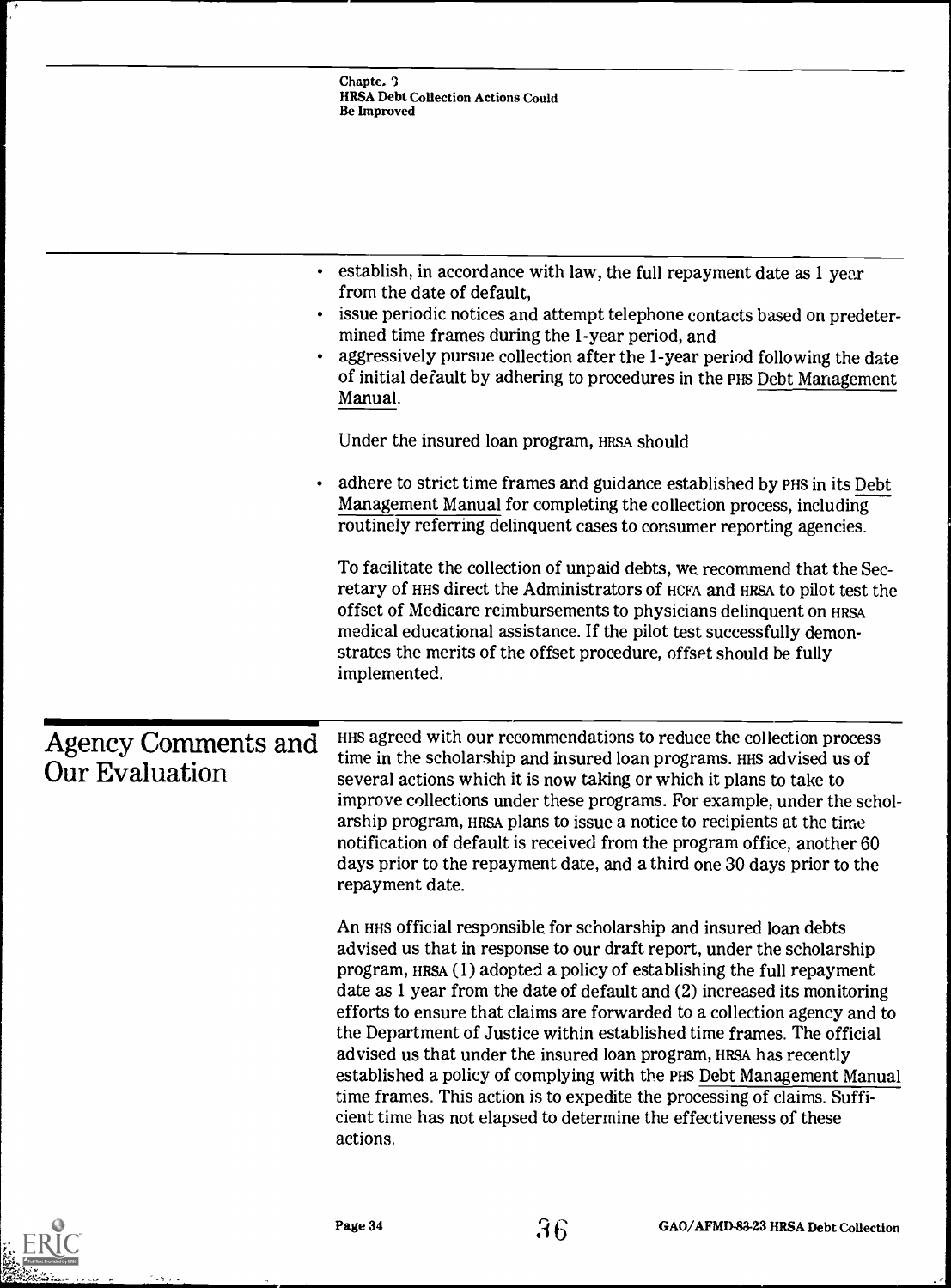HHS did not concur with our recommendation to make telephone contacts during the 1 year period before scholarship debts become due. It believes that this would not be an efficient utilization of resources. While we agree with HHS that available resources may not permit such contacts in every case, we believe that there are times when telephone contacts may be appropriate, and that HHS should include such calls as part of its collection procedures when the circumstances of a particular case indicate such contacts would be beneficial.

HHS also disagreed with our recommendation to pilot test the offset of Medicare reimbursements to physicians delinquent on HRSA medical education assistance. HHS opposes Medicare offset primarily because it believes it would not work. HHS is concerned that such a policy would discourage physicians from accepting Medicare assignment. As pointed out in this report, HIS favors exclusion from the Medicare program as an alternative.to offset.

HHS also points out that recently passed legislation—the Medicare and Medicaid Patient and Program Protection Act of 1987 (P.L. 100-93) authorizes the Department to exclude physicians from the Medicare program for failure to repay medical education loans. Based on this legislation, Has plans to use the exclusion authority as a means of facilitating collection of unpaid debts. It therefore believes that a pilot test of Medicare offset would be inappropriate as well as ineffective.

As pointed out in this report, HHS has never studied the possibility of offsetting Medicare payments to physicians who owe delinquent debts to the Department. In addition, the Medicare and Medicaid Patient and Program Protection Act specifically requires HHS to take all reasonable steps to secure repayment before such physicians are excluded from the Medicare program. Further, both the Senate and House Committee reports<sup>15</sup> on this act emphasize that exclusion is a remedy of last resort for collecting outstanding loan obligations and that the Secretary is expected to use alternative administrative collection tools whenever feasible. In this regard, these reports specifically state that the Secretary should explore the feasibility of deducting overdue loan obligations from Medicare payments to the defaulting physician. We believe that in order to determine whether offset will work and for HHS to conform to the intent of the Congress in enacting this legislation, in this should pilot



<sup>&</sup>lt;sup>15</sup> Senate Report No. 100-109 (Committee on Finance) and House Report No 100-85 Part 1 (Committee on Energy and Commerce).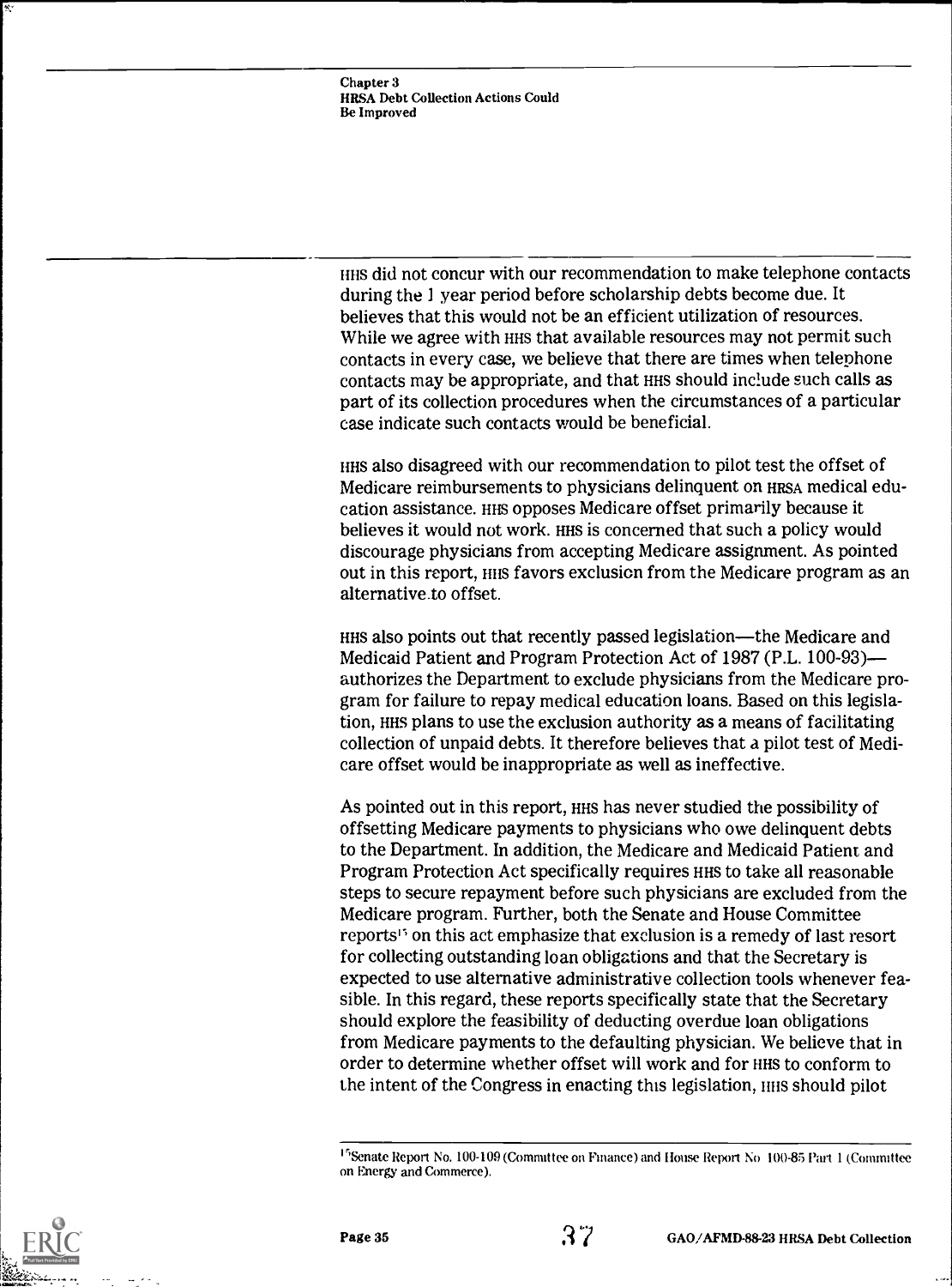test the use of Medicare offset and fully implement this collection tool if the test is successful.



 $3<sub>3</sub>$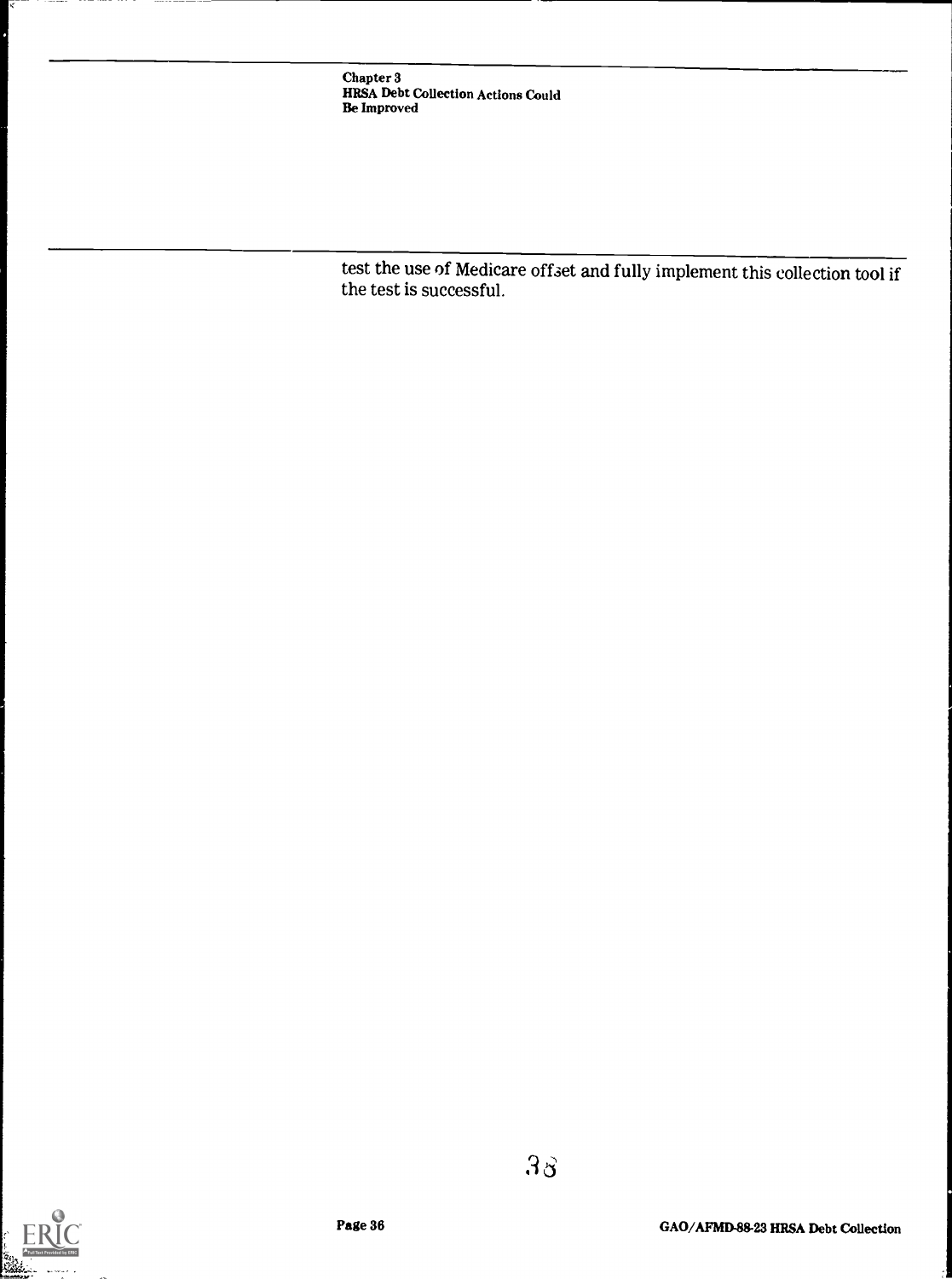## Comments From the Department of Health and Human Services

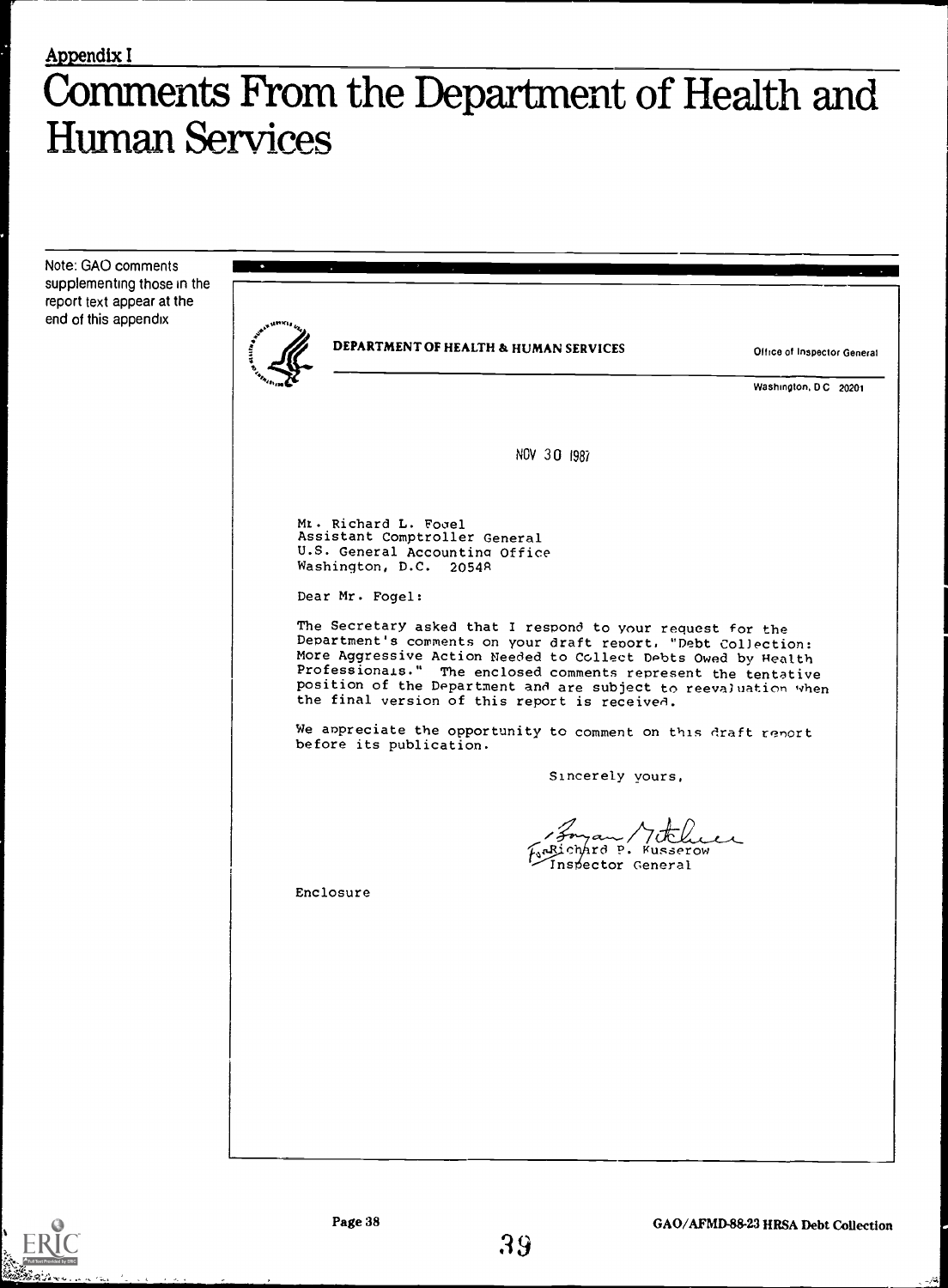|               | COMMENTS OF THE DEPARTMENT OF HEALTH AND HUMAN SERVICES ON THE<br>GENERAL ACCOUNTING OFFICE (GAO) DRAFT REPORT "DEBT COLLECTION:<br>MORE ACCRESSIVE ACTION NEEDED TO COLLECT DEBTS OWED BY HEALTH<br>PROFESSIONALS," DATED OCTOBER 1987                                                                                                         |
|---------------|-------------------------------------------------------------------------------------------------------------------------------------------------------------------------------------------------------------------------------------------------------------------------------------------------------------------------------------------------|
|               |                                                                                                                                                                                                                                                                                                                                                 |
|               | GAO Recommendation                                                                                                                                                                                                                                                                                                                              |
|               | We recommend that the Secretary of HHS direct the Administrator of HRSA<br>to:                                                                                                                                                                                                                                                                  |
|               | --Establish time limits within which schools participating in the<br>Health Professions and Nursing Student Loan programs must determine<br>the collectibility of delinquent loans and must request HRSA<br>write-off approval for those which are determined to be<br>uncollectible.                                                           |
|               | --Set time limits within which the schools must reimburse the funds,<br>or HRSA in the case of those schools which are no longer<br>participating in the programs, for those loans for which the<br>schools did not follow required collection procedures.                                                                                      |
|               | Department Comment                                                                                                                                                                                                                                                                                                                              |
| See comment 1 | We concur. We have asked the Office of the General Counsel for an<br>opinion as to whether the Department has the legal authority to<br>implement this recommendation. If it is decided that the Department has<br>such authority, we will implement the recommendation.                                                                        |
|               | GAO Recommendation                                                                                                                                                                                                                                                                                                                              |
|               | We recommend that the Secretary of HHS direct the Administrator of HRSA<br>to reduce the collections process time in the sepolarship and guaranteed<br>loan programs.                                                                                                                                                                           |
|               | --Under the scholarsnig program, HRSA should establish, in accordance<br>with law, the full repayment date as 1 year from the date of<br>default.                                                                                                                                                                                               |
|               | Department Comment                                                                                                                                                                                                                                                                                                                              |
| See comment 2 | We concur and have implemented this change. Now, upon receipt of<br>notification from the National Health Service Corps scholarship program<br>office that a student is in default, a letter is immediately sent to the<br>student stating that he or she has 1 year from the date of default to<br>make full repayment of the defaulted loans. |
|               |                                                                                                                                                                                                                                                                                                                                                 |
|               |                                                                                                                                                                                                                                                                                                                                                 |
|               |                                                                                                                                                                                                                                                                                                                                                 |
|               |                                                                                                                                                                                                                                                                                                                                                 |
|               |                                                                                                                                                                                                                                                                                                                                                 |
|               |                                                                                                                                                                                                                                                                                                                                                 |



 $\tilde{\mathcal{F}}$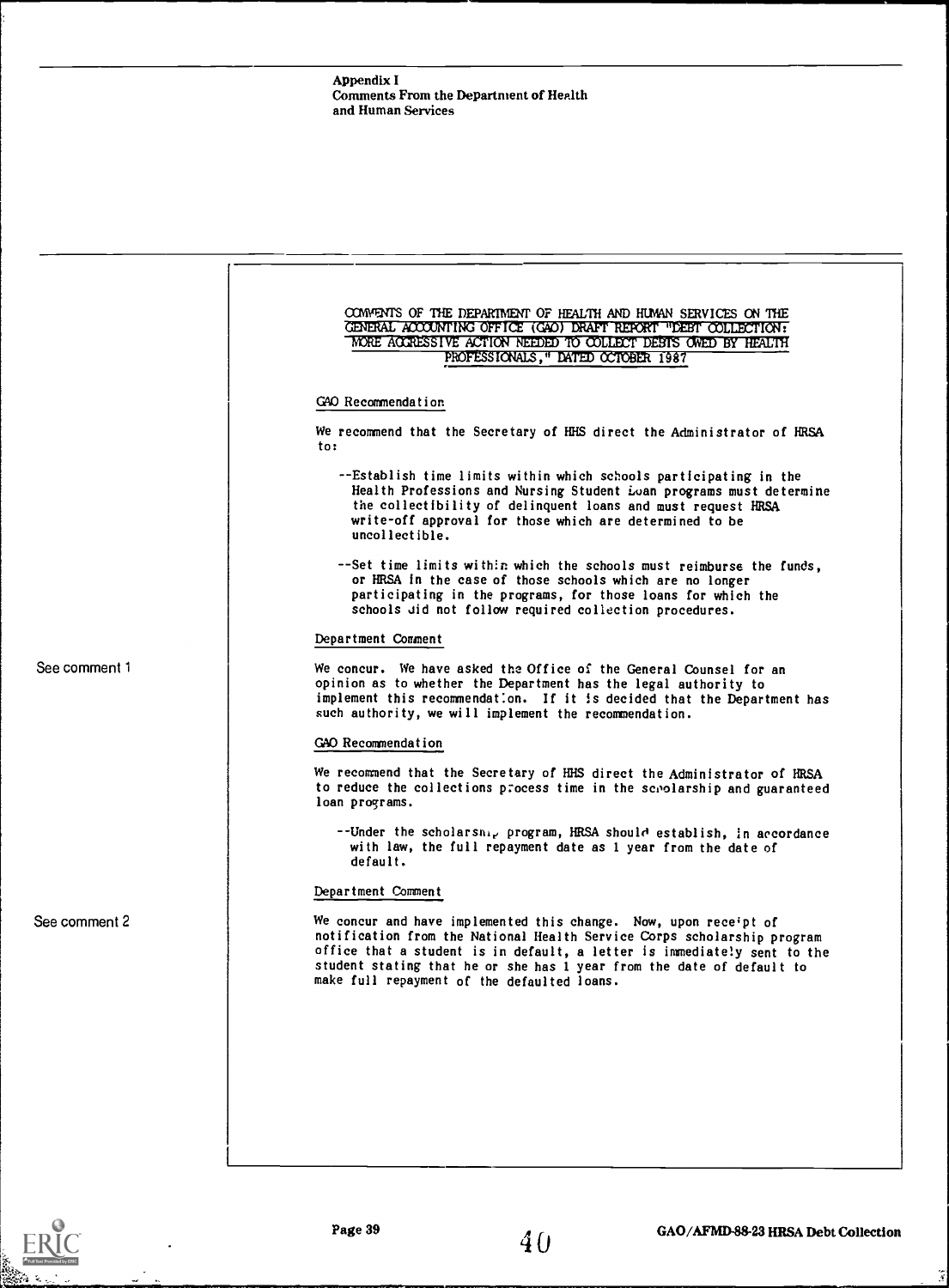|                | Page 2                                                                                                                                                                                                                                                                                                                                                                                                                                                      |
|----------------|-------------------------------------------------------------------------------------------------------------------------------------------------------------------------------------------------------------------------------------------------------------------------------------------------------------------------------------------------------------------------------------------------------------------------------------------------------------|
|                | CAO Recommendation                                                                                                                                                                                                                                                                                                                                                                                                                                          |
|                | --Under the scholarship program, HRSA should issue periodic notices<br>and attempt telephone contacts based on predetermined time frames<br>during the 1-year period.                                                                                                                                                                                                                                                                                       |
|                | Department Comment                                                                                                                                                                                                                                                                                                                                                                                                                                          |
| See comment 2  | We concur with the recommendation of issuing periodic notices. Notices<br>will be issued to recipients at the time notification of default is<br>received from the program office, 60 days prior to the repaymen date,<br>and 30 days priot to the repayment date.                                                                                                                                                                                          |
| See comment 2. | We do not concur with attempting to mak telephone contacts during the<br>1-year period. This would not be an efficient utilization of resources.<br>However, telephone contacts will be used as a collection<br>technique/mechanism in notifying scholars on a repayment agreement that<br>a particular payment is late.                                                                                                                                    |
|                | GAO Recommendation                                                                                                                                                                                                                                                                                                                                                                                                                                          |
|                | --Under the scholarship program, IRSA should aggressively pursue<br>collection after the 1-year period following the date of initial<br>default by adhering to procedures in the PHS Debt Management<br>Manual.                                                                                                                                                                                                                                             |
|                | Department Comment                                                                                                                                                                                                                                                                                                                                                                                                                                          |
| See comment 2  | We concur. The Division of Fiscal Services (DFS), HRSA, has increased<br>monitoring efforts to ensure that claims are forwarded to a collection<br>agency within . months after the date in which full payment should have<br>been made, with subsequent referral to the Department of Justice within<br>the next 9 months.                                                                                                                                 |
|                | GAO Recommendation                                                                                                                                                                                                                                                                                                                                                                                                                                          |
|                | --Under the guaranteed loan program, HRSA should adhere to strict<br>time frames and guidance established by PHS in its Debt Management<br>Manual for completing the collection process, including routinely<br>referring delinquent cases to consumer reporting agencies.                                                                                                                                                                                  |
|                | Department Comment                                                                                                                                                                                                                                                                                                                                                                                                                                          |
| See comment 2. | We concur. HRSA is adhering to strict time frames and guidance<br>established by PHS in the Debt Management Manual. However, in<br>accordance with 42 CFR Part 60, Health Education Assistance Loan<br>Program, issued in January 1987, the lenders are now responsible for (1)<br>reporting delinquent loans to consumer reporting agencies, and (2)<br>litigating defaul.ed borrowers before submitting a claim to the Federal<br>Government for payment. |
|                |                                                                                                                                                                                                                                                                                                                                                                                                                                                             |
|                |                                                                                                                                                                                                                                                                                                                                                                                                                                                             |
|                |                                                                                                                                                                                                                                                                                                                                                                                                                                                             |



 $\widetilde{\mathcal{E}}$  .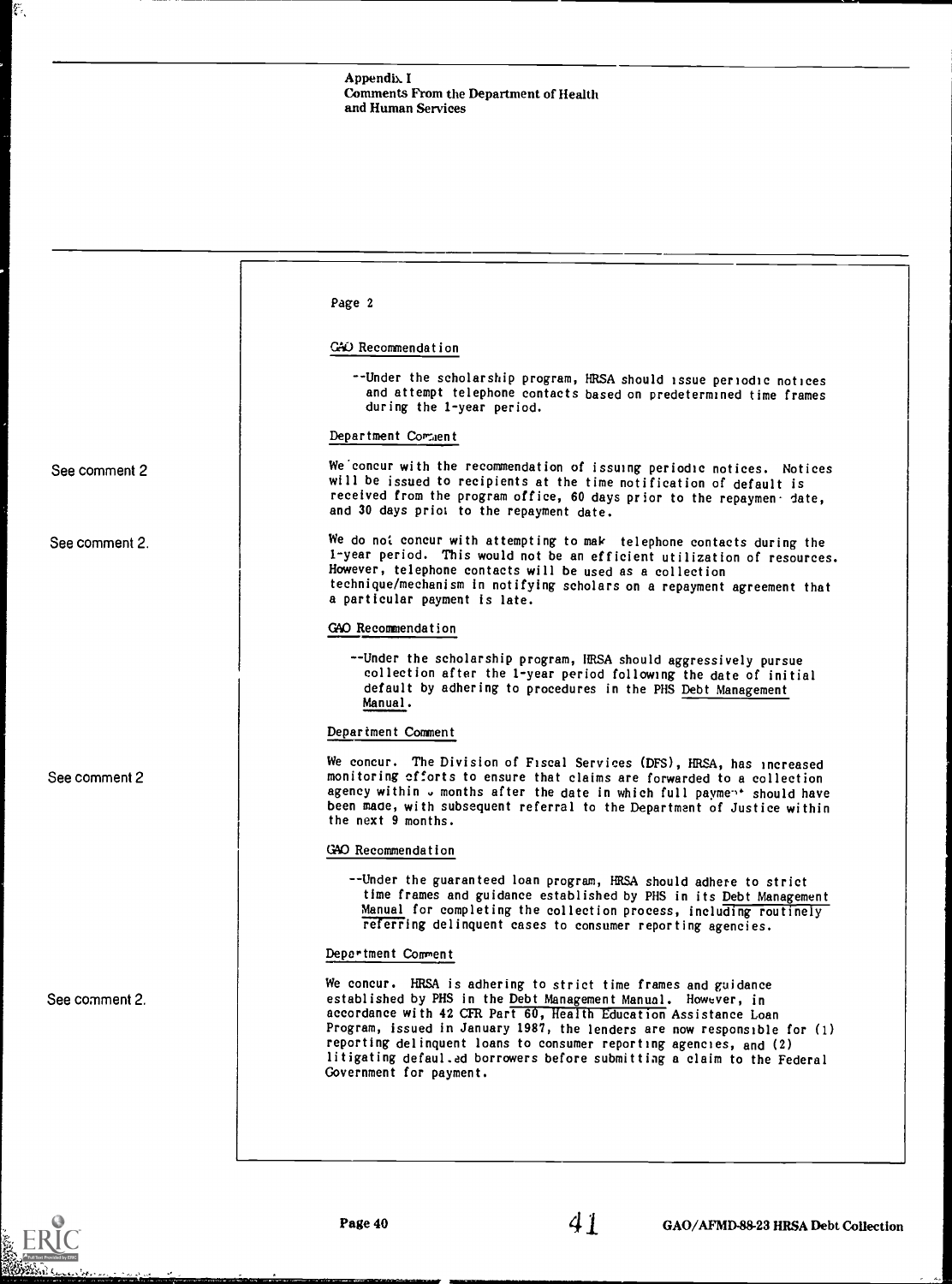|                | Page 3                                                                                                                                                                                                                                                                                                                                                                                                                                                                                                                                                                                                                                                                                                                                                                                                                                                                                                                                                                                                                                                                                              |
|----------------|-----------------------------------------------------------------------------------------------------------------------------------------------------------------------------------------------------------------------------------------------------------------------------------------------------------------------------------------------------------------------------------------------------------------------------------------------------------------------------------------------------------------------------------------------------------------------------------------------------------------------------------------------------------------------------------------------------------------------------------------------------------------------------------------------------------------------------------------------------------------------------------------------------------------------------------------------------------------------------------------------------------------------------------------------------------------------------------------------------|
|                | GAO Recommendation                                                                                                                                                                                                                                                                                                                                                                                                                                                                                                                                                                                                                                                                                                                                                                                                                                                                                                                                                                                                                                                                                  |
|                | To facilitate the collection of unpaid debts, we recommend that the<br>Secretary of HHS direct the Administrators of HCFA and HESA to pilot<br>test the offset of Medicare reimbursements to physicians delinquent on<br>HRSA medical educational assistance. If the pilot test successfully<br>demonstrates the merits of the offset procedure, offset should be fully<br>implemented.                                                                                                                                                                                                                                                                                                                                                                                                                                                                                                                                                                                                                                                                                                             |
|                | Department Comment                                                                                                                                                                                                                                                                                                                                                                                                                                                                                                                                                                                                                                                                                                                                                                                                                                                                                                                                                                                                                                                                                  |
| See comment 3. | As the report indicates, HHS has opposed the Medicare offset idea,<br>primarily because we believe it would not work. Physicians would<br>circumvent this effort by refusing to accept Medicare assignment or by<br>cessing to be participating physicians. In either case, the Medicare<br>Feimbursement would go to the patient, and there would be no payment to<br>the physician to offset. The physician would bill the patient and<br>receive reimbursement, and the Department would not recover any of the<br>debt.                                                                                                                                                                                                                                                                                                                                                                                                                                                                                                                                                                         |
|                | As the report also indicates, HHS has sought legislation to totally<br>exclude delinquent physicians from the Medicare program. This proposal<br>was recently enacted in the Medicare and Medicaid Patient and Program<br>Protection Act of 1987 (P.L. 100-93), which authorizes the Department to<br>exclude physicians from the Medicare program for a variety of reasons,<br>including failure to repay medical educational loans. Now that the<br>Department has this authority, a pilot effort focusing only on offset<br>would be inappropriate as well as ineffective. Rather, the Department<br>intends to use the exclusion authority as a means of facilitating the<br>collection of unpaid debts. We believe that few physicians will choose<br>to be excluded from the Medicare program rather than repay their loans.<br>Even the threat of exclusion should provide a strong incentive for the<br>delinquent physician to cooperate in repaying debts, whether this<br>repayment occurs through offset of reimbursement or direct payments by<br>the physician.<br>Technical Comments |
|                | Executive Summary                                                                                                                                                                                                                                                                                                                                                                                                                                                                                                                                                                                                                                                                                                                                                                                                                                                                                                                                                                                                                                                                                   |
| Now on page 2. | --Page 4, First Line                                                                                                                                                                                                                                                                                                                                                                                                                                                                                                                                                                                                                                                                                                                                                                                                                                                                                                                                                                                                                                                                                |
| See comment 4. | Add "and other health professions" after "medical."                                                                                                                                                                                                                                                                                                                                                                                                                                                                                                                                                                                                                                                                                                                                                                                                                                                                                                                                                                                                                                                 |
|                |                                                                                                                                                                                                                                                                                                                                                                                                                                                                                                                                                                                                                                                                                                                                                                                                                                                                                                                                                                                                                                                                                                     |
|                |                                                                                                                                                                                                                                                                                                                                                                                                                                                                                                                                                                                                                                                                                                                                                                                                                                                                                                                                                                                                                                                                                                     |
|                |                                                                                                                                                                                                                                                                                                                                                                                                                                                                                                                                                                                                                                                                                                                                                                                                                                                                                                                                                                                                                                                                                                     |
|                |                                                                                                                                                                                                                                                                                                                                                                                                                                                                                                                                                                                                                                                                                                                                                                                                                                                                                                                                                                                                                                                                                                     |
|                |                                                                                                                                                                                                                                                                                                                                                                                                                                                                                                                                                                                                                                                                                                                                                                                                                                                                                                                                                                                                                                                                                                     |
|                |                                                                                                                                                                                                                                                                                                                                                                                                                                                                                                                                                                                                                                                                                                                                                                                                                                                                                                                                                                                                                                                                                                     |

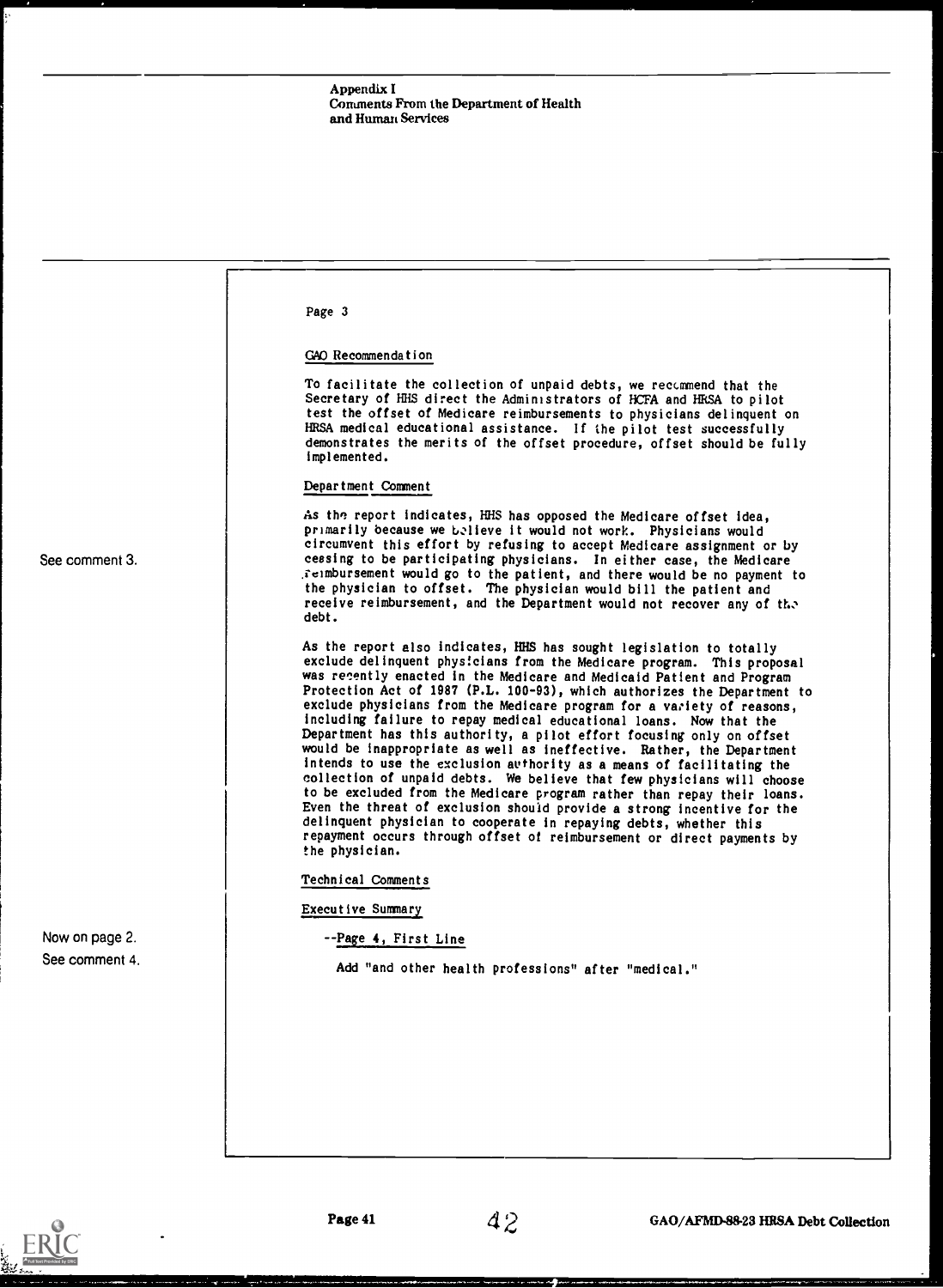|                | Page 4                                                                                                                                                                                                                                                                                                                                                                                                                               |
|----------------|--------------------------------------------------------------------------------------------------------------------------------------------------------------------------------------------------------------------------------------------------------------------------------------------------------------------------------------------------------------------------------------------------------------------------------------|
|                |                                                                                                                                                                                                                                                                                                                                                                                                                                      |
| Now on page 3  | -- Page 4, Fourth Sentence                                                                                                                                                                                                                                                                                                                                                                                                           |
| See comment 5. | To provide clarification, this sentence should be rewritten as<br>follows:                                                                                                                                                                                                                                                                                                                                                           |
|                | "As of September 30, 1986, loans guaranteed under this program<br>totalled about \$1 billion. Of the \$1 billion, about<br>\$30 million in defaulted guaranteed loans had been submitted<br>by the lending institutions to HRSA for reimbursement and the<br>initiation of appropriate collection actions. Of the<br>\$30 million in defaulted loans, approximately \$21 million, or<br>69 percent, had not been collected by HRSA." |
| Now on page 3  | --Page 5, First Paragraph, Third Line                                                                                                                                                                                                                                                                                                                                                                                                |
| See comment 4. | Delete "in an attempt to improve," and substitute "that have<br>improved."                                                                                                                                                                                                                                                                                                                                                           |
|                | --Page 5, First Paragraph                                                                                                                                                                                                                                                                                                                                                                                                            |
| See comment 6. | Insert between the first and second sentences, "Included in these<br>changes have been final regulations for the Health Professions<br>Student Loan (42 CFR Part 57, Section 200) and the Nursing Student<br>Loan (42 CFR Part 57, Section 300) programs, effective<br>Sertember 23, 1985."                                                                                                                                          |
|                | --Page 6, First Sentence                                                                                                                                                                                                                                                                                                                                                                                                             |
| See comment 7  | This sentence states that "This situation deprives other needy<br>students of the use of loan funds which might otherwise be<br>available to them." It should be noted that writing-off<br>uncollectible loans does not restore funds to the student loan<br>program.                                                                                                                                                                |
|                |                                                                                                                                                                                                                                                                                                                                                                                                                                      |
|                |                                                                                                                                                                                                                                                                                                                                                                                                                                      |
|                |                                                                                                                                                                                                                                                                                                                                                                                                                                      |
|                |                                                                                                                                                                                                                                                                                                                                                                                                                                      |
|                |                                                                                                                                                                                                                                                                                                                                                                                                                                      |
|                |                                                                                                                                                                                                                                                                                                                                                                                                                                      |
|                |                                                                                                                                                                                                                                                                                                                                                                                                                                      |
|                |                                                                                                                                                                                                                                                                                                                                                                                                                                      |
|                |                                                                                                                                                                                                                                                                                                                                                                                                                                      |
|                |                                                                                                                                                                                                                                                                                                                                                                                                                                      |
|                |                                                                                                                                                                                                                                                                                                                                                                                                                                      |



 $\mathbf{z}_i$ 



 $\mathcal{L}$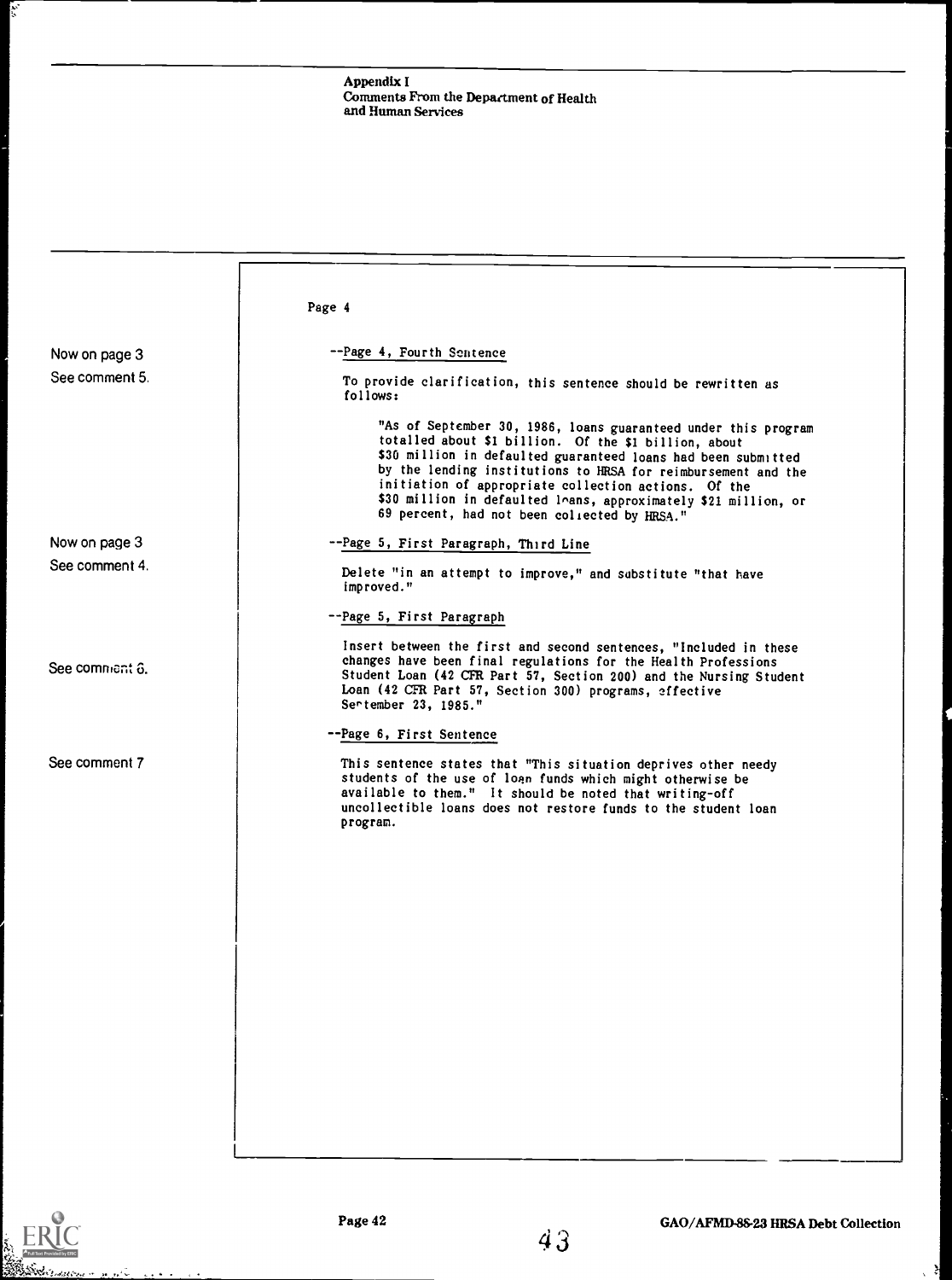|                      | The following are GAO's comments on the Department of Health and<br>Human Services' letter dated November 30, 1987.                                                                                                                                                                 |
|----------------------|-------------------------------------------------------------------------------------------------------------------------------------------------------------------------------------------------------------------------------------------------------------------------------------|
| <b>GAO</b> Comments: | 1. No change to report needed. Discussed in agency comments section of<br>chapter 2.                                                                                                                                                                                                |
|                      | 2. No change to report needed. Discussed in agency comments section of<br>chapter 3.                                                                                                                                                                                                |
|                      | 3. Discussed in agency comments section of chapter 3 and included in<br>chapter 3 an explanation of recently passed law which gives HHS author-<br>ity to exclude from the Medicare program those physicians who owe<br>delinquent debts to HHS.                                    |
|                      | 4. Report amended.                                                                                                                                                                                                                                                                  |
|                      | 5. Report clarified.                                                                                                                                                                                                                                                                |
|                      | 6. No change to report needed. This is discussed on page 16.                                                                                                                                                                                                                        |
|                      | 7. Sentence deleted from executive summary. However, as discussed in<br>chapter 2, if schools write off loans without receiving HRSA approval,<br>they must reimburse the funds—thus providing additional funds to be<br>reloaned to other health professions and nursing students. |
|                      |                                                                                                                                                                                                                                                                                     |